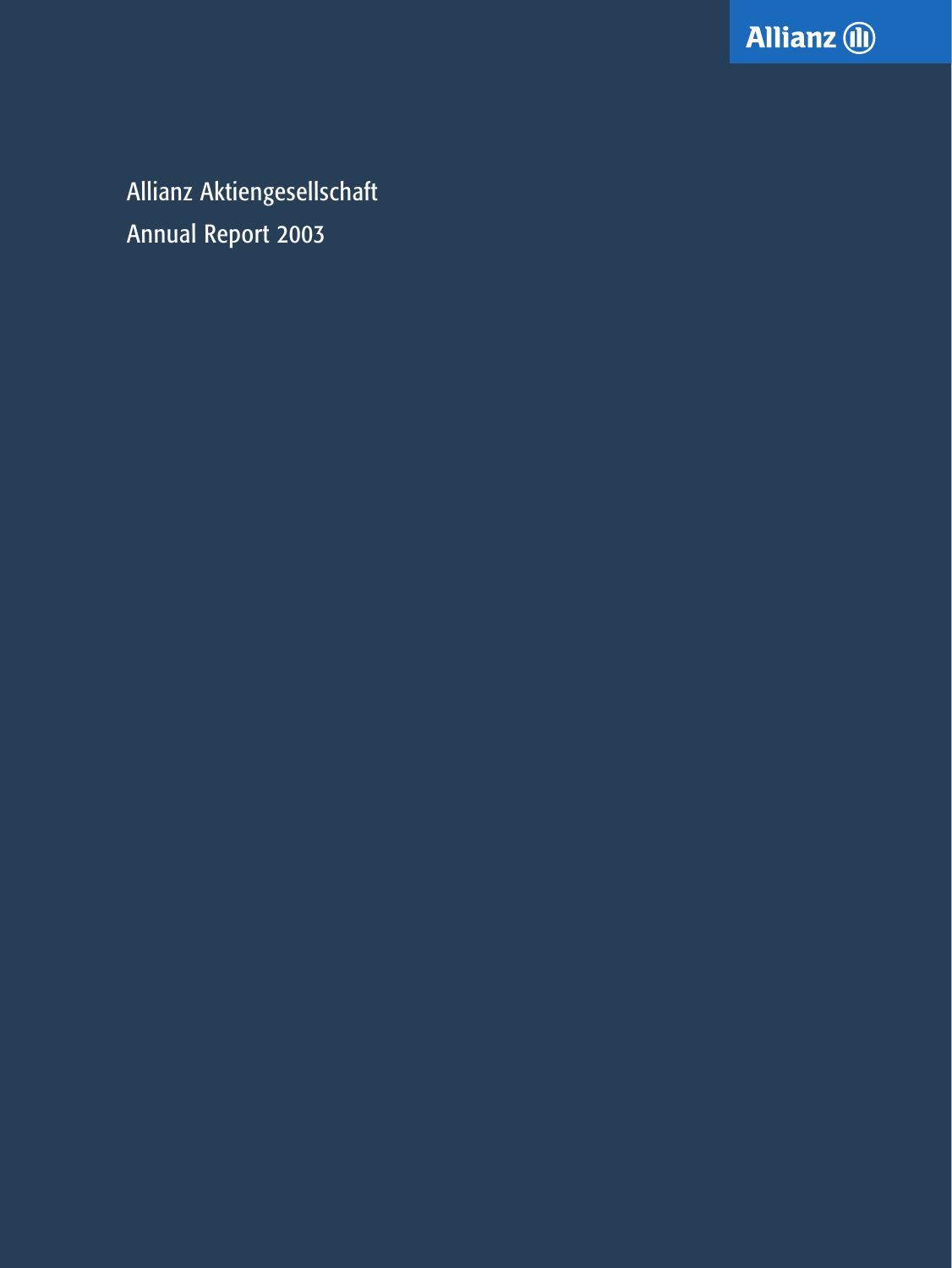# To go directly to any chapter, simply click  $\triangleright$  on the page number.

| <b>ALLIANZ AKTIENGESELLSCHAFT</b>               |               | 2003   | Change from<br>previous year<br>in $\%$ | 2002   | Change from<br>previous year<br>in $\%$ | 2001   | Change from<br>previous year<br>in $\%$ | <b>Details</b><br>on page |
|-------------------------------------------------|---------------|--------|-----------------------------------------|--------|-----------------------------------------|--------|-----------------------------------------|---------------------------|
| Gross premiums written                          | $\epsilon$ mn | 5,493  | $-1.9$                                  | 5,600  | $-1.6$                                  | 5,690  | $-5.8$                                  | 8                         |
| Retention                                       | in $\%$       | 67.6   |                                         | 68.9   |                                         | 61.9   |                                         |                           |
| Loss ratio on own account                       | in $\%$       | 73.8   |                                         | 77.5   |                                         | 93.0   |                                         | 6                         |
| Gross expense ratio                             | in $\%$       | 26.4   |                                         | 26.3   |                                         | 27.3   |                                         | 6                         |
| Underwriting result                             | $\epsilon$ mn | $-231$ |                                         | $-231$ |                                         | $-645$ |                                         | 9                         |
| Non-underwriting result                         | $\epsilon$ mn | 1,011  | $-57.0$                                 | 2,351  | 119.5                                   | 1,071  | 14.0                                    | 9                         |
| Earnings before tax                             | $\epsilon$ mn | 780    | $-63.2$                                 | 2,120  | 397.1                                   | 426    | $-42.3$                                 | 9                         |
| Taxes                                           | $\epsilon$ mn | 198    |                                         | 210    |                                         | 119    |                                         | 9                         |
| Net income                                      | $\epsilon$ mn | 978    | $-58.0$                                 | 2,330  | 327.1                                   | 545    | $-36.9$                                 | 9                         |
| Investments under management                    | $\epsilon$ mn | 81,826 | 10.5                                    | 74,025 | 22.4                                    | 60,489 | 51.6                                    | 8                         |
| Shareholders' equity                            | $\epsilon$ mn | 25,483 | 25.4                                    | 20,316 | 10.8                                    | 18,335 | 61.1                                    | 24                        |
| as percent of net premium income                | in $\%$       | 686.1  |                                         | 526.2  |                                         | 520.8  |                                         |                           |
| Insurance reserves                              | $\epsilon$ mn | 18,881 | $-4.1$                                  | 19,679 | 3.2                                     | 19,062 | 10.8                                    | 20                        |
| Dividend per share                              | €             | 1.50   |                                         | 1.50   |                                         | 1.50   |                                         | 9                         |
| Dividend payment                                | $\notin$ mn   | 551    |                                         | 374    |                                         | 364    |                                         |                           |
| Share price at year-end <sup>1)</sup>           | €             | 100.1  |                                         | 80.8   |                                         | 237.1  |                                         |                           |
| Market capitalization at year-end <sup>2)</sup> | $\epsilon$ bn | 36.7   |                                         | 22.0   |                                         | 64.2   |                                         |                           |

<sup>1)</sup> Adjusted for capital measures (capital increase)

<sup>2)</sup> Excluding treasury shares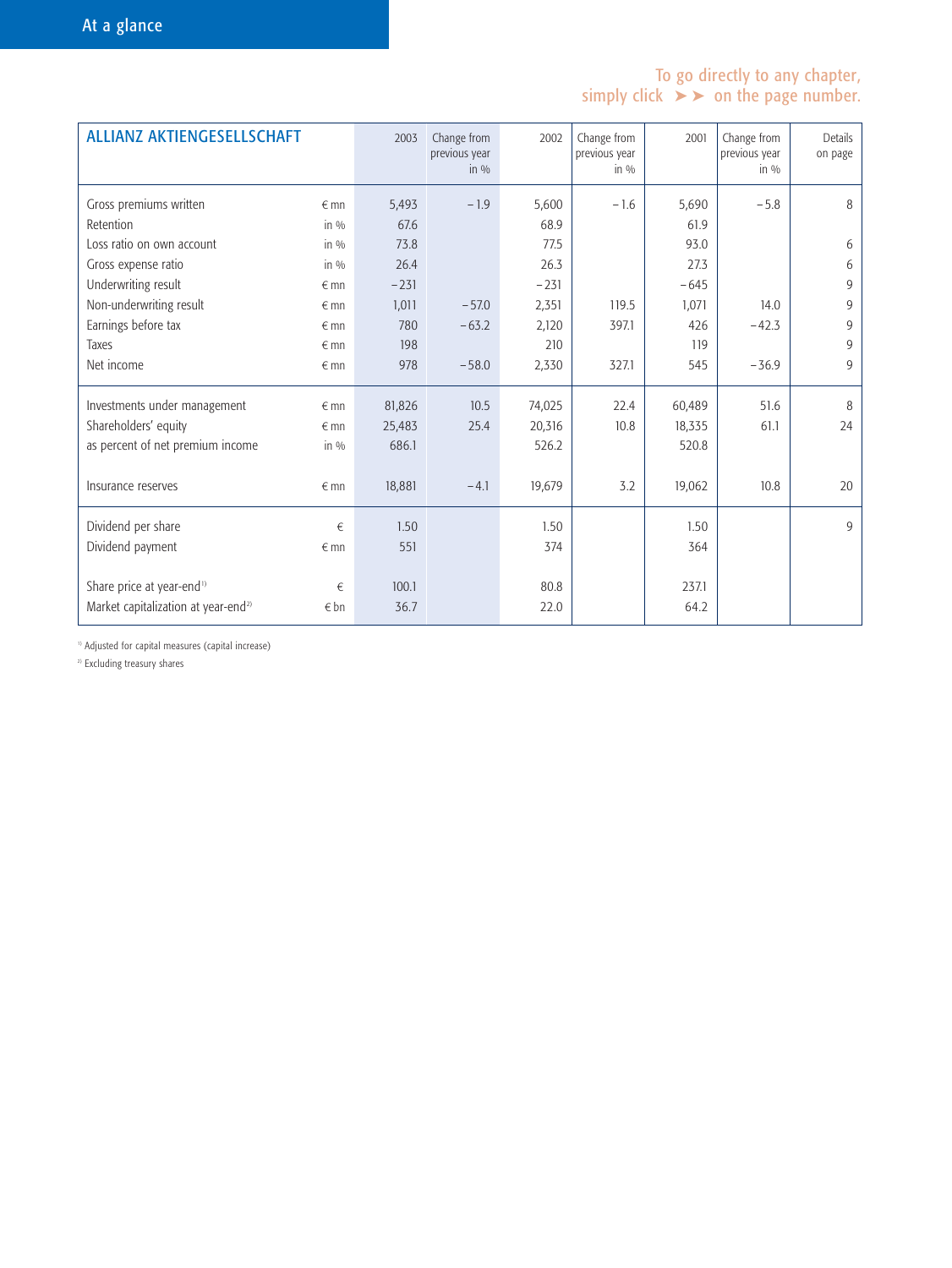To go directly to any chapter, simply click  $\blacktriangleright\blacktriangleright$ on the headline or the page number.

# **Contents**

[SUPERVISORY BOARD REPORT](#page-3-0) 2

SUPER[VISORY BOARD AND BOARD OF MANAGEMENT](#page-6-0) 5

#### [MANAGEMENT REPORT](#page-7-0)

- **\_** [REINSURANCE](#page-7-0) 6
- **\_** [INVESTMENTS](#page-9-0) 8
- **\_** [TOTAL EARNINGS](#page-10-0) 9
- **\_** [RISK REPORT](#page-11-0) 10
- **\_** [OUTLOOK](#page-15-0) 14

[RECOMMENDATION FOR APPROPRIATION](#page-16-0) OF PROFIT ALLIANZ AKTIENGESELLSCHAFT 15

#### FINANCIAL STATEMENTS

- $-$  BALANCE SHEET 16
- **\_** INCOME STATEMENT 18

#### NOTES TO THE FINANCIAL STATEMENTS

- **\_** [LEGAL REGULATIONS](#page-22-0) 20
- **\_** [ACCOUNTING, VALUATION AND CALCULATION METHODS](#page-22-0) 20
- **\_** [SUPPLEMENTARY INFORMATION ON ASSETS](#page-24-0) 22
- **\_** [SUPPLEMENTARY INFORMATION ON LIABILITIES](#page-26-0) 24
- **\_** [SUPPLEMENTARY INFORMATION TO THE INCOME STATEMENT](#page-28-0) 26
- **\_** [MISCELLANEOUS](#page-31-0) 29
- **\_ [AUDITOR](#page-37-0)'S REPORT 35**

[MEMBERSHIPS](#page-38-0) 36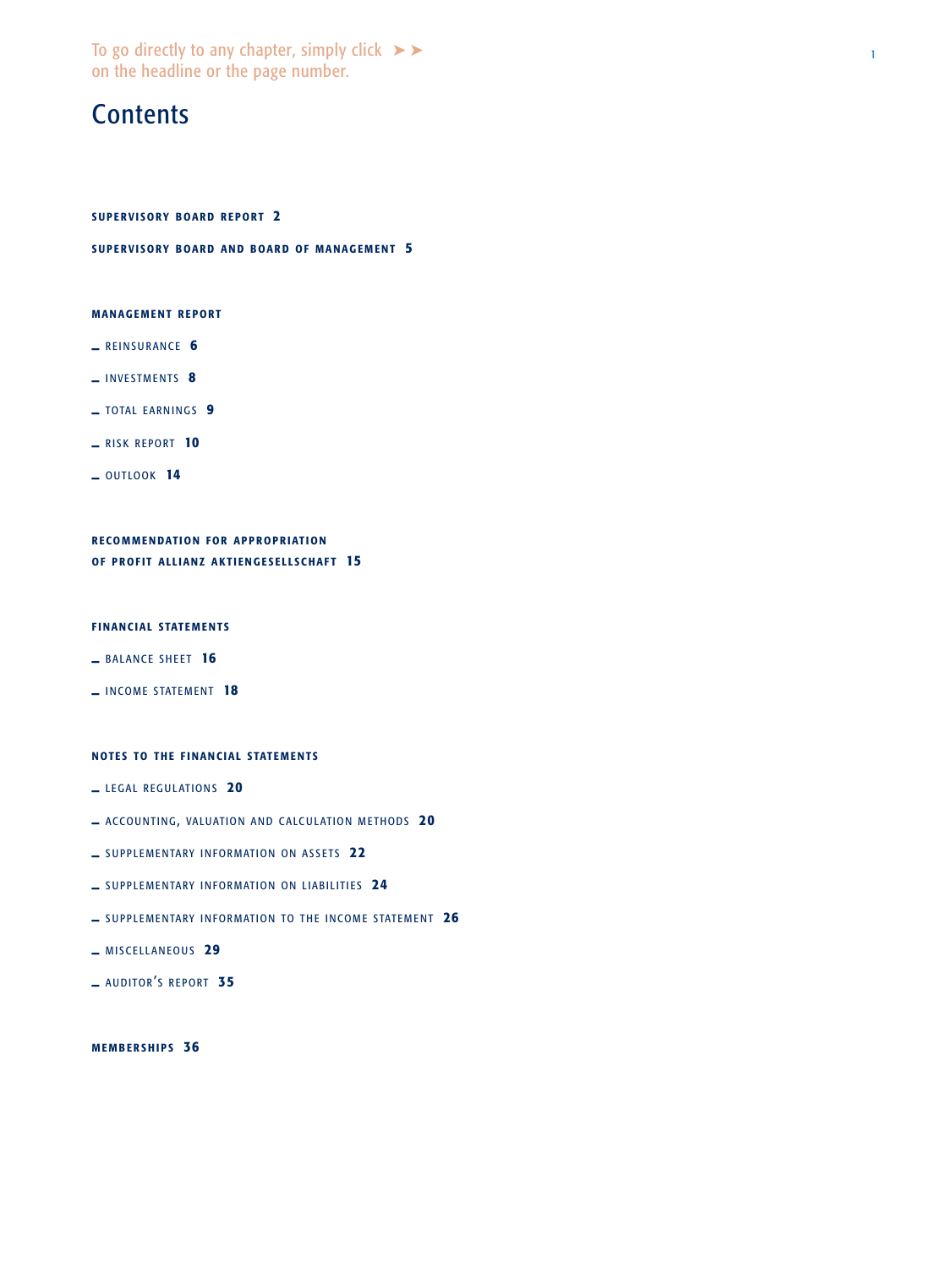# <span id="page-3-0"></span>Ladies and Gentlemen,

In the course of 2003, the members of the Supervisory Board dealt in depth with the situation of the company, against the background of a continuing difficult economic environment. We advised the Board of Management with respect to the management of the company, oversaw its conduct of business and were directly involved in decisions of fundamental importance.

The Supervisory Board held four meetings during the reporting period. Between meetings, the Board of Manage-



ment informed us in writing on important matters. In addition, the Chairman of the Supervisory Board was kept up-to-date on major developments and decisions.

The Board of Management regularly provided us with timely, comprehensive information on the economic and financial development of the Allianz Group, including the risk situation, important business transactions and corporate strategy. We discussed in detail the company planning for the year 2004 and asked for explanations of the deviations in the course of business from the stated plans and objectives.

Improvement of the operating result and strengthening of the capital base Our deliberations were centered on the measures taken by the Board of Management to improve operating profitability.

In all meetings, the Board of Management informed us about the development of the Group's revenues and earnings, developments in the individual business segments and the financial situation. We were able to ascertain that operations were improved in all business areas, at times significantly.

In several meetings, the Group's capital resources were discussed. In April 2003, we approved the capital increase with subscription rights for the shareholders. In a dif-

ficult market context, this increase was successfully completed with proceeds of 4.4 billion euros, thereby strengthening the company's equity base and securing the Group's high rating.

To reduce the dependency of the company's shareholders' equity and earnings on fluctuations in the capital markets, the Board of Management substantially reduced the share of equity investments. Among others, this was done through a significant reduction of the shareholdings in Münchener Rückversicherungs-Gesellschaft AG (Munich Re) and Beiersdorf AG. The Supervisory Board considers these measures to be appropriate.

Successful restructuring efforts In two special reports, we were given detailed information about the progress in the implementation of the turnaround program at Dresdner Bank. We noted that important intermediary objectives towards restoring the profitability of the bank had already been achieved. We were also able to ascertain that the integration of the bank into the Allianz Group has made good progress. In this context, we were informed of the merger of the IT service activities of Allianz and Dresdner Bank, which are now combined in AGIS Allianz Dresdner Informationssysteme GmbH.

The previously launched program to improve the business performance of the French AGF Group was also pursued with increasing intensity. We will attentively monitor its further progress.

In addition, the ongoing success of the restructuring of the Group's U.S. company Fireman's Fund was presented to us. The same applies to Allianz Global Risks Rückversicherungs-AG, the company that controls the Group's industrial insurance business.

Other topics of discussion The Board of Management presented its "Three Plus One" program to us, which summarizes the Group's objectives and initiatives through 2005. The program calls for strengthening the capital base of the company, improving its operational profitability, making its structures less complex and bringing about a sustainable increase of its value. To reach the latter objective, the Holding makes growth capital available to its Group companies. One of the essential criteria for allocating capital is a company's ability to make a lasting contribution to the Group's economic value added.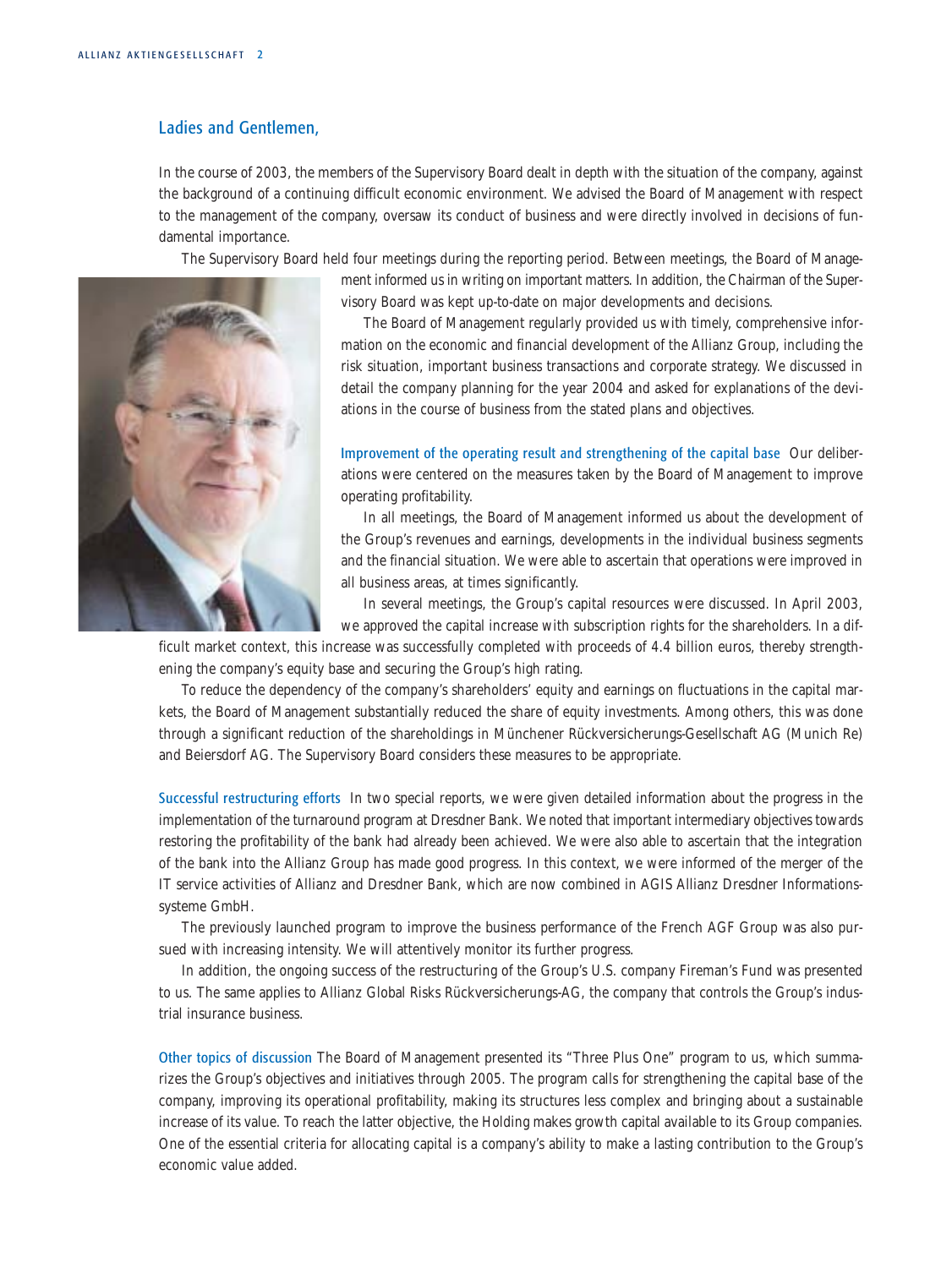We followed and approved the restructuring of the relations between Allianz and Münchener Rückversicherungs-Gesellschaft (Munich Re). We acknowledged the dismantling of the cross-holdings and the fact that the principles of cooperation, which had applied for decades, were rescinded.

We obtained a status report on the lawsuit filed in connection with the settlement of the World Trade Center loss. We critically examined the effects of the tax bill presented by the German Federal Government on the life insurance business. In addition, we welcomed the Board of Management's decision to relaunch the stock purchase plan for employees of the Allianz Group in 2003. More than 33,000 employees in 22 countries have accepted this offer and acquired a total of about 965,000 Allianz shares at preferential conditions.

Committees of the Supervisory Board of Allianz AG As of December 31, 2003

#### CHAIRMAN OF THE SUPERVISORY BOARD

Dr. Henning Schulte-Noelle

# DEPUTY C HAIRMAN OF THE SUPERVISORY BOARD

Norbert Blix

### AUDIT CO MMITTEE

Dr. Manfred Schneider (Chairman) Dr. Gerhard Cromme Prof. Dr. Rudolf Hickel Frank Ley Dr. Henning Schulte-Noelle

### PERSONNEL COMMITTEE

Dr. Henning Schulte-Noelle (Chairman) Norbert Blix Dr. Gerhard Cromme

### STANDING COMMITTEE

Dr. Henning Schulte-Noelle (Chairman) Norbert Blix Dr. Gerhard Cromme Peter Haimerl Dr. Manfred Schneider

### MEDIATION COMMITTEE

Dr. Henning Schulte-Noelle (Chairman) Norbert Blix Hinrich Feddersen Prof. Jürgen E. Schrempp

Corporate Governance and Declaration of Compliance We discussed in depth the implementation of the recommendations of the German Corporate Governance Codex and the effects of the U.S. Sarbanes-Oxley Act on the Allianz Group. In December 2003, the Board of Management and the Supervisory Board signed the annual Declaration of Compliance with the German Corporate Governance Codex. This statement confirms that the Allianz Group complies with the recommendations of the code, with two exceptions.

In the December meeting, we examined the efficacy of our work in the absence of the Board of Management. The subjects of our examinations were, in particular, the timely transmission of comprehensive information to the Supervisory Board, its composition and organization, and the flow of information between the committees and the plenary meeting.

More detailed information on corporate governance within the Allianz Group is provided on pages [10 to 13](#page-11-0) of the Allianz Group's Annual Report. That report was jointly approved by the Board of Management and the Supervisory Board. Detailed information on this subject is also available at the Allianz website at www.allianzgroup.com/corporate-governance. Information on the measures taken to implement the provisions of the Sarbanes-Oxley Act can also be found at that location.

Activities of the committees The members of the Supervisory Board formed the Audit Committee, the Standing Committee, the Personnel Committee and the Mediation Committee as called for by the German Codetermination Act. The current composition of the committees is indicated on the accompanying list.

At its four meetings held in the course of the year, the Standing Committee primarily addressed the capital increase with shareholder subscription rights as well as questions of corporate

governance. The Personnel Committee also convened four times. It dealt with personnel matters of the members of the Board of Management and the structure and amount of the remuneration of the Board of Management, as well as the determination of the variable and stock-related remuneration components. There was no need for the Mediation Committee to convene.

The Audit Committee held five meetings in the course of 2003. In the presence of the auditors, it discussed the annual financial statements of Allianz AG and of the Group, the audit reports and the 20-F filing required in the U.S.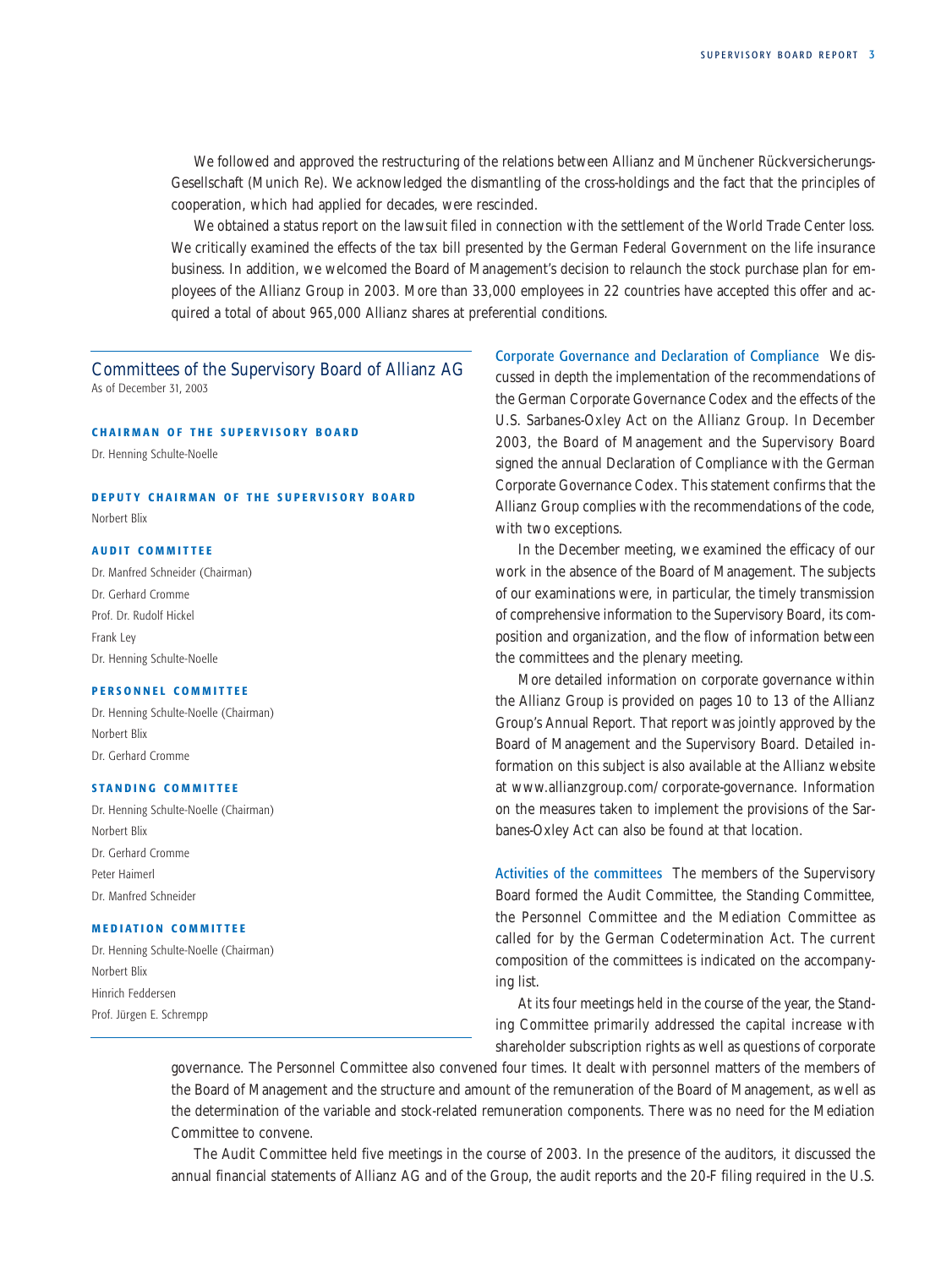It also examined the quarterly reports and dealt with the assignment of the mandate to the Auditor and setting priorities for the Audit. Other subjects of the deliberations of the Audit Committee were ascertaining the independence of the Auditor and the implementation of further dispositions of the Sarbanes-Oxley Act. The Supervisory Committee appointed the chairman of the Audit Committee, Dr. Manfred Schneider, as Audit Committee Financial Expert in the sense of this law.

The Supervisory Board was regularly informed about the work of the Committees.

Annual accounts and consolidated financial statements KPMG Deutsche Treuhand-Gesellschaft AG Wirtschaftsprüfungsgesellschaft, Munich, audited the financial statements of Allianz AG and the Allianz Group as well as the respective management reports and issued their certification without any reservations. The financial statements were prepared in accordance with the International Financial Reporting Standards (IFRS). The independent auditors have confirmed that the consolidated financial statements and the management report meet the conditions required to exempt the company from its obligation to prepare consolidated financial statements in accordance with German law.

The financial statements and the auditor's reports submitted by KPMG were made available to all members of the Supervisory Board in due time. These documents were discussed in depth by the Audit Committee on March 5, 2004, as well as by the Supervisory Board at a meeting held for this purpose on March 17, 2004. The independent auditors participated in these discussions. They presented the results of the audits and were available to provide supplementary information.

On the basis of our own review of the financial statements of Allianz AG and the Allianz Group, the corresponding management reports and the recommendation for appropriation of profit, we concurred with the findings of the audit by KPMG and approved the financial statements of Allianz AG and the Allianz Group prepared by the Board of Management. The Supervisory Board hereby adopts the individual accounts. We consent to the appropriation of earnings as proposed by the Board of Management.

Members of the Supervisory Board and the Board of Management The five-year mandate of the members of the Supervisory Board elected in 1998 ended with the General Meeting on April 29, 2003. A new Supervisory Board was elected for the term of office from 2003 to 2008. For reasons of age, Dr. Klaus Liesen was not available for re-election. In addition, Ms. Roswitha Schiemann as well as Messrs. Dr. Uwe Haasen, Horst Meyer, Uwe Plucinski, Reinhold Pohl, Jörg Thau and Dr. Bernd W. Voss departed from the Supervisory Board.

Mr. Jürgen Dormann resigned his mandate as member of the Supervisory Board with effect from the end of the Annual General Meeting on May 5, 2004. Mr. Dormann's seat on the Board will be filled by Dr. Albrecht Schäfer as elected substitute member.

We thanked the departing members for their constructive and trusting collaboration in our body during the past term of office. Our special thanks go to Dr. Liesen, who was a member of the Supervisory Board for almost two decades and presided as its judicious and highly respected chairman for seven years.

At the constitutive meeting of the new Supervisory Board in April 2003, Dr. Henning Schulte-Noelle was elected as its chairman and Mr. Norbert Blix as its vice chairman.

For reasons of age, Dr. Horst Müller retired from the Board of Management on December 31, 2003. He had been responsible for Group Financial Risk Management. This function will be assumed at Group level by Dr. Perlet in addition to his present responsibilities. We expressed our thanks to Dr. Müller for the committed work he did for many years at Dresdner Bank and, since 2001, also at Allianz.

In our capacity as members of the Supervisory Board, we would like to take this opportunity to thank all members of the Allianz Group companies for their personal effort and commitment.

Munich, March 17, 2004

For the Supervisory Board:

Dr. Henning Schulte-Noelle Chairman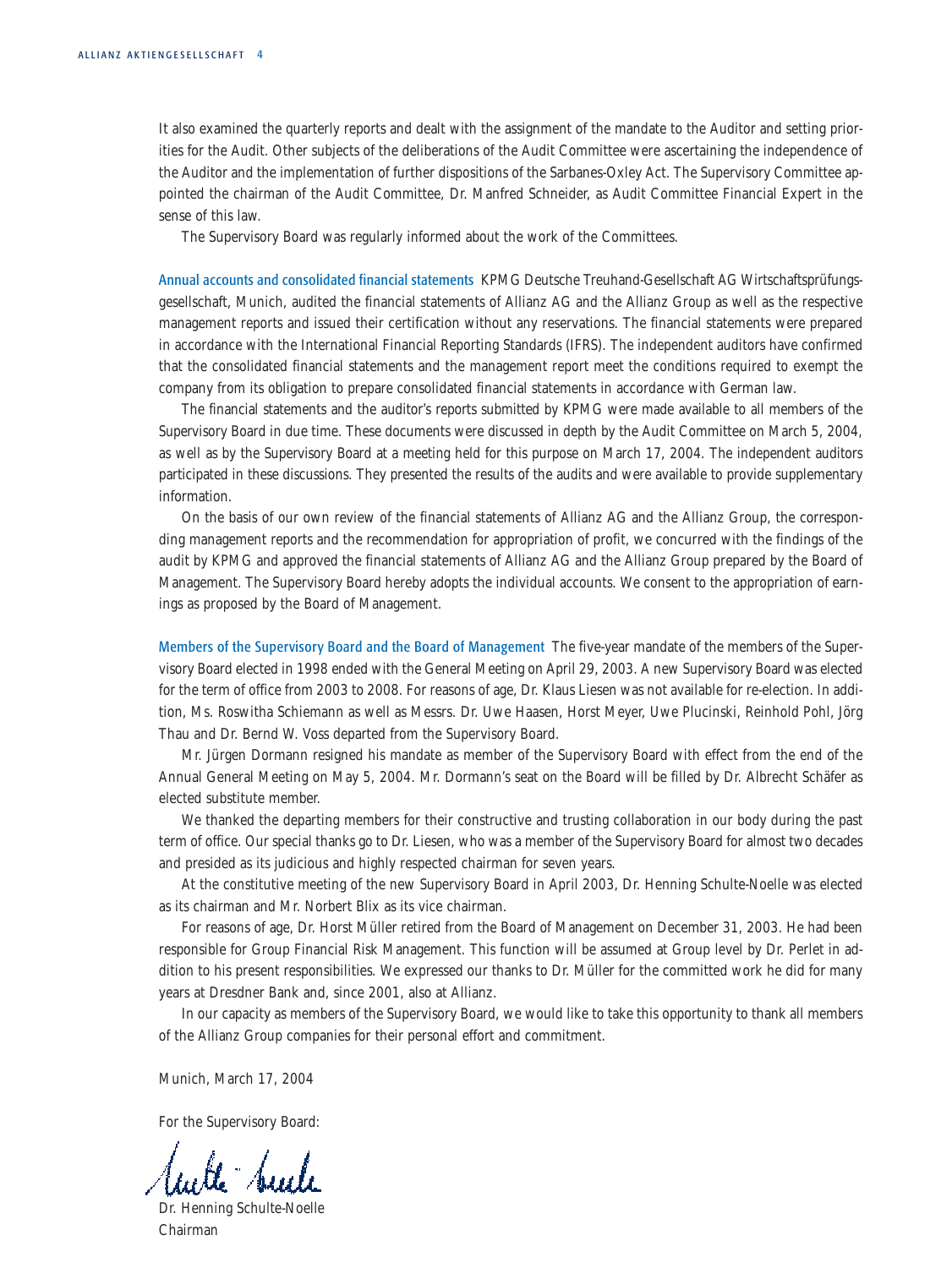DR. HENNING SCHULTE-NOELLE since April 29, 2003, Chairman Former Chairman of the Board of Management Allianz AG

NORBERT BLIX Deputy Chairman since April 29, 2003 Employee, Allianz Versicherungs-AG

DR. WULF H. BERNOTAT since April 29, 2003, Chairman of the Board of Management E.ON AG

DR. DIETHART BREIPOHL Former member of the Board of Management Allianz AG

BERTRAND COLLOMB Président du Conseil d'Administration Lafarge

DR. GERHARD CROMME Chairman of the Supervisory Board ThyssenKrupp AG

JÜRGEN DORMANN until May 5, 2004, Chairman and CEO, ABB Ltd.

CLAUDIA EGGERT - LEHMANN since April 29, 2003, Employee, Dresdner Bank AG

HINRICH FEDDERSEN Member of the Federal Steering Committee ver.di – Vereinte Dienstleistungsgewerkschaft

PETER HAIMERL Employee, Dresdner Bank AG

PROF. DR. RUDOLF HICKEL Professor of finance

PROF. DR. RENATE KÖCHER since April 29, 2003, Chairman Institut für Demoskopie Allensbach

FRANK LEY Employee, Allianz Lebensversicherungs-AG

KARL NEUMEIER since April 29, 2003, Employee, Allianz Versicherungs-AG

HERBERT PFENNIG since April 29, 2003, Employee, Dresdner Bank AG

SULTAN SALAM since April 29, 2003, Employee, Dresdner Bank AG

DR. MANFRED SCHNEIDER Chairman of the Supervisory Board Bayer AG

MAR GIT SCHOFFER since April 29, 2003, Employee, Dresdner Bank AG

DR. HERMANN SCHOLL Chairman of the Supervisory Board Robert Bosch GmbH

PROF. JÜRGEN E. SCHREMPP Chairman of the Board of Management Daimler Chrysler AG

#### MEMBERS WHO RESIGNED DURING THE PERIOD all as of April 29, 2003

DR. UWE HAASEN Former member of the Board of Management Allianz AG

DR. KLAUS LIESEN Chairman of the Supervisory Board E.ON AG, Chairman

HORST MEYER Employee, Euler Hermes Kreditversicherungs-AG

UWE PLUCINSKI Employee, Dresdner Bank AG

REINHOLD POHL Employee, Allianz Immobilien GmbH

R O SWITHA SCHIEMANN Branch Manager, Allianz Versicherungs-AG

JÖRG THAU Employee, Allianz Private Krankenversicherungs-AG

DR. BERND W. VOSS Deputy Chairman, Member of the Supervisory Board Dresdner Bank AG

## <span id="page-6-0"></span>Supervisory Board **Board COVID-EXECUTE:** Board of Management

MICHAEL DIEKMANN Chairman of the Board of Management since April 29, 2003

DR. PAUL ACHLEITNER Group Finance

DETLEV BREMKAMP Europe II

JAN R. CARENDI since May 1, 2003, Americas

DR. JOACHIM FABER Allianz Dresdner Asset Management

DR. REINER HAGEMANN Europe I, Director responsible for Labour Relations

DR. HELMUT PERLET Group Controlling, Accounting, Taxes, Compliance

DR. GERHARD RUPPRECHT Group Information Technology, Life Insurance Germany

DR. HERBERT WALTER since March 19, 2003, Allianz Dresdner Banking

DR. WERNER ZEDELIUS Growth Markets

## MEMBERS WHO RESIGNED DURING THE PERIOD

DR. BERND FAHRHOLZ until March 25, 2003, Allianz Dresdner Banking

DR. HORST MÜLLER until December 31, 2003, Group Financial Risk Management

DR. HENNING SCHULTE-NOELLE until April 29, 2003, Chairman of the Board of Management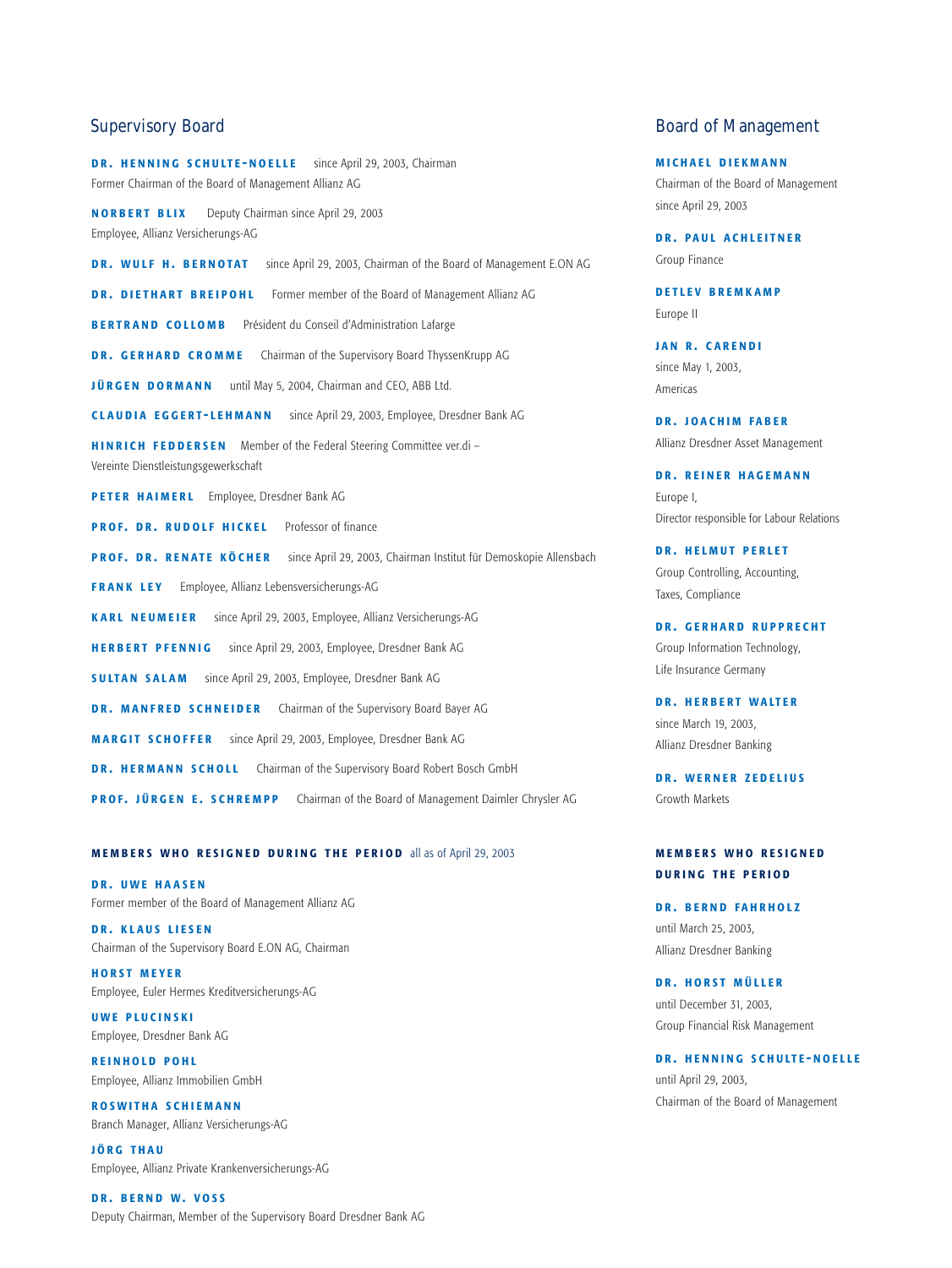# <span id="page-7-0"></span>**REINSURANCE**

In addition to acting as the Group's management holding, Allianz AG also operates as a reinsurer. Most of its premium income derives from Allianz subsidiaries and affiliates.

Gross premium income in fiscal 2003 decreased by 1.9 percent to 5.5 (5.6) billion euros. This development was determined by the following influences:

- 1. Some companies increased their retention, which reduced premium income, particularly in the case of Sachgruppe Deutschland (SGD) and Allianz Private Krankenversicherung AG. As a result of these changes, revenues decreased by a total of 250 million euros.
- 2. Reinsurance premiums from the international corporate clients portfolio continue to decline, which is attributable to the fact that this business has been underwritten by Allianz Global Risks Rückversicherungs-AG since January 1, 2002. The only revenues from this business still received by Allianz AG come from older contracts prior to their expiration.
- 3. Greater shares in the reinsurance ceded by other Group companies and increasing revenues of the ceding companies to a great extent compensated for this decline in premium income, which limited the overall decline to 1.9 percent.

Since the reinsurance structure of Allianz AG remained unchanged, net premium income also fell by 0.1 billion euros or 3.8 percent to 3.7 billion euros.

The proportion of total premium income contributed by companies outside Germany declined slightly to 23.9 (25.7) percent.

As expected, the underwriting result (before allocation to the claims equalization reserve) improved substantially: after a loss of 71.5 million euros in the previous year, we posted a profit of 58.7 million euros in the reporting year. The reversal was so pronounced, because the result for 2002 was heavily impacted by natural catastrophes, among them the 100-year flood in central Europe. In 2003, natural events had a very limited impact on our business, and the number of major losses also stayed within narrow limits.

As a result, the **claims ratio** for own account (excluding redemptions and premium refunds) improved to 68.5 (72.2) percent.

The expense ratio was 26.4 (26.3) percent. It is primarily determined by reinsurance commissions.

Clearly improved results in important reinsurance lines substantially increased the claims equalization reserve by 289.4 (159.8) million euros. As a result, the underwriting loss remained nearly unchanged compared to the previous year. After allocation to the claims equalization reserve, it amounted to 230.7 (231.3) million euros.

In addition to lower premiums due to higher retentions, the development of the individual reinsurance lines can be described as follows:

Premium income from automobile reinsurance decreased by 3.4 percent to 1,320 (1,366) million euros. After allocation of 44.4 (47.2) million euros to the claims equalization reserve, the loss was reduced to 61.1 (109.8) million euros. The improvement is mainly attributable to the German reinsurance business.

In fire reinsurance, premium income increased by 1.6 percent to 636.9 (627.1) million euros. Lower premium payments by SGD were compensated by increasing revenues in the Asia-Pacific region and additional business with external customers. The underwriting result continued to improve and reached 81.8 (60.2) million euros. After allocation to the claims equalization reserve, which had to be increased by 149.0 (110.2) million euros, the loss rose to 67.2 (50.0) million euros.

Premium income in liability reinsurance declined to 469.8 (501.6) million euros. After allocation of 10.9 million euros to the claims equalization reserve (after withdrawals of 0.7 million euros in the previous year), this reinsurance line posted a loss of 13.8 million euros, compared to earnings of 40.4 million euros in the previous year. This decline is attributable to two main reasons: on the one hand, the payouts for so-called frequency losses (the result of a large number of smaller losses) have gone up, on the other hand, a major loss from previous years at SGD required an increase of the reserve.

Premium income from personal accident reinsurance decreased to 438.8 (465.6) million euros. Before allocation to the claims equalization reserve, we registered improved results in Germany, but these were to a great extent neutralized by lower income in other European markets. After a withdrawal of 3.4 million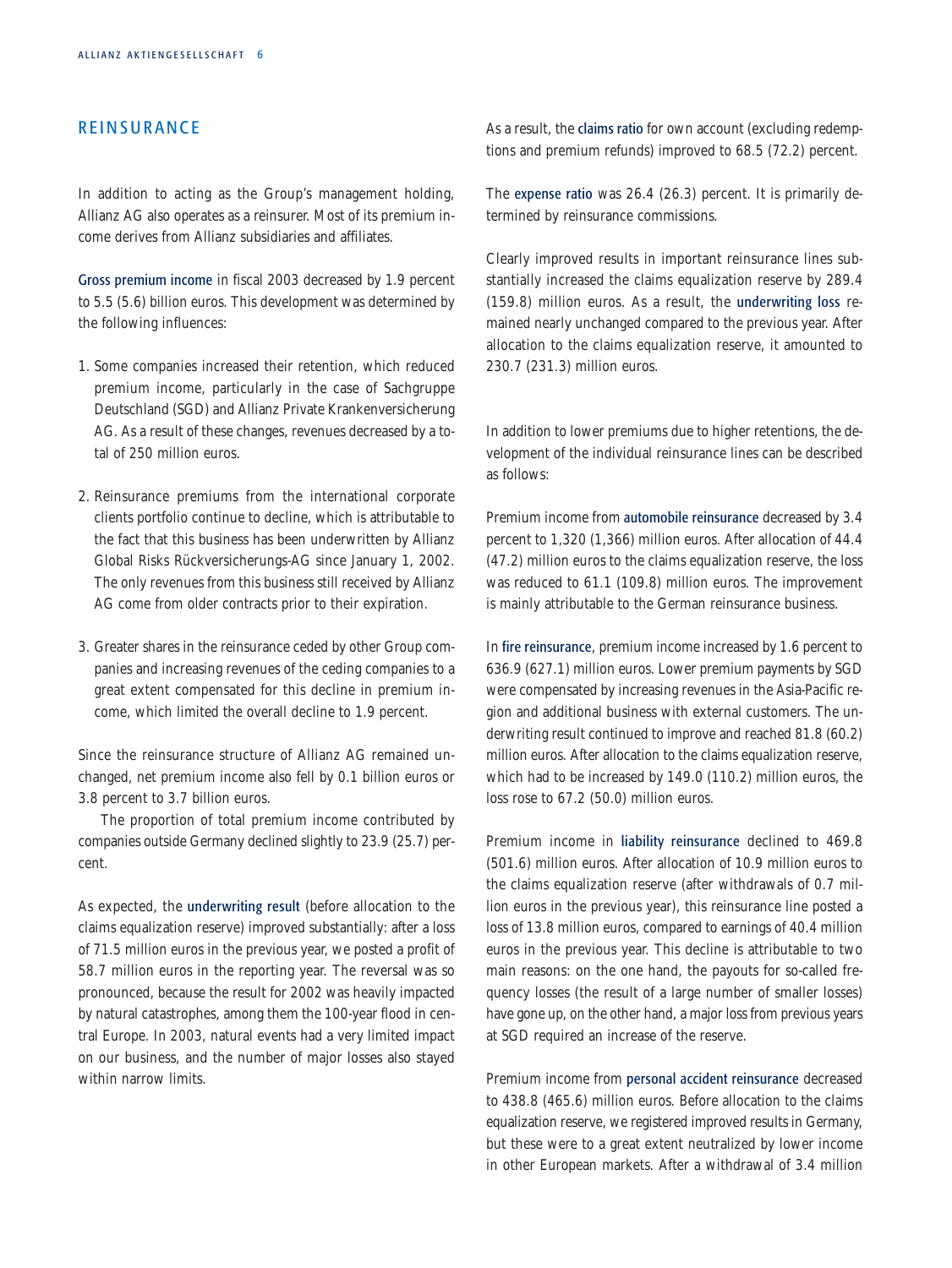euros from the claims equalization reserve (after an allocation of 8.1 million in the previous year), earnings clearly improved to 20.1 (5.0) million euros.

In reinsurance of engineering business, the premium volume fell 14.1 percent to 245.4 (285.9) million euros, mainly due to the transfer of activities to Allianz Global Risks Rückversicherungs-AG and the discontinuation of certain reinsurance relations in 2002. Risk-oriented rate increases and higher premiums in the business with European customers were not enough to compensate for this loss of revenue. Earnings before allocation to the claims equalization reserve were heavily depressed by a major loss in Canada. After allocation to the claims equalization reserve, the loss narrowed to 16.5 (19.3) million euros.

Premium income from homeowners' reinsurance and household effects reinsurance declined to 243.0 (265.9) million euros. 4.2 million euros were withdrawn from the claims equalization reserve. That was considerably less than the 30.3 million euros withdrawn in the previous year, which were required by the high claims volume arising from the 100-year flood in central Europe. This effect was also reflected in the earnings situation. The prior-year loss after allocation to the claims reserve (11.7 million euros) was reduced only slightly to 10.7 million euros.

In business interruption insurance, premium income rose to 49.4 (39.2) million euros. After allocation to the claims equalization reserve of 12.0 (5.8) million euros, this reinsurance line once again posted a loss, which amounted to 6.4 (4.1) million euros.

Revenues from marine reinsurance shrank to 129.4 (175.6) million euros. The downturn is primarily attributable to a change in the reinsurance structure due to the combination of several units in Allianz Marine & Aviation. The loss after allocation to the claims equalization reserve came to 9.8 (8.7) million euros.

Premium income from legal expenses reinsurance fell to 114.6 (128.7) million euros, mainly due to higher retentions at SGD, the dominant primary insurer. Earnings before claims equalization reserve improved slightly. This effect was amplified by a withdrawal of 3.5 million euros from the claims equalization reserve, which had required a mandatory allocation of 1.4 million euros in the previous year. After the withdrawal from the claims equalization reserve, legal expense reinsurance thus posted earnings of 5.3 million euros, following a loss of 1.3 million euros in the previous year.

Premium income from life reinsurance rose to 887.7 (850.5) million euros. The additional revenues came mainly from the German business. This reinsurance line returned to profitability in the reporting year. After a loss of 2.2 million euros in the previous year, which was impacted by a number of major losses, earnings of 9.6 million euros were posted in the reporting year. There is no claims equalization reserve in life and health reinsurance.

After Allianz Private Krankenversicherung AG substantially increased its retention, premium volume in health reinsurance dropped by 70.2 million euros to 41.5 million euros. The loss increased to 2.2 (1.6) million euros.

Premium income from other reinsurance lines increased to 916.6 (781.8) million euros. With 173.3 (155.7) million euros, credit reinsurance contributed the biggest share of revenue. Premium income form extended coverage reinsurance also increased to 110.7 (87.0) million euros. Other property and casualty reinsurance generated premiums in the amount of 410.2 (444.4) million euros. Before allocation to the claims equalization reserve, credit reinsurance returned to profitability and posted earnings of 24.4 million euros, following a loss of 46.9 million euros in the previous year. Despite this gain, the overall loss in other insurance lines increased to 77.9 (68.0) million euros. This is due to higher allocation to the claims equalization reserve.

Premium income of the Singapore branch founded in 1998 amounted to 282.5 million euros in the reporting year.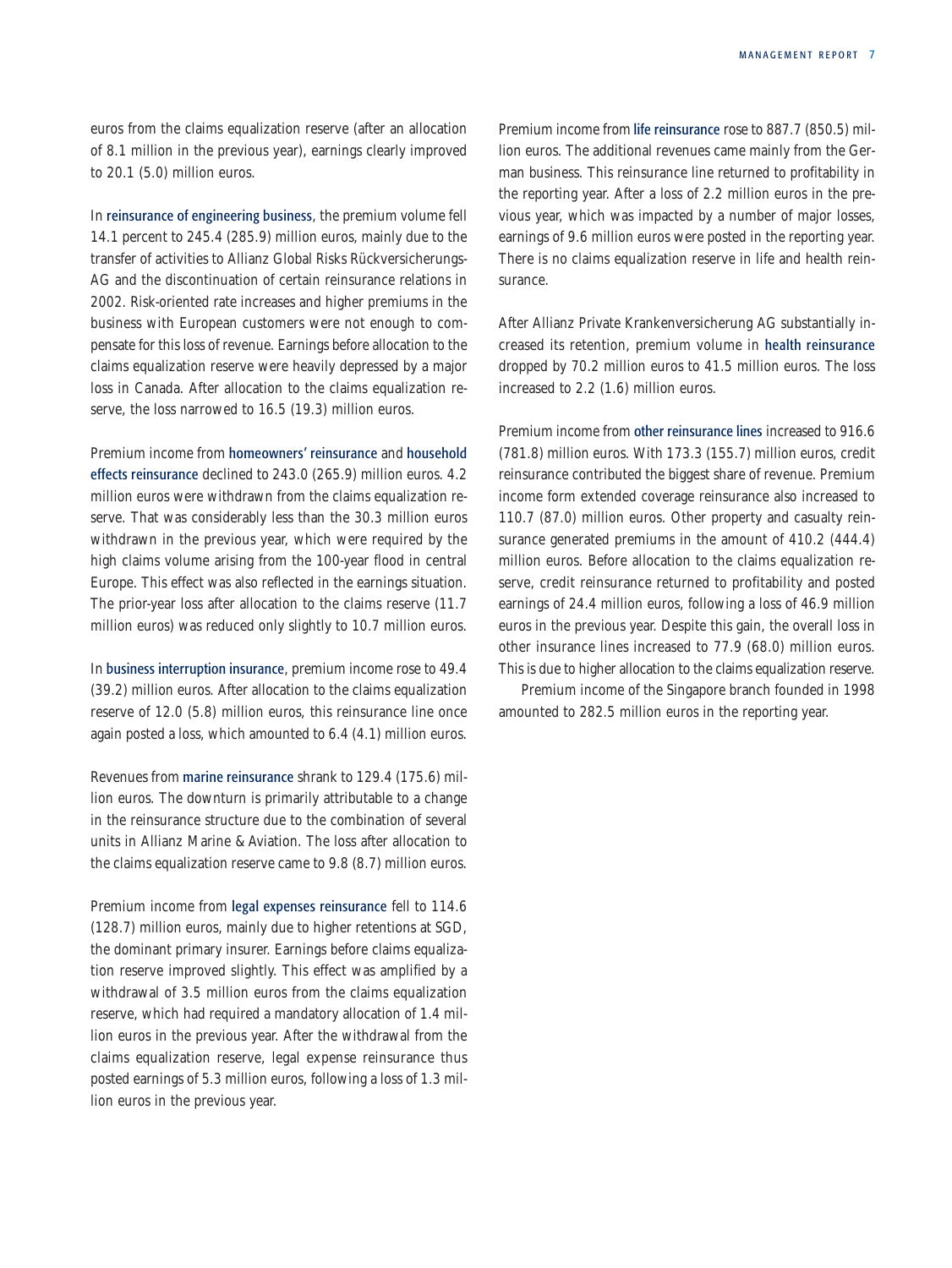<span id="page-9-0"></span>Gross premiums written and results by insurance line in 2003

|                       | Gross premiums written |         | Net underwriting result |               |
|-----------------------|------------------------|---------|-------------------------|---------------|
|                       | 2003                   | Change  | 2003                    | Change        |
|                       | $\notin$ mn            | in $\%$ | $\notin$ mn             | $\epsilon$ mn |
| Automobile            | 1,320.0                | $-3.4$  | $-61.1$                 | 48.7          |
| Fire                  | 636.9                  | 1.6     | $-67.2$                 | $-17.2$       |
| Liability             | 469.8                  | $-6.3$  | $-13.8$                 | $-54.2$       |
| Personal accident     | 438.8                  | $-5.8$  | 20.1                    | 15.1          |
| Engineering           | 245.4                  | $-14.1$ | $-16.5$                 | 2.8           |
| Homeowners            | 136.4                  | $-3.2$  | $-14.4$                 | 0.1           |
| Household effects     | 106.5                  | $-14.8$ | 3.6                     | 0.8           |
| Business interruption | 49.4                   | 26.0    | $-6.4$                  | $-2.3$        |
| Marine                | 129.4                  | $-26.3$ | $-9.8$                  | $-1.1$        |
| Legal expenses        | 114.6                  | $-11.0$ | 5.3                     | 6.6           |
| Life                  | 887.7                  | 4.4     | 9.6                     | 11.8          |
| Health                | 41.5                   | $-62.8$ | $-2.2$                  | $-0.6$        |
| Other                 | 916.6                  | 17.2    | $-77.9$                 | $-9.9$        |
| <b>Total</b>          | 5,493.0                | $-1.9$  | $-230.7$                | 0.6           |

"Other" reinsurance lines include the following reinsurance lines:

## **INVESTMENTS**

**\_** emergency assistance

- **\_** burglary, theft and robbery
- **\_** omnium (comprehensive cover for goods during the manufacturing process)
- **\_** extended coverage
- **\_** glass
- **\_** hail
- **\_** credit and bond
- **\_** water damage
- **\_** aviation
- **\_** aircraft and spacecraft liability
- **\_** storm
- **\_** animal (livestock)
- **\_** other property and casualty business

The book value of the investments of Allianz AG increased by 10.5 percent to 81.8 (74.0) billion euros.

Real estate holdings amounted to 92.7 (91.6) million euros.

The net book value of investments in affiliated and associated companies increased by 0.3 billion euros to 61.5 billion euros. Increases came mainly from capital increases at subsidiaries. The most important transaction of this type, amounting to 0.7 billion euros, concerned Allianz of America, which acquired the 15.96 percent minority interests in PIMCO which were still outstanding.

Other investments increased by 7.7 billion euros to 10.9 billion euros. Of this amount, 5.8 (1.4) billion euros are deposits with financial institutions, another 3.6 (1.1) billion euros concern the purchase of fixed-interest securities and 1.5 (0.6) billion euros stocks and investment certificates.

The market value of real estate holdings, dividend-bearing securities (investments in affiliated and associated enterprises, stock and investment fund units) and bearer bonds amounted to 78.4 (70.8) billion euros on December 31, 2003. The corresponding balance sheet value was 64.0 (58.4) billion euros.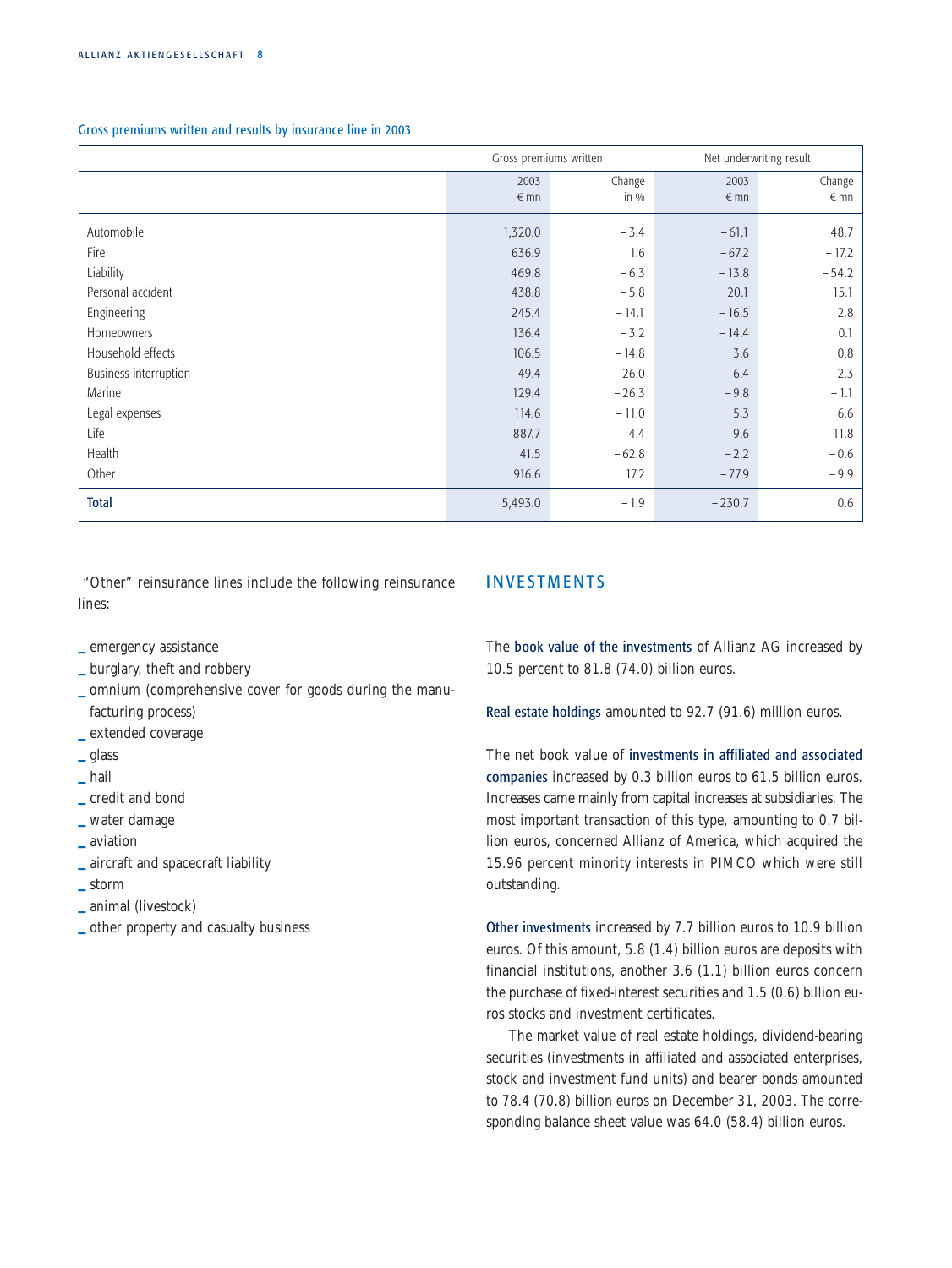<span id="page-10-0"></span>Funds held by others under reinsurance business assumed decreased to 9.4 (9.6) billion euros.

Total realized investment gains decreased by 983.6 million euros to 10,813.8 million euros. This decrease was due to the following developments:

- **\_** Income from profit transfers increased to 7,333.9 (1,392.0) million euros, mainly due to realized profits from the sale of interests in Beiersdorf AG and Münchener Rückversicherungs-Gesellschaft AG.
- **\_** Income from other investments doubled to 2,170.4 (959,2) million euros. The main reason for this were realized gains on the derivatives component after the partial recall of the indexlinked MILES convertible bond.
- **\_** Realized investment gains dropped to 663.7 (8,472.1) million euros. Of this amount, 271.3 million euros were attributable to investments in affiliated and associated enterprises, 291.5 million euros to stock and investment fund units and 43.7 million euros to real estate.
- **\_** Investments in other enterprises contributed 674.3 (884.5) million euros to investment income.

Realized investment losses came to a total of 1,110.8 (341.3) million euros. This is mainly due to charges in connection with derivatives transactions. In the reporting year, a number of derivatives transactions, which we used to hedge our equity portfolios against further losses, considerably depressed investment income. With the recovery of the stock markets, the impairment of these macro hedges had to be charged to income. The macro hedge was reduced to the extent that sales resulted in an actual reduction of our stock exposure. As the stock markets recovered, the close-out of these derivatives positions produced a loss of 1.3 billion euros, part of which was recognized as other expenses for investments. Higher valuation reserves for the corresponding stocks were partially realized as compensation.

Depreciation and write-downs decreased sharply to 1,264.4 (5,254.7) million euros. The main contributing factor was the write-down of Allianz Finanzbeteiligungs GmbH, which amounted to 657 million euros.

Investment income decreased to a total of 1,907.4 (3,826.1) million euros, after

- **\_** deduction of investment management expenses amounting to 163.0 (238.6) million euros,
- **\_** interest expenses of 1,357.7 (1,296.8) million euros and
- **\_** loss transfers in the amount of 4,005.6 (656.9) million euros. The biggest loss transfers originated from Allianz Finanzbeteiligungs GmbH (3,608 million euros) and Allianz Global Risks Rückversicherungs-AG (368 million euros). In the case of Allianz Finanzbeteiligungs GmbH, the loss transfer is related to write-offs on interests in Dresdner Bank. Together with the write-offs on Allianz Finanzbeteiligungs GmbH, they reduced the earnings of Allianz AG by 4.3 billion euros.

Of this net income, 398.3 (445.3) million euros were credited to the underwriting account as allocated interest return.

# TOTAL EARNINGS

The balance of other non-underwriting income and expenses came to  $-498.1$  ( $-1,029.8$ ) million euros.

Overall, non-underwriting activities generated earnings of 1,011.0 (2,351.1) million euros. Offset against the underwriting loss of – 230.7 (– 231.3) million euros, earnings before taxes came to 780.3 (2,119.8) million euros. Taxes for fiscal 2003 produced income of 197.6 (210.2) million euros. Total net income for the year amounted to 977.9 (2,330.0) million euros. Of this amount, 397.9 (1,165.0) million euros were transferred to the reserve for other appropriated retained earnings, leaving 580.0 (1,165.0) million euros in unappropriated net income. At the Annual General Meeting to be held on May 5, 2004, shareholders will be asked to approve an unchanged dividend of 1.50 euros to be paid on each share qualifying for dividends and to appropriate the remaining amount to retained earnings.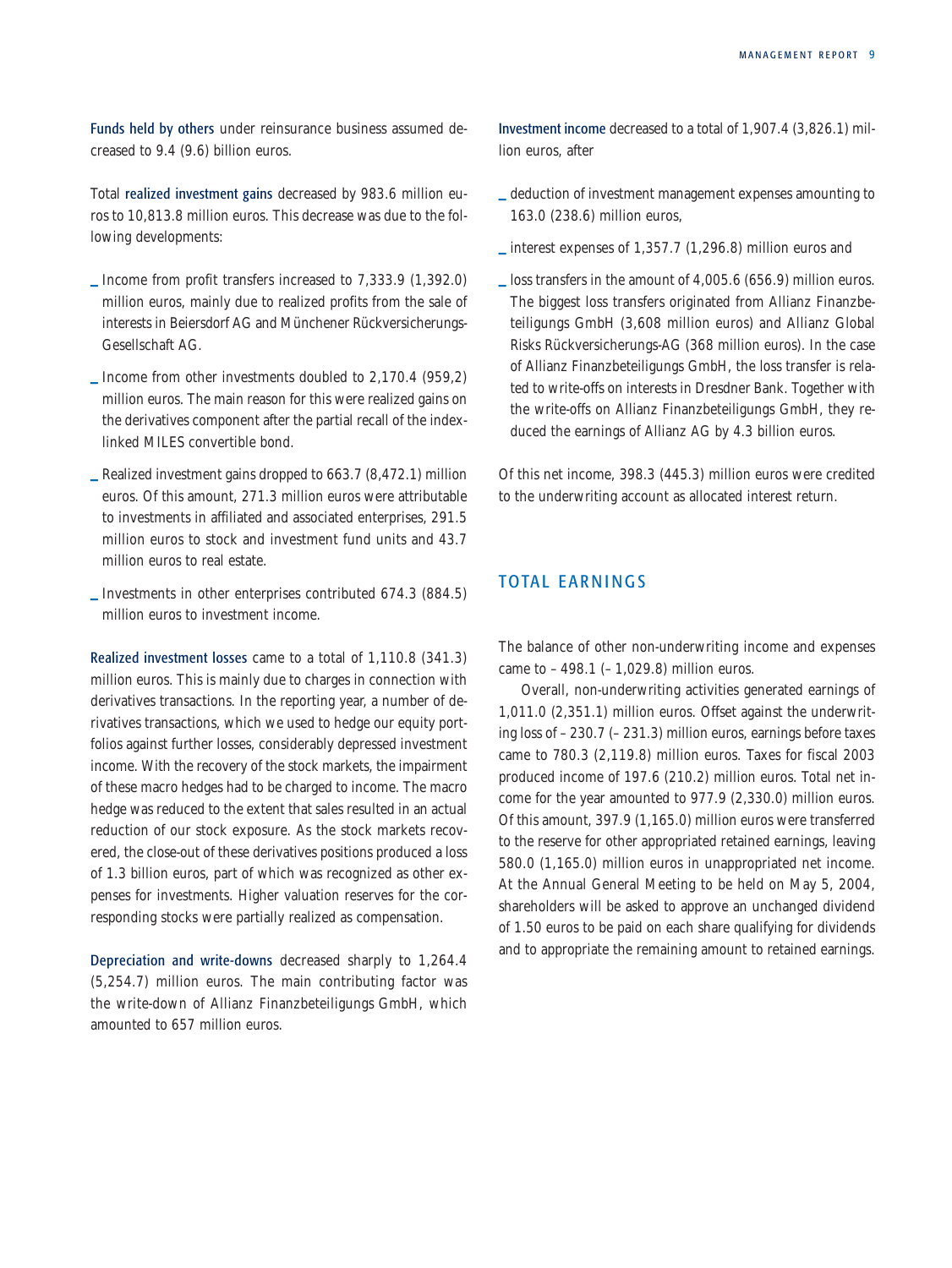# <span id="page-11-0"></span>RISK REPORT

As providers of financial services, we consider risk management one of our core competencies. Risk management is therefore an integrated part of our controlling process. We identify and measure, aggregate and manage risks. The result of this process determines how much capital is allocated to the Group's various divisions.

### **Responsibilities**

In our business, successful management essentially means controlling risks in order to increase the value of the Allianz Group on as sustained basis. Therefore, the Board of Management of Allianz AG formulates the business objectives and allocates the capital resources of the Allianz Group according to return-oninvestment and risk criteria. Our risk-control strategy assigns responsibility for risk management to the local entities, so that these can adjust to changing risk situations in a timely manner and in close proximity to their markets. At the same time, the operating units thereby meet the applicable legal requirements at their respective locations.

This decentralized approach is complemented by centralized responsibility. Thereby, we account for the fact that in addition to local risks, we must also control global risks. Their accumulation can result in a considerable increase of our potential risk exposure. They are therefore centrally controlled by Group Risk Control. Our cumulated control covers all business segments of the Allianz Group.

In addition, Group Risk Controlling develops methods and processes for risk assessment and control on a group-wide basis. On this basis, Group Controlling assesses the Allianz Group's risk exposure on the basis of local and global risks. Risk management activities are supervised by both internal and external auditors.

In the reporting year, we introduced the Group Risk Policy, which strengthens our decentralized risk controlling. This policy established minimum requirements that are binding for all operational units.

Since the beginning of 2003, a Group Risk Committee makes sure that the capital allocations and the risk profile of the Allianz Group are fully transparent. It is composed of members of the Board of Management of Allianz AG and chaired by our Chief Risk Officer. The mission of this committee is to promote the development of a comprehensive risk culture in the Allianz Group and to further improve our risk controlling processes. Its tasks also include the timely information of the Board of Management about risk-relevant developments and the coordination of appropriate countermeasures.

## Management of the Allianz Group through risk capital

We control our activities through our respective local companies. The most important parameters used in our risk-oriented controlling process are Economic Value Added (EVA®) and risk capital.

Risk capital is used as a hedge against unexpected losses. In fiscal 2003, a risk model based on the concept developed by the Standard & Poor's rating agency was used for the value-oriented control of our insurance companies. For the control of Dresdner Bank, we used our own internal model.

In fiscal 2003, we further improved and tested our internal model for insurance companies. It enables us to systematically evaluate internal data by means of models based on the theory of probability. This process takes into account the special characteristics of our local units as well as the specific nature of their risks. Portfolio effects are also incorporated into our risk analyses. In the course of fiscal 2004, we will convert the valueoriented control of our insurance companies to risk capital, which will be calculated by means of our internal model.

# Risk controlling in the insurance business

Premium risks Premium risks are controlled primarily with the help of actuarial models used to calculate premiums and monitor claim patterns. In addition, we issue guidelines for concluding insurance contracts. In life insurance, we essentially concentrate on biometric risks – e. g., life expectancy, disability and illness. We also focus on risks that could arise from future policy cancellations.

Natural disasters such as earthquakes, storms and floods represent a special challenge for risk management. To control such risks, we use special modeling techniques. They involve the compilation of data about our portfolio, for instance the geographic distribution of insurance amounts, with natural disaster scenarios in order to estimate the potential damage. The use of these simulation techniques was further expanded in the reporting year.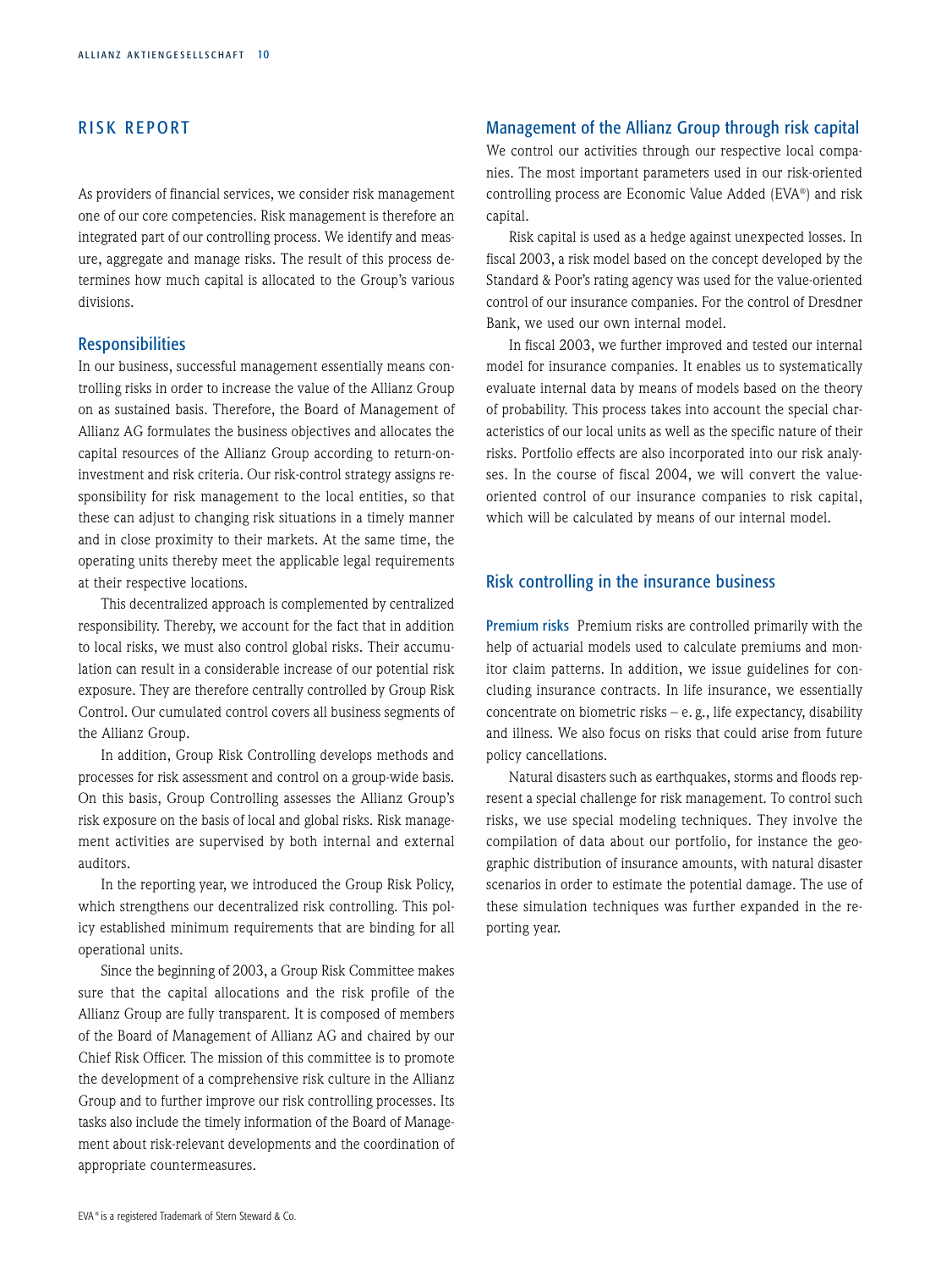Reserve risks We control reserve risks by constantly monitoring the development of the provisions for insurance claims that have been submitted but not yet settled. The information obtained is used in current estimates of these reserves. In life insurance, reserves are calculated by using actuarial methods. In addition to other criteria, these calculations take into account the biometric data of the insured populations.

Credit and counterparty risks The Allianz Group limits its liability from insurance business by ceding part of the risks it assumes to the international reinsurance market. When selecting our reinsurance partners, we consider only companies that offer excellent security. To control this credit risk, we compile groupwide data on receivables from insurance losses. Approximately 97 percent of the Allianz Group's receivables is distributed over reinsurers who were assigned at least an "A" rating by Standard & Poor's.

Investment risks We monitor market risks by means of sensitivity analyses and stress testing. As protection against exchange rate fluctuations, we back our insurance commitments to a very large extent by funds in the same currency.

In certain insurance lines, there is a direct link between investments and obligations to our customers. Life insurance, for example, must generate the guaranteed interest payment agreed upon. The tight link between insurance obligations and investment of the capital related to these obligations is investigated by using specific models. This also enables us to control risks arising from interest guarantees provided to our customers.

We limit credit risks by setting high requirements on the creditworthiness of our debtors and by spreading the risk. Through our central credit risk management, we consolidate our exposure according to debtors and across all investment categories and business segments, and we use monthly limit lists to monitor exposure. Approximately 92 percent of the fixed-interest investments of the insurance companies of Allianz Group have an investment grade rating. More than 86 percent are distributed over debtors that have been assigned at least an "A" rating by Standard & Poor's.

In individual cases, we use derivative financial instruments to hedge against changes in prices or interest rates. Our internal investment and monitoring rules are considerably stricter than the regulations imposed by supervisory authorities.

Market and counterparty risks arising from the use of derivative financial instruments are subject to particularly strict control procedures:

- **\_** Credit risks are assessed by calculating replacement values.
- **\_** Market risks are monitored by means stress tests and limited by specifying stop-loss limits.

We limit liquidity risks by reconciling our investment portfolio with our insurance commitments. In addition, we plan our cash flow from ordinary activities.

Operational risks These risks are limited by a wide range of technical and organizational measures. We intend to minimize such risks by installing a comprehensive system of internal controls and security systems in each operating unit. In the future, data on internal losses attributable to operational risks are to be compiled and analyzed for use in our internal model for the calculation of risk capital. The testing phase for such a system for the insurance and asset management segments was successfully completed in the reporting year. It will be installed in the first units in 2004.

Legal risks The limitation of legal risks is an important task of the Group's Legal Department. This is done, for example, by using internationally recognized standard documentation and, if necessary, by obtaining legal opinions. Contracts for established products are continuously reviewed to include any amendments required by changes in legislation or jurisdiction.

Organizational controlling of investment risks In terms of organization, we limit our investment risks through a clear separation of management and controlling functions. Within the Allianz Group, risk management is implemented in cooperation with the local units in a top-down bottom-up process. The Allianz Group Finance Committee, which is made up of members of the Board of Management of Allianz AG, delegates farreaching decision-making authority to the regional Finance Committees, which monitor activities in their respective regions or countries. The duties and responsibilities at each decisionmaking level are defined by guidelines issued at Group level. These guidelines are then applied by the regional Finance Committees, which formulate specific local investment guidelines. Operational responsibility for investment portfolios lies within the local units.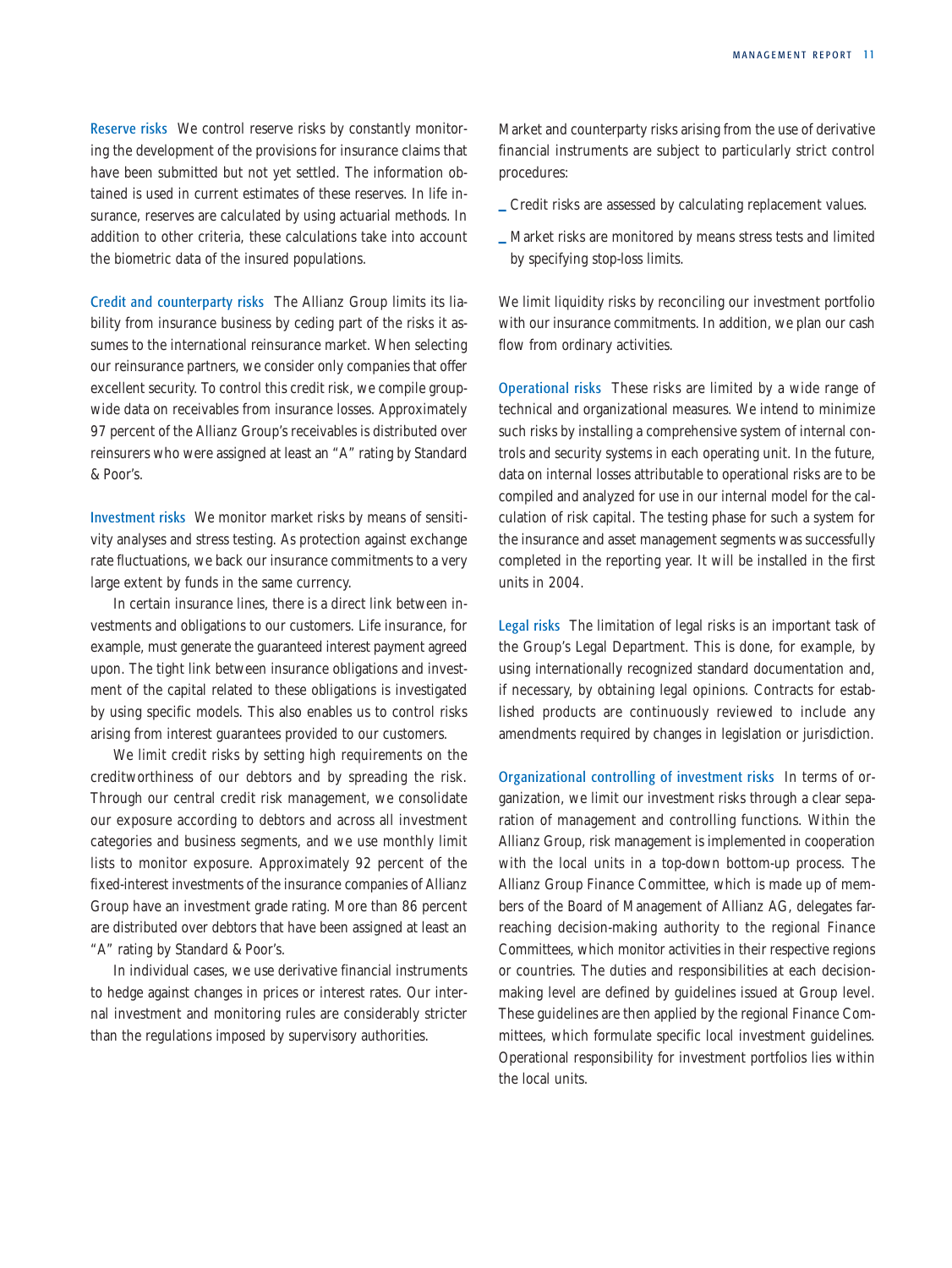# Risk controlling in the banking business

Credit and counterparty risks These risks are directly linked to granting credits in the banking business. The bank controls these risks through guidelines and credit risk committees. The central element in the approval, supervisory and control process is the rating of our customers. In this process, the various creditworthiness characteristics of the customers are presented in the form of rating classes. As quality control for these rating methods, validation benchmarks were introduced in the reporting year.

To categorize the default probability of a borrower, a system with 16 different rating classes is used. The first six classes correspond to "investment grade", classes VII to XIV signify "non investment grade". Rating classes XV and XVI are default classes according to the Basel II Definition. At the end of fiscal 2003, about 75 percent of all counterparty risks in the trading and banking portfolios of the Dresdner Bank Group fell into rating classes I to VI.

The volume of the overall portfolio is to a great extent determined by the bank's trading business, which involves primarily transactions with counterparties in rating classes I to VI, i. e. with state and local agencies and financial services providers. These counterparties account for approximately 93 percent of the bank's trading business and 63 percent of its total portfolio.

Counterparty risks are centrally controlled by Dresdner Bank's Risk Executive Committee (REC), which is headed by the Chief Risk Officer of Dresdner Bank. This body issues the appropriate guidelines and standards for the risk strategy and risk control. In addition, the Risk Executive Committee decides on essential projects involving a credit risk and has a decisive influence on the modalities of the bank's risk management. The REC is also responsible for the regular audit of the overall portfolio.

The Group Credit Committee was set up to decide on credits which do not fall under the responsibility of the risk management units in the divisions and for which no decision by the Board of Management is required. It will help to further improve the credit approval process.

In the past fiscal year, credits were transferred from the business segments to the Institutional Restructuring Unit (IRU). These are loans which are not of strategic importance or which are exposed to higher risks. Mainly concerned are credit lines in North and South America and in Germany, as well as commitments in the areas of private equity and commercial real estate. The IRU has the task of reducing these commitments in order to free up risk capital.

We account for the development of risks in the lending business by making allowances for individual risks and country risks. In setting up risk provisions, we consider the creditworthiness of the borrower, the general economic environment and riskreducing measures, for example securities. Total risk provisions in the banking business amounted to about 6 billion euros as of December 31, 2003.

Counterparty risk from trading activities: in the credit-sensitive trading business with OTC derivatives, the selection of counterparties plays a decisive role. The selection process is aimed at counterparties with top-quality credit ratings. In the rated derivatives portfolios of Dresdner Bank, 97 percent of the positive replacement values involve counterparties in risk classes I to VI and are thus of "investment grade".

Country risks We control these risks by using internal country ratings. These ratings are based upon macroeconomic data and key qualitative indicators. The latter take into account the economic, social and political environment. At present, Dresdner Bank's country rating system includes eight risk groups. To establish a parallel to the category system used to determine individual creditworthiness in the lending business, the country rating system will be expanded to 16 rating classes in the current year. At the end of 2003, Dresdner Bank's country risk provisions totaled 269 million euros.

Market risks Dresdner Bank uses a proprietary value-at-risk model that takes into account all aspects of general and specific risks. Value-at-risk is defined as the potential loss which may occur during a specific period of time and with a given confidence level. In 1998, the German Federal Supervisory Authority for Financial Service Providers (BaFin) first approved Dresdner Bank's value-at-risk model for purposes of reporting in accordance with Principle I of the German Banking Act. It also approved the improvements made in 2001 and 2002. The valueat-risk data used to calculate capital adequacy requirements for regulatory purposes must take into account potential market movements within a confidence level of 99 percent, based on an assumed holding period of 10 trading days. The value-at-risk model is complemented by stress testing.

For purposes of setting internal limits and risk determination, we calculate value-at-risk with a confidence level of 95 percent and a one-day holding period. Unlike the value-at-risk calculation required by the supervisory authority, which is based on market data from the past, we thus assign greater weight to the most recent market fluctuation. This ensures that value-atrisk data more accurately reflect current market developments.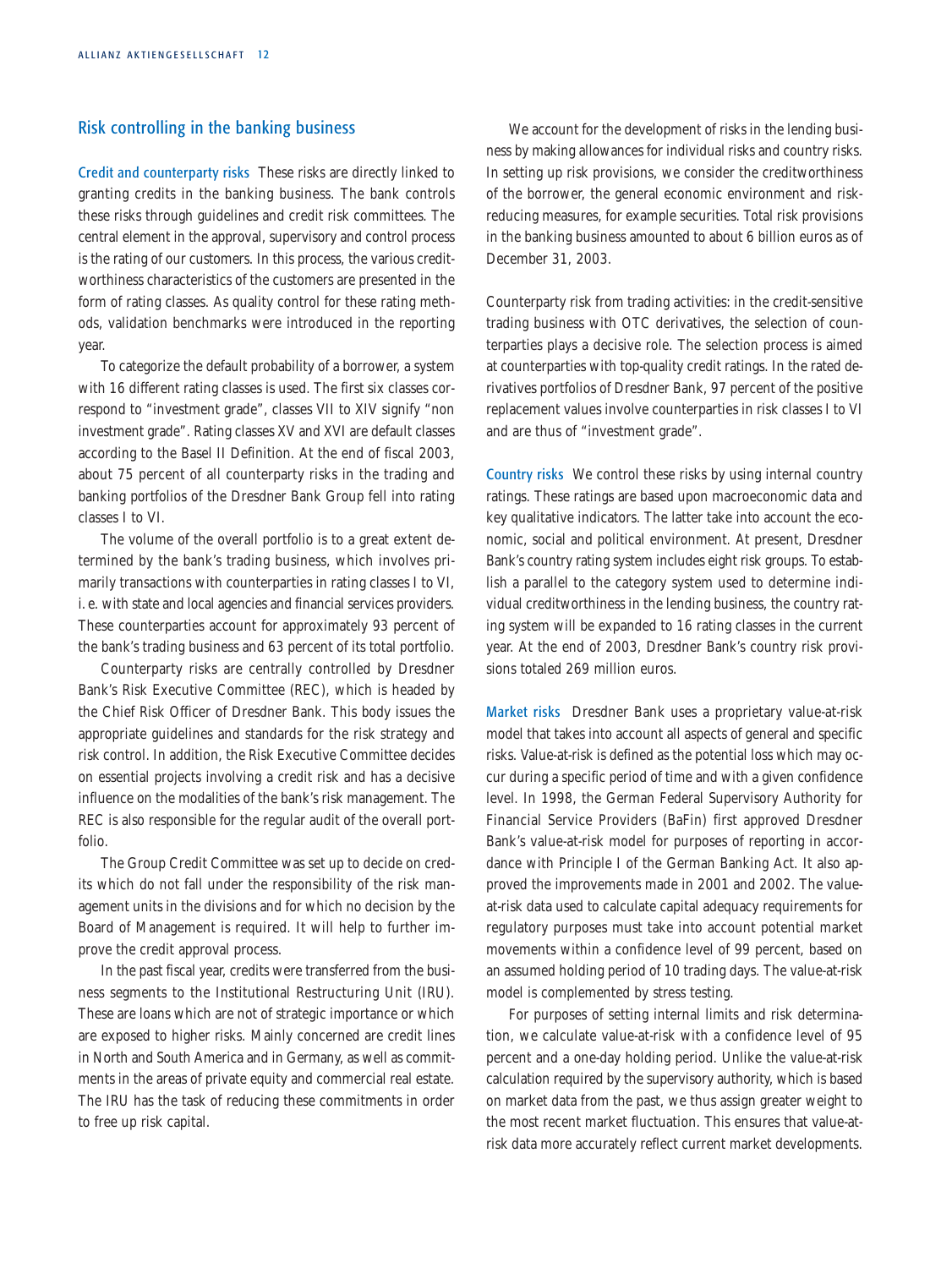Value-at-risk is only one of the instruments used to characterize and control the risk profile of the Dresdner Bank Group. In addition, the bank also uses operational risk indicators and limits, which are specifically adapted to the risk situation of the trading units. Trading is controlled by setting value-at-risk and operational market risk limits. Current limit utilization is determined and monitored by Risk Controlling on a daily basis. Limit breaches are immediately indicated to the management concerned so that corrective action can be taken.

Market risks in the trading portfolio: the risks from Dresdner Bank's trading activities increased slightly compared to the previous year. This is mainly due to the fact that positions for interest-bearing instruments were built up moderately.

Market risks in the non-trading portfolio: this risk mainly comprises the risk of interest changes and is analyzed on the basis of sensitivity and value-at-risk indicators. As in the case of trading, the bank controls this risk by setting value-at-risk limits. At the end of 2003, the value-at-risk for interest rate risks in the banking portfolio of Dresdner Bank Group decreased slightly by 2 percent to 31.2 million euros.

Currency risks at Dresdner Bank are limited by applying the following principle: all loans and deposits in foreign currencies are refinanced or reinvested in the same currency with matching maturities.

Liquidity risks As part of the Group liquidity policy, Treasury and Risk Controlling of Dresdner Bank established principles for liquidity management. This liquidity policy meets both regulatory requirements and internal standards. The liquidity risk limits set include a reporting process for limit breaches and provisions for emergency planning. Liquidity control and liquidity risk management are tasks attended to by the treasury.

Liquidity risk measurement is based on the liquidity management system. This system models the maturities of all cash flows and draws up a scenario-based liquidity balance sheet, taking into account available prime-rated securities.

Operational risks Dresdner Bank has a system for the systematic identification, measuring and controlling of operational risks. The essential risk factors are evaluated in the framework of a structured self-assessment.

Business risks These risks stem from an unexpected variance of results, which can arise when a downturn in earnings, for example as a result of changes in the competitive situation or in customer behavior, can not be compensated by a corresponding reduction of expenses.

Organizational risk controlling At the organizational level, risk management and risk controlling are strictly separated on the basis of the principle of dual control. Dresdner Bank's risk management sets the limits for the company's different activities that are exposed to risks. This is done in accordance with a general framework approved by the Board of Management.

Risk capital At the end of fiscal 2003, the risk capital of Dresdner Bank, before risk-reducing diversification effects, was composed as follows: 0.7 billion euros were allocated for actuarial risks, 4.8 billion euros for credit and counterparty risks, 3 billion euros for risks from private equity and other investments, 1.4 million billion euros for operational risks and 0.7 billion euros for other business risks. After deduction of diversification effects, total risk capital amounted to 8.3 billion euros.

## Risk control in asset management

Risk control in asset management is an integral part of the processes of the local units or the investment platform. The Corporate Center ensures that Group-wide standards for asset management are applied at the local level. The individual asset management companies continually monitor the portfolio risks of the customer assets they manage by using analytical tools specifically adapted to the risk profile of the product concerned. At the same time, the performance of the various product lines is periodically monitored and analyzed at the Group level.

## Risk monitoring by third parties

Supervisory authorities and rating agencies are additional risk monitoring bodies. Supervisory authorities specify the minimum precautions that must be taken in individual countries and at the international level. Rating agencies determine the relationship between the required risk capital of a company and the available safeguards. In their evaluation of capital resources, the rating agencies include equity shown in the balance sheet, minority interests and other items representing additional securities in times of crisis. At the end of the year, this total was at a level that corresponds to our current ratings. At the end of fiscal 2003, the financial strength of the Allianz Group was rated by Standard & Poor's as "AA–" and by A. M. Best as "A+". The Allianz Group's credit risk was rated by Moody's as "Aa3".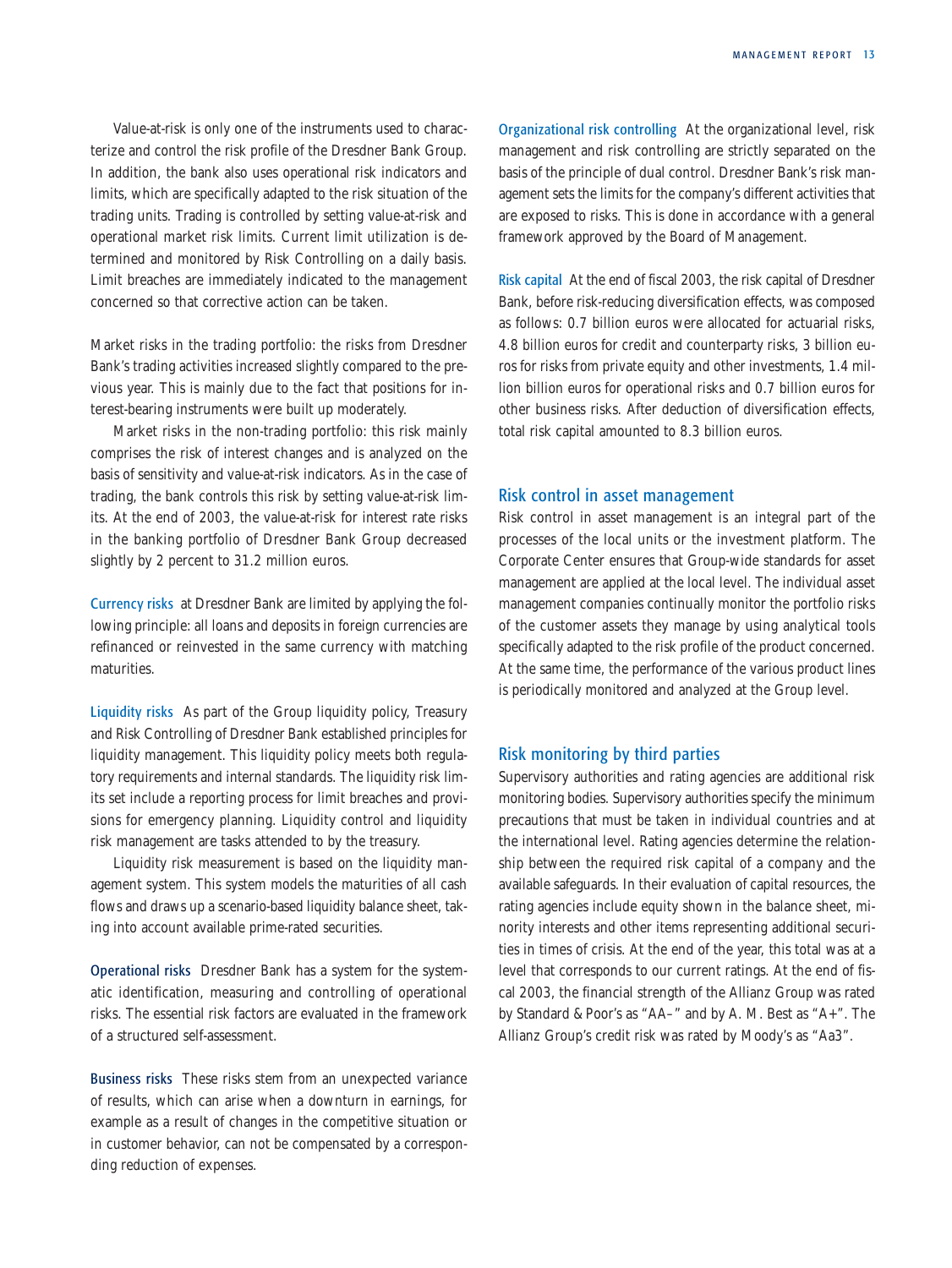# <span id="page-15-0"></span>**Outlook**

In the course of the current fiscal year, we will introduce special minimum standard, which will further strengthen the risk management of our local units. These complement and specify the Group risk policy with respect to certain risk categories or processes.

In addition, we will improve the process and organization of local risk management by introducing such enhancements as solvability stress tests and uniform procedures for the control and limitation of risks from natural events. For credit risks, a comprehensive limit system will be used, which limits counterparty risks both locally and at the Group level.

Dresdner Bank is continually refining its system for the assessment of creditworthiness in the lending and trading business, as well as its authorization, supervision and control processes. These measures are based on the future Basel Capital Accord ("Basel II"), which is currently being revised. In order to implement Basel II with respect to credit risks, Dresdner Bank plans to use the advanced "internal rating method". The operational risk capital, which, for regulatory purposes in accordance with Basel II, must for the first time be shown separately, will be calculated by means of the "advanced measurement method".

## **OUTLOOK**

As the Group's reinsurer, Allianz AG participates in the premium income and earnings performance of the Group's subsidiaries and affiliates. Since certain Group companies will further increase their retention in the current year and thereby reduce their reinsurance premium, we expect an overall decline of premium income. Reinsurance rates and contractual conditions will stay at the level of the previous year in 2004. For this reason, we expect a satisfactory underwriting result for the current fiscal year, provided that there are no extraordinary or numerous major losses and natural catastrophes that will drive up claims expenses. Lower profit realizations and substantially lower profit transfers from asset management companies will certainly lead to a decline in investment income, even in the absence of serious turbulences in the capital markets.

These assessments are, as always, subject to the following disclaimer.

With respect to important events after the balance sheet date, we refer to the indications provided on [page 31 o](#page-33-0)f the Notes to the Financial Statements in this Annual Report.

#### Cautionary Note Regarding Forward-Looking Statements:

Certain of the statements contained herein may be statements of future expectations and other forward-looking statements that are based on management's current views and assumptions and involve known and unknown risks and uncertainties that could cause actual results, performance or events to differ materially from those expressed or implied in such statements. In addition to statements which are forward-looking by reason of context, the words 'may, will, should, expects, plans, intends, anticipates, believes, estimates, predicts, potential, or continue' and similar expressions identify forward-looking statements. Actual results, performance or events may differ materially from those in such statements due to, without limitation, (i) general economic conditions, including in particular economic conditions in the Allianz Group's core business and core markets, (ii) performance of financial markets, including emerging markets, (iii) the frequency and severity of insured loss events, (iv) mortality and morbidity levels and trends, (v) persistency levels, (vi) the extent of credit defaults (vii) interest rate levels, (viii) currency exchange rates including the Euro-U.S. Dollar exchange rate, (ix) changing levels of competition, (x) changes in laws and regulations, including monetary convergence and the European Monetary Union, (xi) changes in the policies of central banks and/or foreign governments, (xii) the impact of acquisitions, including related integration issues, (xiii) reorganization measures and (xiv) general competitive factors, in each case on a local, regional, national and/or global basis. Many of these factors may be more likely to occur, or more pronounced, as a result of terrorist activities and their consequences.

The matters discussed herein may also involve risks and uncertainties described from time to time in Allianz AG's filings with the U.S. Securities and Exchange Commission. The company assumes no obligation to update any forward-looking information contained herein.

Munich, February 12, 2004

Allianz Aktiengesellschaft Board of Management

| Diekmann   | Dr. Achleitner |
|------------|----------------|
| Bremkamp   | Carendi        |
| Dr. Faber  | Dr. Hagemann   |
| Dr. Perlet | Dr. Rupprecht  |
| Dr. Walter | Dr. Zedelius   |
|            |                |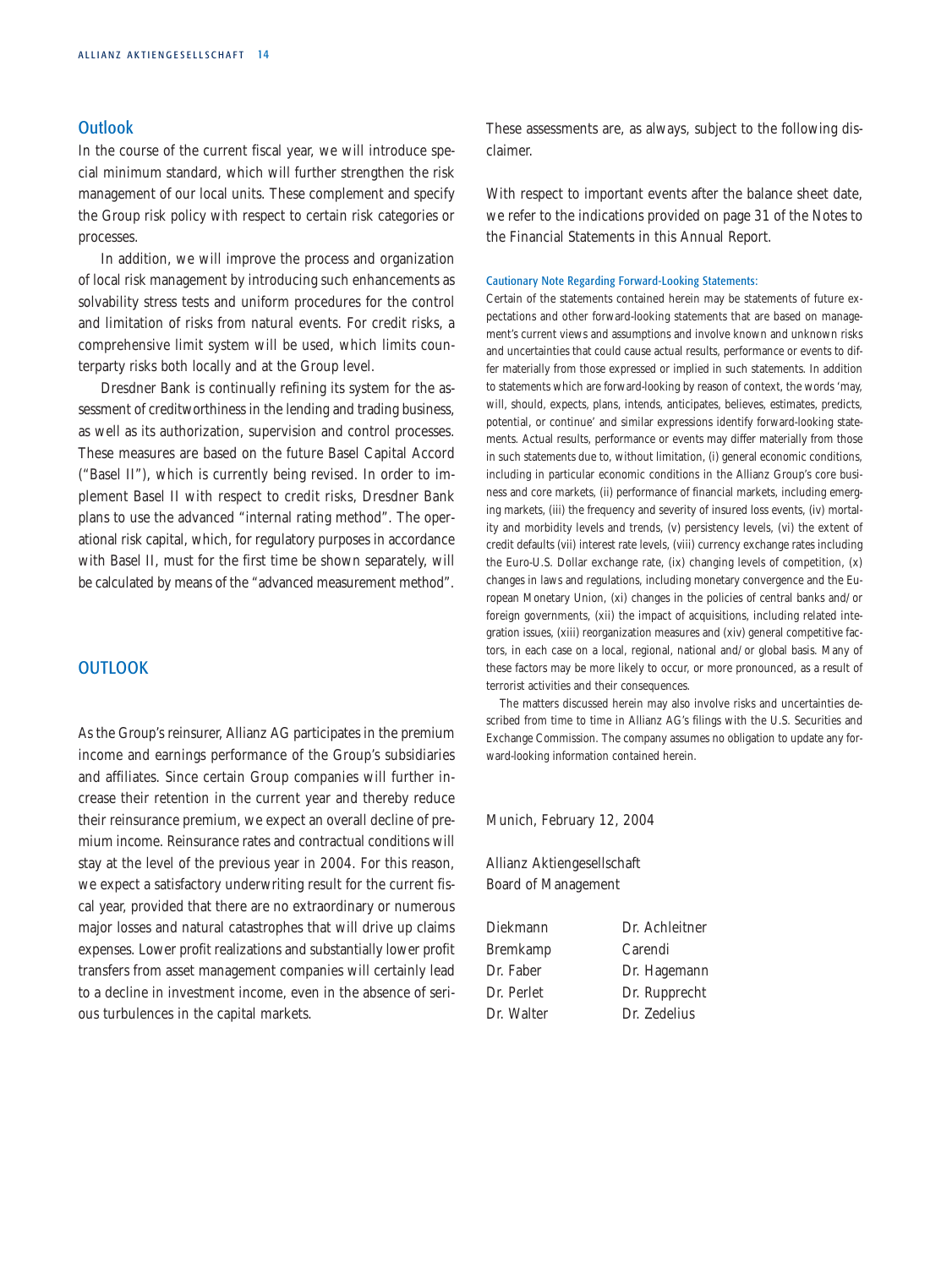# <span id="page-16-0"></span>RECOMMENDATION FOR APPROPRIATION OF PROFIT

The Board of Management and the Supervisory Board propose that the unappropriated earnings of Allianz AG for fiscal 2003 in the amount of 580,000,000.00 euros be appropriated as follows:

- **\_** Distribution of a divided of 1.50 euros per eligible share: 550,709,560.50 euros
- **\_** Allocation of 29,290,439.50 euros to other appropriated retained earnings

The recommendation for appropriation of earnings takes into account own shares held directly or indirectly by the company, which in accordance with the German Stock Corporation Act (clause § 71 b AktG) are not entitled to receive a dividend. Further purchases or sales of own shares during the period prior to the Annual General Meeting may increase or decrease the number of shares eligible for dividends. In this case, an amended proposal for the appropriation of profit based upon an unchanged dividend in the amount of 1.50 euros per eligible share will be submitted to the Annual General Meeting for ratification.

Munich, March 17, 2004 Allianz Aktiengesellschaft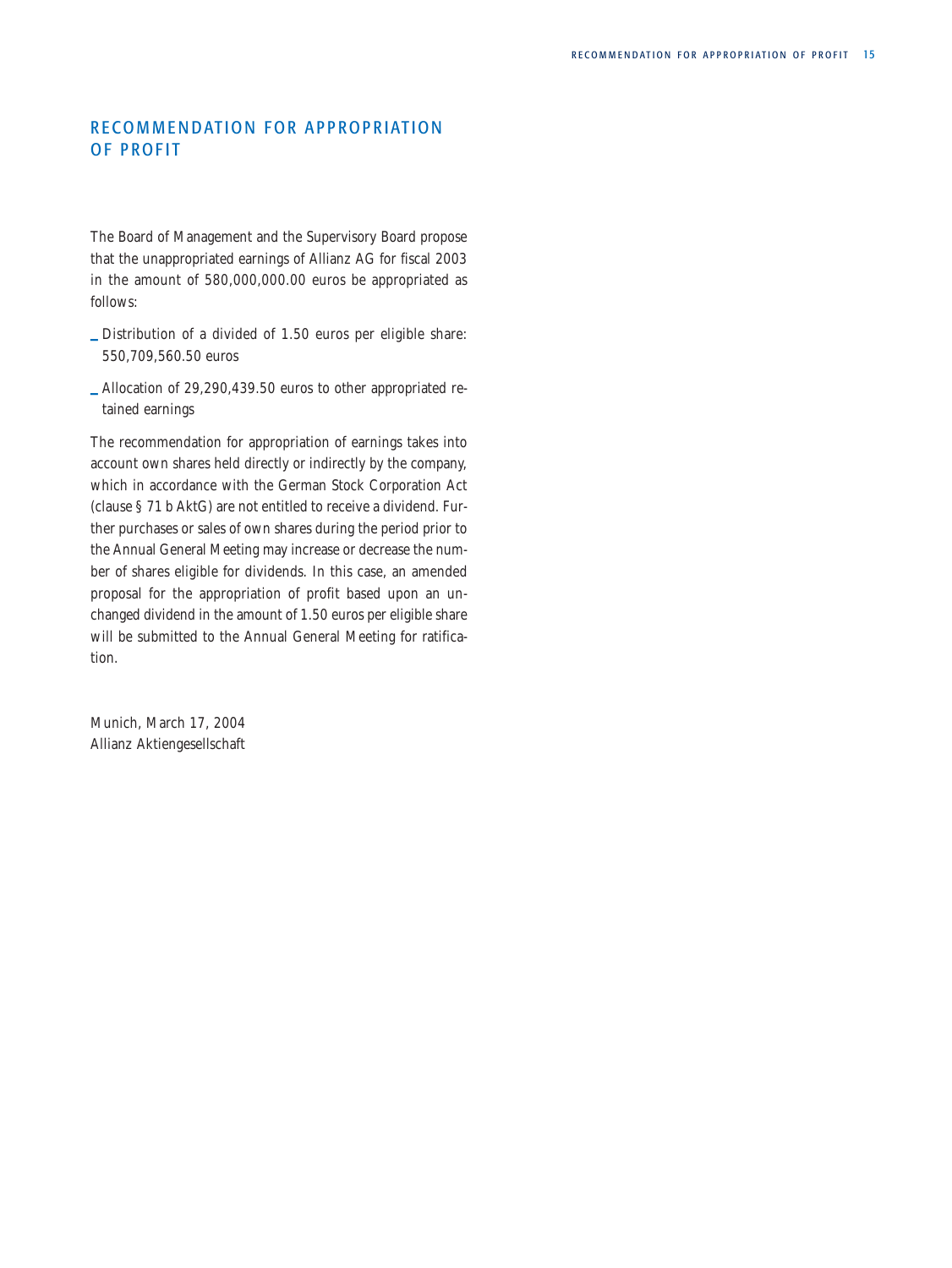# Balance Sheet as of December 31

# To read the notes, simply click  $\triangleright$  on the number

| <b>ASSETS</b><br>$\triangleright$ Note                                                       | 2003<br>$\epsilon$ thou | 2003<br>$\epsilon$ thou | 2002<br>$\epsilon$ thou |
|----------------------------------------------------------------------------------------------|-------------------------|-------------------------|-------------------------|
| A. Intangible assets<br>$\mathbf{1}$                                                         |                         | 6,838                   | 7,603                   |
| <b>B.</b> Investments<br>$1 - 5$                                                             |                         |                         |                         |
| I. Real estate                                                                               | 92,664                  |                         | 91,607                  |
| II. Investments in affiliated and associated enterprises                                     | 61,479,835              |                         | 61,208,132              |
| III. Other investments                                                                       | 10,872,789              |                         | 3,128,738               |
| IV. Funds held by others under reinsurance business assumed                                  | 9,380,328               |                         | 9,596,065               |
|                                                                                              |                         | 81,825,616              | 74,024,542              |
| C. Receivables                                                                               |                         |                         |                         |
| I. Accounts receivable on reinsurance business<br>including from                             | 778,768                 |                         | 809,328                 |
| affiliated enterprises: 337,892 (357,685) € thou                                             |                         |                         |                         |
| other enterprises in which long-term equity<br>investments are held": 8,740 (266,054) € thou |                         |                         |                         |
| II. Other receivables                                                                        | 5,285,588               |                         | 3,496,411               |
| including from                                                                               |                         |                         |                         |
| affiliated enterprises: 1,118,535 (2,667,256) € thou                                         |                         |                         |                         |
| other enterprises in which long-term equity<br>investments are held*): 15,637 (1,935) € thou |                         |                         |                         |
|                                                                                              |                         | 6,064,356               | 4,305,739               |
| D. Other assets                                                                              |                         |                         |                         |
| I. Tangible fixed assets and inventories                                                     | 3,750                   |                         | 3,049                   |
| II. Cash with banks, checks and cash on hand                                                 | 12,686                  |                         | 40,820                  |
| III. Own shares                                                                              | 30,485                  |                         | 566,378                 |
| mathematical 1,086 (16,092) $\epsilon$ thou                                                  |                         |                         |                         |
| IV. Miscellaneous assets<br>6                                                                | 205,803                 |                         | 153,614                 |
|                                                                                              |                         | 252,724                 | 763,861                 |
| E. Prepaid expenses<br>$\overline{7}$                                                        |                         |                         |                         |
| I. Accrued interest and rents                                                                | 97,970                  |                         | 33,971                  |
| II. Other prepaid expenses                                                                   | 249,466                 |                         | 342,695                 |
|                                                                                              |                         | 347,436                 | 376,666                 |
| <b>Total assets</b>                                                                          |                         | 88,496,970              | 79,478,411              |

\*) Companies in which we hold an interest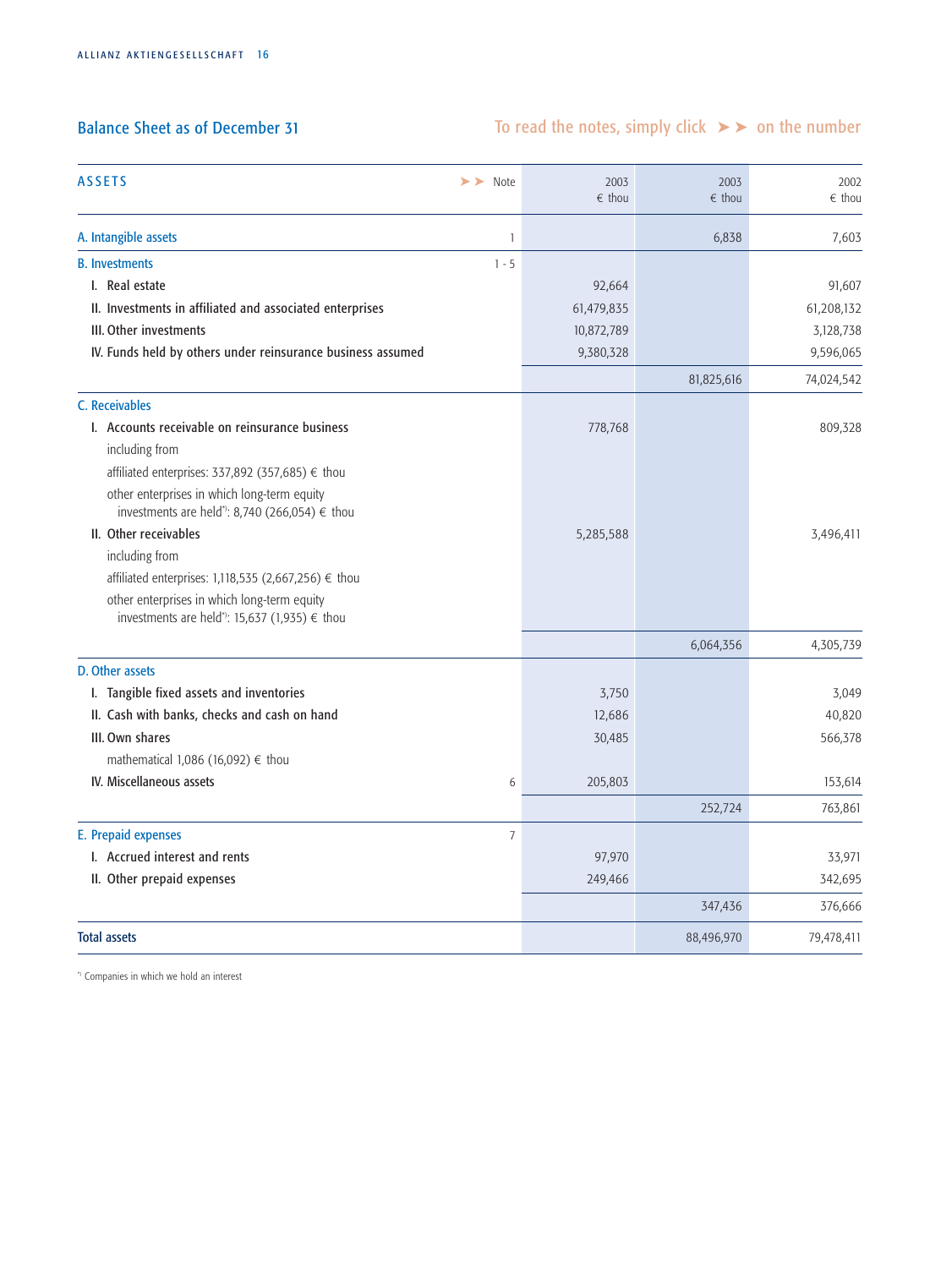| <b>EQUITY AND LIABILITIES</b><br>$\blacktriangleright\blacktriangleright$ Note | 2003<br>$\epsilon$ thou | 2003<br>$\epsilon$ thou | 2003<br>$\epsilon$ thou | 2002<br>$\epsilon$ thou |
|--------------------------------------------------------------------------------|-------------------------|-------------------------|-------------------------|-------------------------|
| A. Shareholders' equity<br>8                                                   |                         |                         |                         |                         |
| I. Capital stock                                                               |                         | 984,880                 |                         | 682,408                 |
| II. Additional paid-in capital                                                 |                         | 18,362,334              |                         | 14,102,335              |
| III. Appropriated retained earnings                                            |                         |                         |                         |                         |
| 1. Required by law                                                             | 1,229                   |                         |                         | 1,229                   |
| 2. For own shares                                                              | 30,485                  |                         |                         | 566,378                 |
| 3. Other                                                                       | 5,523,724               |                         |                         | 3,798,850               |
|                                                                                |                         | 5,555,438               |                         | 4,366,457               |
| IV. Unappropriated retained earnings                                           |                         | 580,000                 |                         | 1,164,997               |
|                                                                                |                         |                         | 25,482,652              | 20,316,197              |
| <b>B. Participation certificates</b><br>9                                      |                         |                         | 441,455                 | 449,491                 |
| <b>C.</b> Subordinated liabilities<br>10                                       |                         |                         | 3,642,075               | 3,574,587               |
| D. Special untaxed reserve<br>11                                               |                         |                         |                         | 1,000                   |
| E. Insurance reserves                                                          |                         |                         |                         |                         |
| I. Unearned premiums                                                           |                         |                         |                         |                         |
| 1. Gross                                                                       | 859,976                 |                         |                         | 864,090                 |
| 2. Less: amounts ceded                                                         | 239,422                 |                         |                         | 248,356                 |
|                                                                                |                         | 620,554                 |                         | 615,734                 |
| II. Aggregate reserve                                                          |                         |                         |                         |                         |
| 1. Gross                                                                       | 8,733,448               |                         |                         | 8,876,539               |
| 2. Less: amounts ceded                                                         | 938,724                 |                         |                         | 891,327                 |
|                                                                                |                         | 7,794,724               |                         | 7,985,212               |
| III. Reserve for loss and loss adjustment expenses                             |                         |                         |                         |                         |
| 1. Gross                                                                       | 8,149,174               |                         |                         | 9,003,610               |
| 2. Less: amounts ceded                                                         | 2,904,644               |                         |                         | 3,403,452               |
|                                                                                |                         | 5,244,530               |                         | 5,600,158               |
| IV. Reserve for non-experience-rated premium refunds                           |                         |                         |                         |                         |
| 1. Gross                                                                       | 81,368                  |                         |                         | 167,188                 |
| 2. Less: amounts ceded                                                         | 28,745                  |                         |                         | 57,048                  |
|                                                                                |                         | 52,623                  |                         | 110,140                 |
| V. Claims equalization and similar reserves                                    |                         | 960,670                 |                         | 671,301                 |
| VI. Other insurance reserves                                                   |                         |                         |                         |                         |
|                                                                                |                         |                         |                         |                         |
| 1. Gross                                                                       | 96,219                  |                         |                         | 96,532                  |
| 2. Less: amounts ceded                                                         | 16,256                  |                         |                         | 15,381                  |
|                                                                                |                         | 79,963                  |                         | 81,151                  |
|                                                                                |                         |                         | 14,753,064              | 15,063,696              |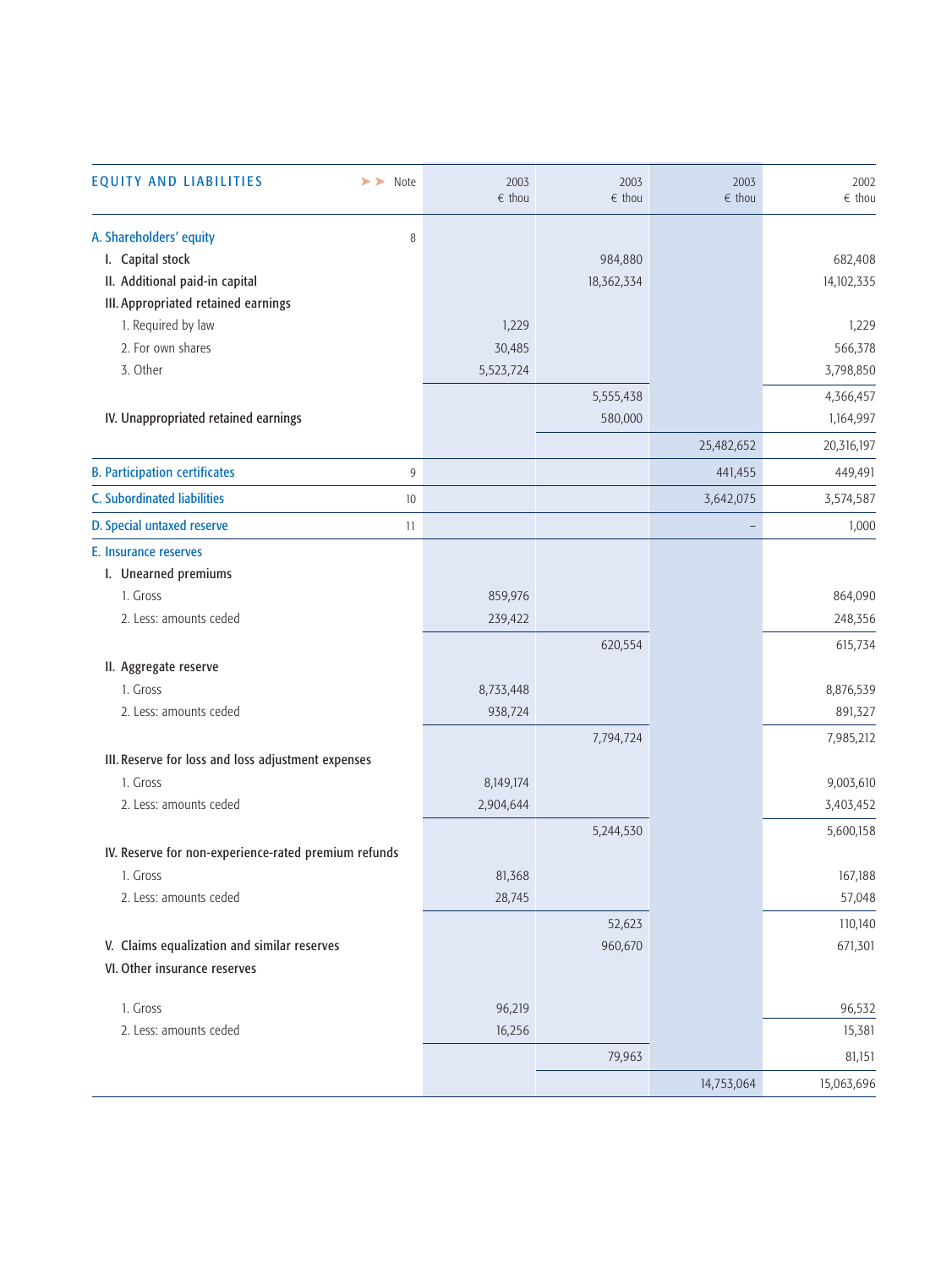| <b>EQUITY AND LIABILITIES</b><br>$\triangleright$ Note                                                                                                        | 2003<br>$\epsilon$ thou | 2003<br>$\epsilon$ thou | 2003<br>$\epsilon$ thou | 2002<br>$\epsilon$ thou |
|---------------------------------------------------------------------------------------------------------------------------------------------------------------|-------------------------|-------------------------|-------------------------|-------------------------|
| <b>F.</b> Other accrued liabilities<br>12                                                                                                                     |                         |                         | 3,934,615               | 3,639,784               |
| G. Funds held under reinsurance business ceded                                                                                                                |                         |                         | 1,125,445               | 1,123,022               |
| <b>H. Other liabilities</b><br>13                                                                                                                             |                         |                         |                         |                         |
| I. Accounts payable on reinsurance business<br>including to                                                                                                   |                         | 595,053                 |                         | 608,706                 |
| affiliated enterprises: 392,287 (491,387) € thou<br>other enterprises in which long-term equity<br>investments are held <sup>*</sup> ): 16,902 (6,239) € thou |                         |                         |                         |                         |
| II. Bonds                                                                                                                                                     |                         | 539,359                 |                         | 273,846                 |
| III. Liabilities to banks                                                                                                                                     |                         | 6,355,452               |                         | 2,247,292               |
| IV. Miscellaneous liabilities<br>including taxes of: 9,894 (88,123) $\epsilon$ thou                                                                           |                         | 31,610,544              |                         | 32,180,657              |
| including to                                                                                                                                                  |                         |                         |                         |                         |
| affiliated enterprises: 28,048,657 (28,476,079) € thou                                                                                                        |                         |                         |                         |                         |
| other enterprises in which long-term equity<br>investments are held <sup>*</sup> ): 204,272 (353,856) € thou                                                  |                         |                         |                         |                         |
|                                                                                                                                                               |                         |                         | 39,100,408              | 35,310,501              |
| I. Deferred income                                                                                                                                            |                         |                         | 17,256                  | 133                     |
| <b>Total equity and liabilities</b>                                                                                                                           |                         |                         | 88,496,970              | 79,478,411              |

\*) Companies in which we hold an interest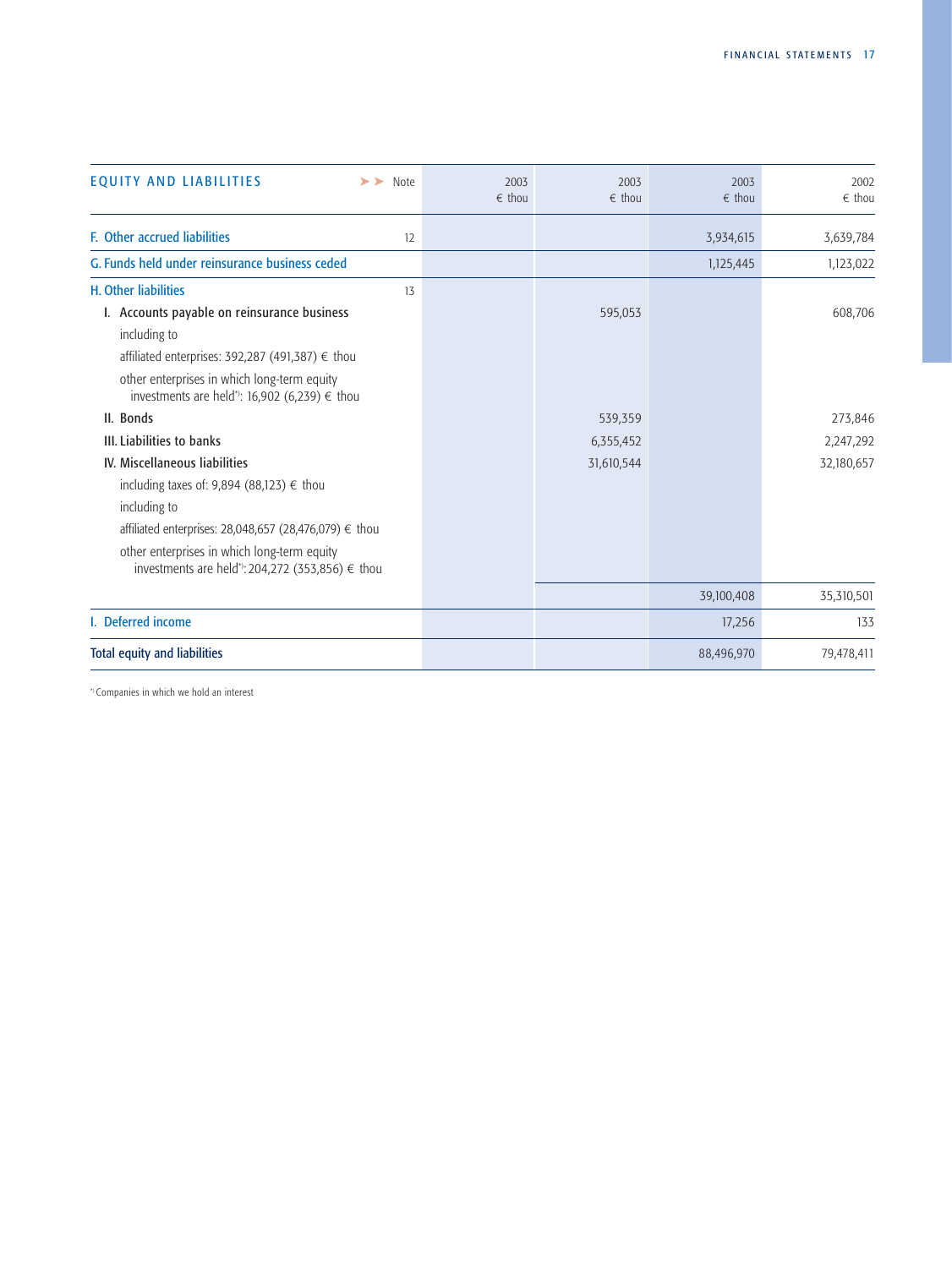# Income Statement for the Period from January 1 to December 31

| $\triangleright$ Note                                         |    | 2003<br>$\epsilon$ thou | 2003<br>$\epsilon$ thou | 2003<br>$\epsilon$ thou | 2002<br>$\epsilon$ thou |
|---------------------------------------------------------------|----|-------------------------|-------------------------|-------------------------|-------------------------|
| I. Underwriting account                                       |    |                         |                         |                         |                         |
| 1. Premiums earned - net                                      |    |                         |                         |                         |                         |
| a) Gross premiums written                                     | 14 | 5,492,959               |                         |                         | 5,600,038               |
| b) Premiums ceded                                             |    | $-1,778,862$            |                         |                         | $-1,739,348$            |
|                                                               |    |                         | 3,714,097               |                         | 3,860,690               |
| c) Change in unearned premiums - gross                        |    | $-22,766$               |                         |                         | 58,779                  |
| d) Change in unearned premiums ceded                          |    | 573                     |                         |                         | $-90,363$               |
|                                                               |    |                         | $-22,193$               |                         | $-31,584$               |
|                                                               |    |                         |                         | 3,691,904               | 3,829,106               |
| 2. Allocated interest return - net                            | 15 |                         |                         | 375,117                 | 394,925                 |
| 3. Other underwriting income - net                            |    |                         |                         | 7,044                   | 16,084                  |
| 4. Loss and loss adjustment expenses - net                    |    |                         |                         |                         |                         |
| a) Claims paid:                                               |    |                         |                         |                         |                         |
| aa) Gross                                                     |    | $-4,359,845$            |                         |                         | $-3,397,025$            |
| bb) Amounts ceded in reinsurance                              |    | 1,447,041               |                         |                         | 1,686,935               |
|                                                               |    |                         | $-2,912,804$            |                         | $-1,710,090$            |
| b) Change in reserve for loss and loss adjustment<br>expenses |    |                         |                         |                         |                         |
| aa) Gross                                                     |    | 522,260                 |                         |                         | $-1,348,121$            |
| bb) Amounts ceded in reinsurance                              |    | $-334,028$              |                         |                         | 91,494                  |
|                                                               |    |                         | 188,232                 |                         | $-1,256,627$            |
|                                                               |    |                         |                         | $-2,724,572$            | $-2,966,717$            |
| 5. Change in other insurance reserves - net                   | 16 |                         |                         | $-114,496$              | $-104,414$              |
| 6. Expenses for non-experience-rated<br>premium refunds - net |    |                         |                         | 40,202                  | $-21,141$               |
| 7. Underwriting expenses - net                                | 17 |                         |                         | $-1,023,592$            | $-1,089,892$            |
| 8. Other underwriting expenses - net                          |    |                         |                         | $-192,902$              | $-129,424$              |
| 9. Subtotal                                                   |    |                         |                         | 58,705                  | $-71,473$               |
| 10. Change in claims equalization and similar reserves        |    |                         |                         | $-289,369$              | $-159,806$              |
| 11. Underwriting result - net                                 |    |                         |                         | $-230,664$              | $-231,279$              |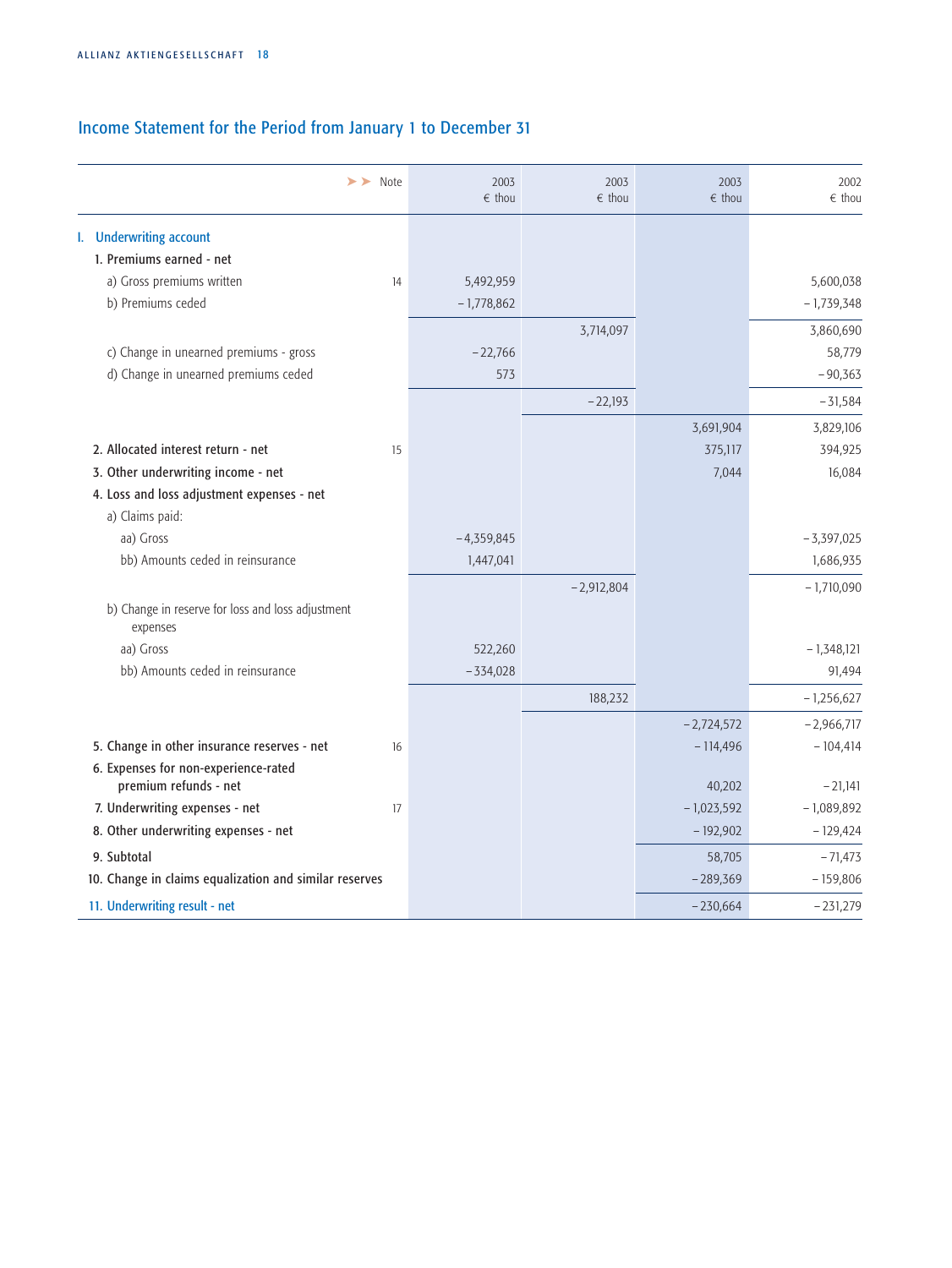|                                                      | $\triangleright$ Note | 2003<br>$\epsilon$ thou | 2003<br>$\epsilon$ thou | 2003<br>$\epsilon$ thou | 2002<br>$\epsilon$ thou |
|------------------------------------------------------|-----------------------|-------------------------|-------------------------|-------------------------|-------------------------|
| II. Non-underwriting account                         |                       |                         |                         |                         |                         |
| 1. Investment income                                 | 18                    |                         | 10,813,839              |                         | 11,797,440              |
| 2. Investment expenses                               | 19-20                 |                         | $-8,906,402$            |                         | $-7,971,309$            |
|                                                      |                       |                         | 1,907,437               |                         | 3,826,131               |
| 3. Allocated interest return                         |                       |                         | $-398,327$              |                         | $-445,268$              |
|                                                      |                       |                         |                         | 1,509,110               | 3,380,863               |
| 4. Other income                                      | 21                    |                         | 500,411                 |                         | 874,767                 |
| 5. Other expenses                                    | 22                    |                         | $-998,554$              |                         | $-1,904,564$            |
|                                                      |                       |                         |                         | $-498,143$              | $-1,029,797$            |
| 6. Non-underwriting result                           |                       |                         |                         | 1,010,967               | 2,351,066               |
| 7. Earnings from ordinary activities before taxation |                       |                         |                         | 780,303                 | 2,119,787               |
| 8. Income taxes                                      | 23                    | $-20,946$               |                         |                         | $-396,853$              |
| less amounts charged to other companies in the Group |                       | 219,837                 |                         |                         | 622,001                 |
|                                                      |                       |                         | 198,891                 |                         | 225,148                 |
| 9. Other taxes                                       |                       |                         | $-1,301$                |                         | $-14,942$               |
|                                                      |                       |                         |                         | 197,590                 | 210,206                 |
| 10. Net income                                       | 24                    |                         |                         | 977,893                 | 2,329,993               |
| 11. Balance brought forward from previous year       |                       |                         |                         |                         |                         |
| 12. Allocation to appropriated earnings              |                       |                         |                         |                         |                         |
| to other appropriated earnings                       |                       |                         |                         | $-397,893$              | $-1,164,996$            |
| 13. Unappropriated retained earnings                 |                       |                         |                         | 580,000                 | 1,164,997               |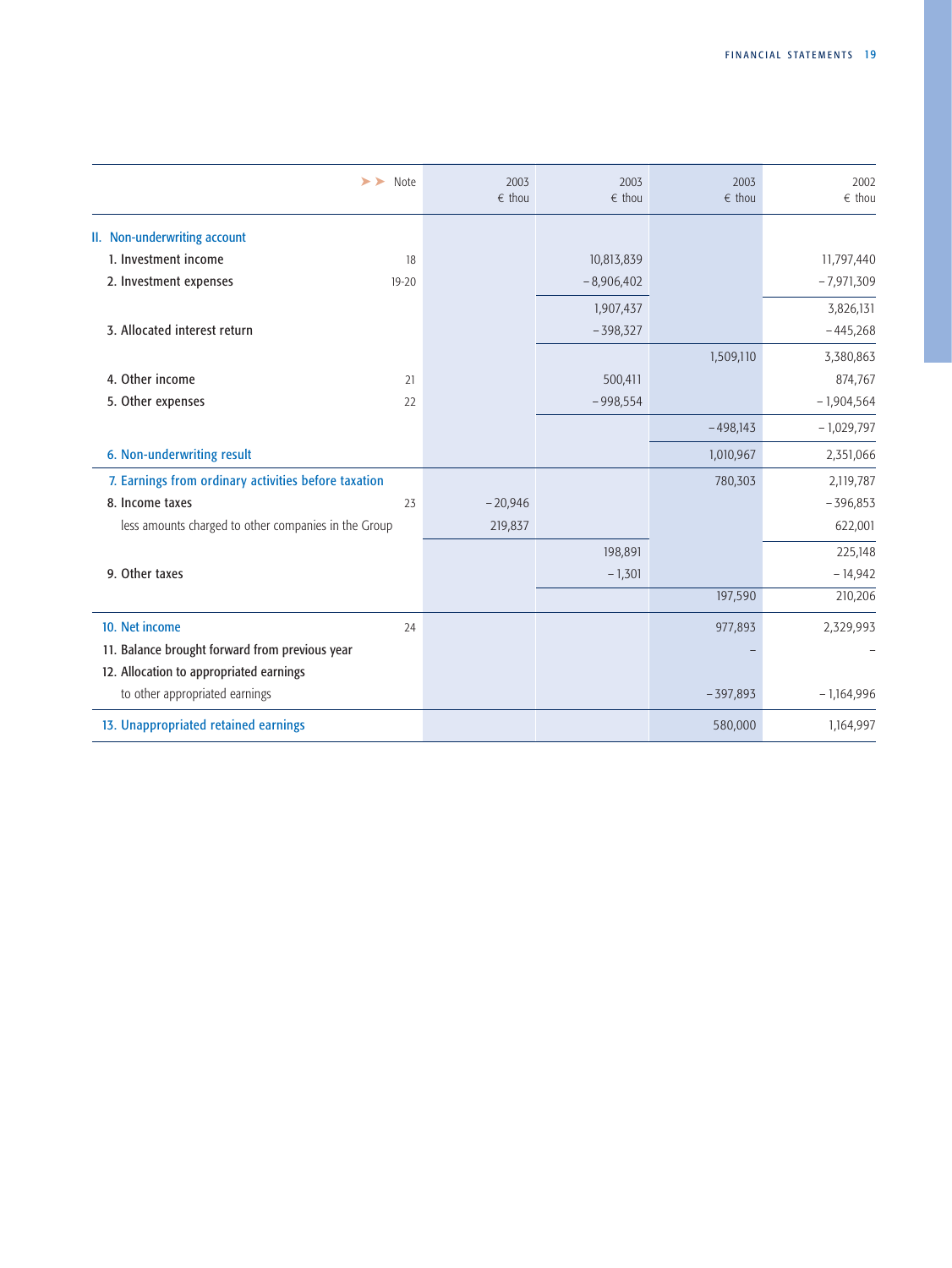# <span id="page-22-0"></span>LEGAL REGULATIONS

The financial statements and Management Report have been prepared in accordance with the regulations contained in the German Commercial Code (HGB), the Corporation Law (AktG), the Law on the supervision of insurance enterprises (VAG), and the Government Order on the External Accounting Requirements of Insurance Enterprises (RechVersV).

All amounts in the financial statements are stated in and rounded out to euro thousands  $(\epsilon \text{ thou})$ .

# ACCOUNTING, VALUATION AND CALCULA-TION METHODS

# Real estate (i.e. real property and equivalent rights and buildings including buildings on leased land)

is recorded at cost less accumulated depreciation. Depreciation has been calculated at the highest rates allowable for tax purposes using the straight-line or declining balance methods.

# Investments in affiliated and associated enterprises and other long-term equity investments

are recorded at cost and written down to fair market value in accordance with the German Commercial Code (clause § 253 (2, iii) HGB).

# Stocks, investment fund units, bearer bonds and other fixed and variable income securities, miscellaneous investments and treasury shares

are valued at whichever is lower, the acquisition cost or fair market value on the balance sheet date in accordance with the German Commercial Code (clause § 341 b (2) in conjunction with clause § 253 (1) and (3) HGB). An average cost has been established where securities of the same kind were purchased at different cost.

# Investment fund units

are valued at the acquisition cost in accordance with the valid regulations for fixed assets as defined in the German Commercial Code (clause § 341 b (2) HGB). Assets are only written down if diminution in value is permanent.

# Tangible and intangible fixed assets and inventories, miscellaneous assets

are recorded at cost less tax-allowable depreciation or amortization. Assets of low value are written off immediately in full.

# Receivables

have been recorded at face value less repayments. They consist of the following:

- **\_** loans to affiliated enterprises,
- **\_** debentures and loans,
- **\_** bank deposits,
- **\_** funds held by others under reinsurance business assumed,
- **\_** accounts receivable on reinsurance business,
- **\_** other receivables,
- **\_** cash with banks, checks and cash on hand,
- **\_** accrued interest and rents.

# Insurance reserves

They consist of the following:

- **\_** unearned premiums,
- **\_** aggregate policy reserve,
- **\_** reserve for loss and loss adjustment expenses,
- **\_** reserve for premium refunds (non-experience-rated),
- **\_** other insurance reserves.

These reserves were set up according to information provided by the ceding insurers, estimated to a certain extent.

The reinsurers' shares were calculated in accordance with the reinsurance contracts.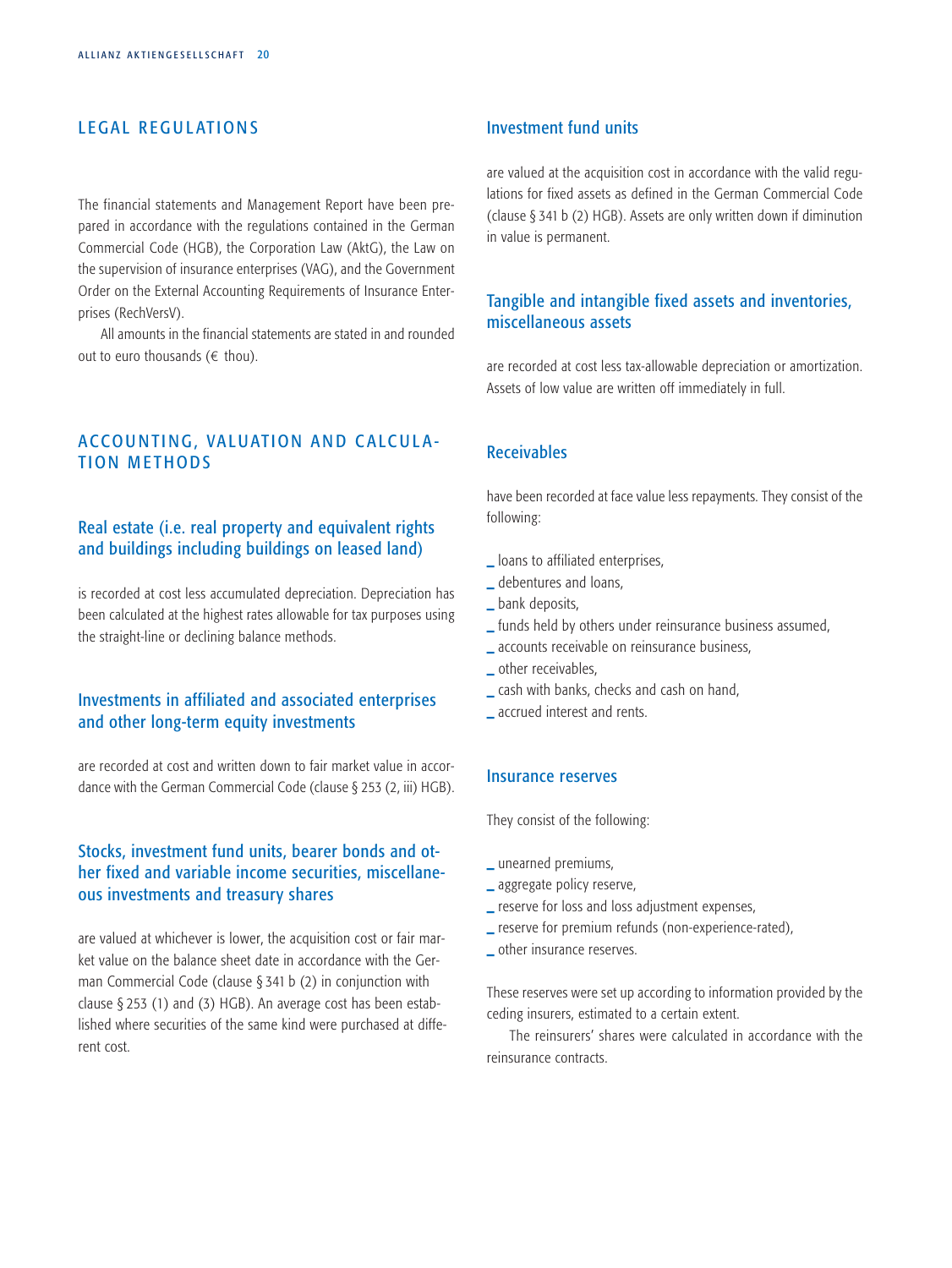The claims equalization reserve, the reserve for nuclear plants, the product liability reserves for major pharmaceutical risks and risks relating to terror attacks were calculated for the net retention portion according to § 341 h of the German Commercial Code in conjunction with § 29 and § 30 of the Government Order on the External Accounting Requirements of Insurance Enterprises.

# Other accrued liabilities

The pension accruals are calculated actuarially based on the updated 1998 mortality tables of Prof. Dr. K. Heubeck. The full amount of the liability calculated in this way has been recorded in the financial statements. Miscellaneous accrued liabilities have been recorded as projected. The accrued liabilities for early retirement benefits, employee long-service awards and phased-in retirement have been calculated using actuarial principles.

# **Liabilities**

They consist of the following:

- **\_** participation certificates,
- **\_** subordinated liabilities,
- **\_** funds held under reinsurance business ceded,
- **\_** accounts payable on reinsurance business,
- **\_** bonds,
- **\_** liabilities to banks,
- **\_** other liabilities.

These liabilities are recorded at the amounts payable on maturity. Annuities are recorded at present value.

# Deferred income

Premiums and discounts carried forward as prepaid income and expenses are spread over the remaining life of the related loans outstanding.

# Foreign currency translation

Investments denominated in foreign currencies are stated at an amount based on the local currency and the exchange rate on the balance sheet date. The modified or strict lower of either cost or market principles is used. The other balance sheet items are valued in accordance with established principles for currency translation for open and – where applicable – closed positions.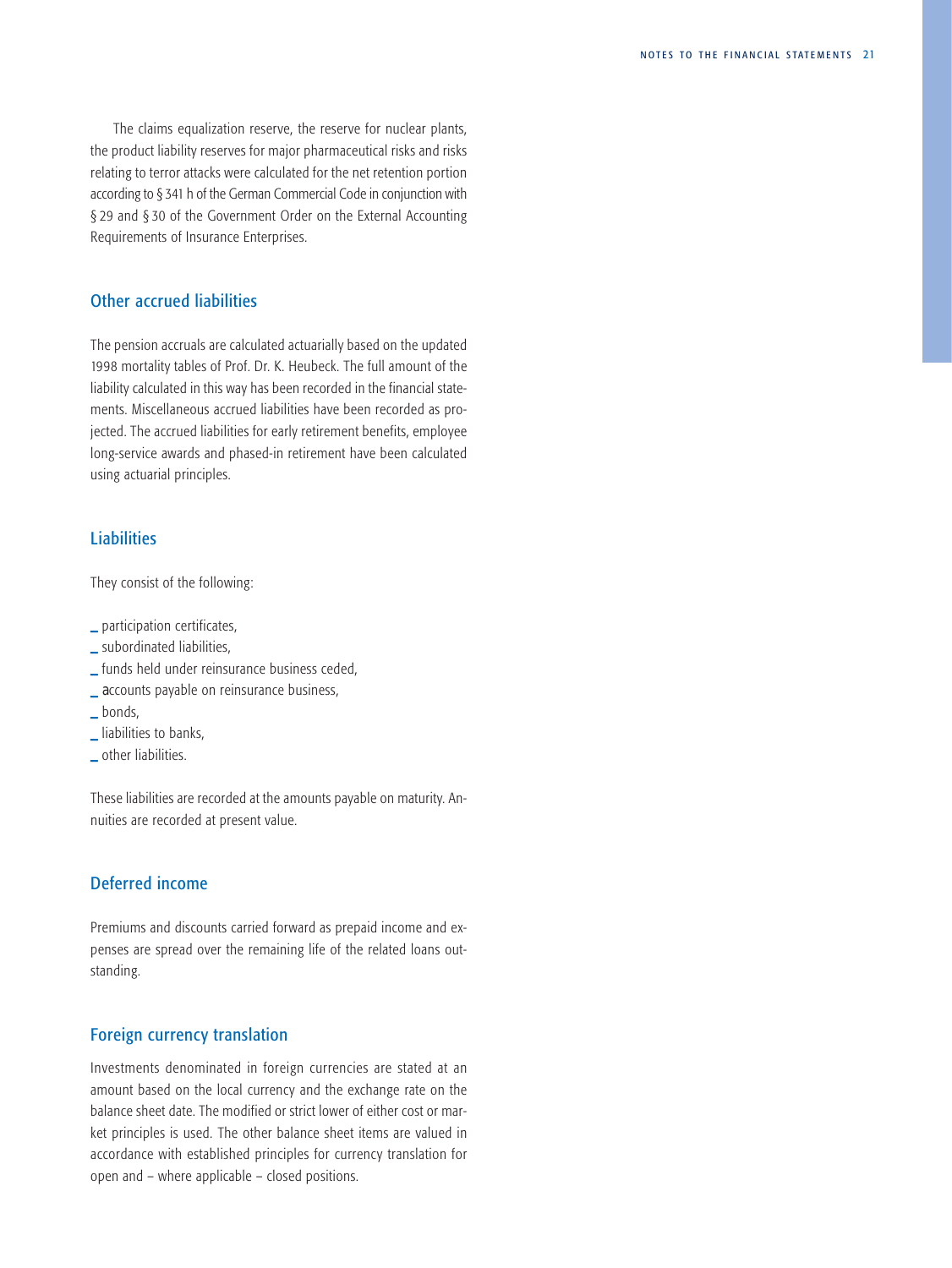# <span id="page-24-0"></span>SUPPLEMENTARY INFORMATION ON ASSETS

# 1 Changes under asset headings A., B.I. through B.III. in fiscal year 2003

|                                                                              | Values stated 12/31/2002 | Additions |                 |
|------------------------------------------------------------------------------|--------------------------|-----------|-----------------|
|                                                                              | $\epsilon$ thou          | 0/0       | $\epsilon$ thou |
| Intangible assets<br>А.<br>Other intangible assets                           | 7,603                    |           | 2,586           |
| Real estate<br><b>B.I.</b>                                                   | 91,607                   | 0.1       | 116,268         |
| B.II. Investments in affiliated and associated enterprises                   |                          |           |                 |
| 1. Investments in affiliated enterprises                                     | 54,647,100               | 84.8      | 7,698,264       |
| Loans to affiliated enterprises<br>2.                                        | 4,605,508                | 7.2       | 1,759,016       |
| Investments in other enterprises<br>3.                                       | 1,955,485                | 3.0       | 1,413,469       |
| 4. Loans to other enterprises in which long-term equity investments are held | 39                       | 0.0       |                 |
| Subtotal B.II.                                                               | 61,208,132               | 95.0      | 10,870,749      |
| <b>B.III. Other investments</b>                                              |                          |           |                 |
| 1. Stocks, investment fund units and other variable income securities        | 615,150                  | 1.0       | 3,100,799       |
| Bearer bonds and other fixed-income securities                               | 1,100,428                | 1.7       | 3,140,073       |
| 3. Other loans                                                               |                          |           |                 |
| Debentures and loans                                                         | 12,000                   | 0.0       |                 |
| 4. Bank deposits                                                             | 1,398,523                | 2.2       | 4,392,940       |
| 5. Miscellaneous investments                                                 | 2,637                    | 0.0       | 1,224,079       |
| Subtotal B.III.                                                              | 3,128,738                | 4.9       | 11,857,891      |
| Subotal B.I. through B.III.                                                  | 64,428,477               | 100.0     | 22,844,908      |
| <b>Total</b>                                                                 | 64,436,080               |           | 22,847,494      |

# 2 Market value of investments

The market value of real estate holdings, dividend-bearing stocks (investments in affiliated and associated enterprises, other shares and investment fund units) and bearer bonds as of December 31, 2003 amounted to  $\epsilon$  78.4 bn. The corresponding balance sheet valuation of these investments was  $\epsilon$  64.0 bn.

The values are subdivided into individual asset categories as follows:

|                         | <b>Book</b>   | Market     | Valuation  |
|-------------------------|---------------|------------|------------|
|                         | value         | value      | reserve    |
|                         | 12/31/2003    | 12/31/2003 | 12/31/2003 |
|                         | $\epsilon$ bn | $\n  6$ bn | $\n  6$ bn |
| Real estate             | 0.1           | 0.3        | 0.2        |
| Dividend-bearing stocks | 60.3          | 74.5       | 14.2       |
| Bearer bonds            | 3.6           | 3.6        | $\Omega$   |
| <b>Total</b>            | 64.0          | 78.4       | 14.4       |

The following valuation methods have been used to arrive at market value:

# Real estate

**\_** Land and buildings as a rule at capitalized earnings value, new buildings at cost, in each case as at December 31, 2003.

# Dividend-bearing stocks

**\_** Quoted companies at the stock exchange price quoted on the last trading day of 2003. Non-quoted companies at their net worth calculated by the DVFA method or at acquisition cost.

# Bearer bonds and other fixed income securities

**\_** At the stock exchange value quoted on the last trading day of 2003.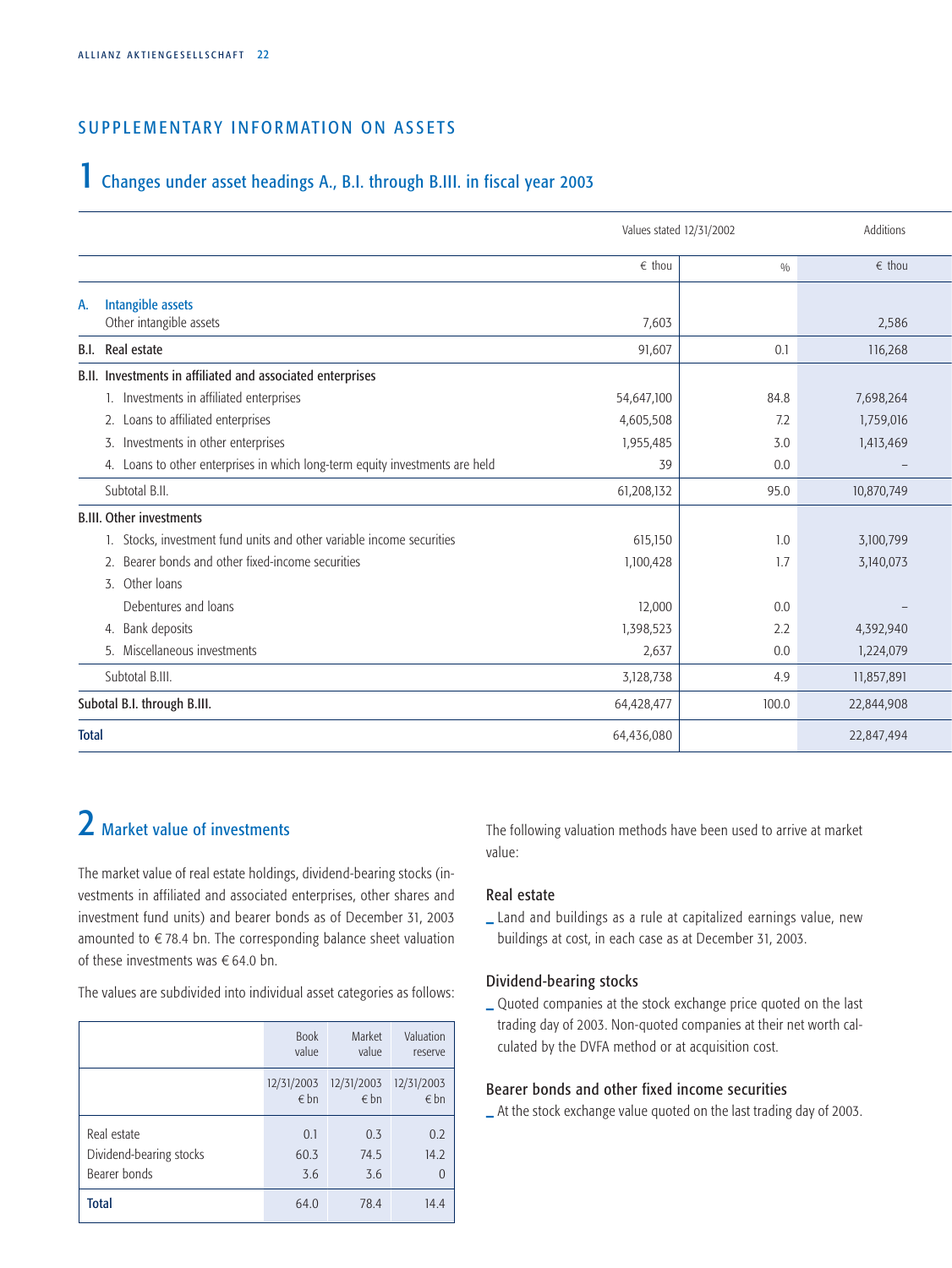<span id="page-25-0"></span>

| Transfers         | Disposals       | Revaluation              | Depreciation    | Net Additions (+)<br>Net Disposals (-) | Values stated 12/31/2003 |         |
|-------------------|-----------------|--------------------------|-----------------|----------------------------------------|--------------------------|---------|
| $\epsilon$ thou   | $\epsilon$ thou | $\epsilon$ thou          | $\epsilon$ thou | $\epsilon$ thou                        | $\epsilon$ thou          | $0/0$   |
|                   |                 |                          |                 |                                        |                          |         |
|                   | 112             |                          | 3,239           | $-765$                                 | 6,838                    |         |
|                   | 113,252         | -                        | 1,959           | 1,057                                  | 92,664                   | 0.1     |
|                   |                 |                          |                 |                                        |                          |         |
|                   | 4,203,176       |                          | 985,287         | 2,509,801                              | 57,156,901               | 78.9    |
|                   | 3,673,496       |                          | 31,260          | $-1,945,740$                           | 2,659,768                | $3.7$   |
| $-527,640$        | 1,015,039       |                          | 163,109         | $-292,319$                             | 1,663,166                | 2.3     |
|                   | 39              |                          |                 | $-39$                                  |                          |         |
| $-527,640$        | 8,891,750       | $\overline{\phantom{0}}$ | 1,179,656       | 271,703                                | 61,479,835               | 84.9    |
|                   |                 |                          |                 |                                        |                          |         |
| 530,277           | 2,759,240       | 60                       | 4,252           | 867,644                                | 1,482,794                | $2.0\,$ |
|                   | 606,138         | 489                      | 47,358          | 2,487,066                              | 3,587,494                | $5.0\,$ |
|                   |                 |                          |                 |                                        |                          |         |
|                   | 12,000          |                          |                 | $-12,000$                              |                          |         |
|                   |                 |                          |                 | 4,392,940                              | 5,791,463                | $8.0\,$ |
| $-2,637$          | 1,181,858       |                          | 31,183          | 8,401                                  | 11,038                   | $0.0\,$ |
| 527,640           | 4,559,236       | 549                      | 82,793          | 7,744,051                              | 10,872,789               | 15.0    |
| $\qquad \qquad -$ | 13,564,238      | 549                      | 1,264,408       | 8,016,811                              | 72,445,288               | 100.0   |
| -                 | 13,564,350      | 549                      | 1,267,647       | 8,016,046                              | 72,452,126               |         |

In accordance with clause § 341b HGB, a portion of the stocks, investment fund units and other variable income securities with a stated value of  $\epsilon$  3,836 thou was classified as fixed assets. The market value of these investments amounts to  $\epsilon$  3,957 thou.

# $\overline{3}$  Real estate (Assets B.I.)

The stated value of land and buildings owned by Allianz AG and used for its own activities amounts to  $\epsilon$  665 (1,600) thou.

# 4 Miscellaneous investments (Assets B.III.5.)

These include option rights.

# **5** Disclosure of equity investments

The information required by the German Commercial Code (clause § 285 no.11 HGB) is filed with the Commercial Register at the Municipal Court (Amtsgericht) in Munich and was made available on the company´s website.

# 6 Other assets (Assets D.IV.)

This heading consists primarily of options on own shares that are used to hedge risks of the Allianz Group under the Group Equity Incentives.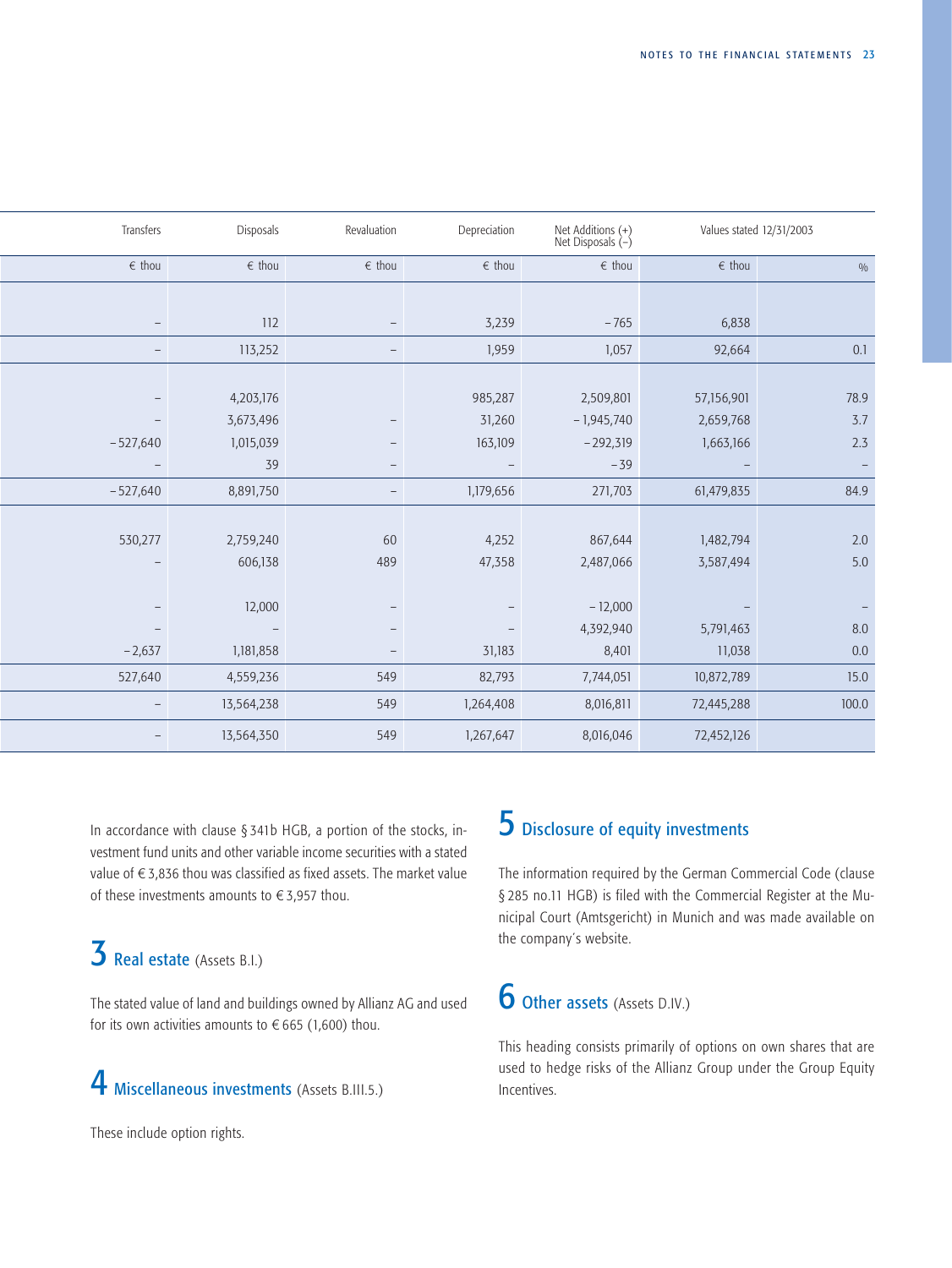# <span id="page-26-0"></span>7 Other prepaid expenses (Assets E.II.)

This heading includes  $\epsilon$  7,971 (12,011) thou in respect of repayment premiums on loans to affiliated enterprises as well as  $\epsilon$  238,111 (327,127) thou in respect of debt discount on miscellaneous liabilities, bonds and subordinated liabilities.

# Collateral

Assets include assets pledged as collateral for a total of  $\epsilon$  5,778,701 (2,591,591) thou which are subject to restricted usage.

# SUPPLEMENTARY INFORMATION ON LIABILITIES

# 8 Shareholder's Equity (Liabilities A.I.)

In April 2003, the subscribed share capital was increased in a ratio of 15:7 by  $\epsilon$  300,000,000.00. The new shares were offered to the shareholders for subscription at an issuing price of  $\epsilon$  38.00 per share.

In November 2003, 965,625 treasury shares with a mathematical value of  $\epsilon$  2,472,000.00 (0.25 %) of the issued share capital, were issued at a price of  $\epsilon$  82.95 each, enabling employees of Allianz Group enterprises in Germany and abroad to purchase 944,625 shares at prices between  $\epsilon$  58.07 and 70.51. The remaining 21,000 shares with a mathematical share of  $\epsilon$  53,760.00 of the issued share capital were sold on the stock exchange at an average price of  $\epsilon$  92.07.

Due to the voluntary offer to exchange profit participation certificates for shares of Allianz AG, the number of own shares held by the company was reduced by 6,148,110 shares. In May 2003, 286,045 own shares with a mathematical value of  $\epsilon$  732,275.20 (0.07%) were acquired in the stock market at a price of  $\epsilon$  63.07 each. At the end of the year, Allianz AG thus held 424.035 own shares which are used as security for obligations from the restricted stock units program. On December 31, 2003, other Group companies held 17,822,017 shares of Allianz AG.

The issued capital as of December 31, 2003, amounted to  $\epsilon$ 984,880,000.00, divided into 384,718,750 registered shares. The shares have no par value as such but have a mathematical value of  $\epsilon$  2.56 each as a proportion of the issued capital.

#### Changes to the number of issued shares outstanding

|                                        | 2003<br>Number of<br>shares | 2002<br>Number of<br>shares |
|----------------------------------------|-----------------------------|-----------------------------|
| As of $1/1$                            | 242,977,214                 | 241,189,535                 |
| Additions                              |                             |                             |
| Exchange against participation         |                             |                             |
| certificates                           | 6,148,110                   |                             |
| Capital increase for cash              | 117,187,500                 |                             |
| Capital increase for employee shares   | 965,625                     | 137,625                     |
| Transfer to the exchange company       |                             | 1,797,357                   |
| Reductions                             |                             |                             |
| Acquisition for other purposes         | 293,686                     |                             |
| Acquisition for purposes of securities |                             |                             |
| trading                                | 512,065                     | 147,303                     |
| As of 12/31                            | 366,472,698                 | 242,977,214                 |

At the end of the year under review, there was authorized unissued capital 2003/II with a notional principal amount of  $\epsilon$  300,000,000.00 (117,187,500 shares), which can be issued at any time up to April 28, 2008. If shares are issued against a non-cash consideration, the preemptive rights of shareholders can be excluded. In the case of capital increases against a cash consideration, shareholders have to be granted a pre-emptive right. However, the pre-emptive rights of shareholders to use fractions can be excluded. If capital is increased against a cash consideration the pre-emptive rights of shareholders can also be excluded if the issue price is not significantly less than the stock-market price. Authorized unissued capital 2001/II can be used at any time up to July 10, 2006 to issue shares with a notional principal amount of  $\epsilon$  5,369,187.84 (2,097,339 shares) against a cash contribution. Pre-emptive rights of shareholders are excluded, in order to issue the new shares to employees of Allianz AG and of other companies in the Group. Authorized unissued capital 2003/I of  $\in$  10,000,000.00 (3,906,250 shares) is available for issue up to April 28, 2008 and can be used to protect the holders of conversion or subscription rights from dilution, in the event of future capital increases for cash by granting them a pre-emptive right to subscribe for new shares. To that extent the pre-emptive rights of shareholders are excluded.

The company had conditionally authorized capital 2001 amounting to  $\epsilon$  50,000,000.00 (19,531,250 shares) on which subscription or conversion rights, with pre-emptive rights for shares, can be issued up to July 10, 2006 provided the company 's own shares are not used to service the issue.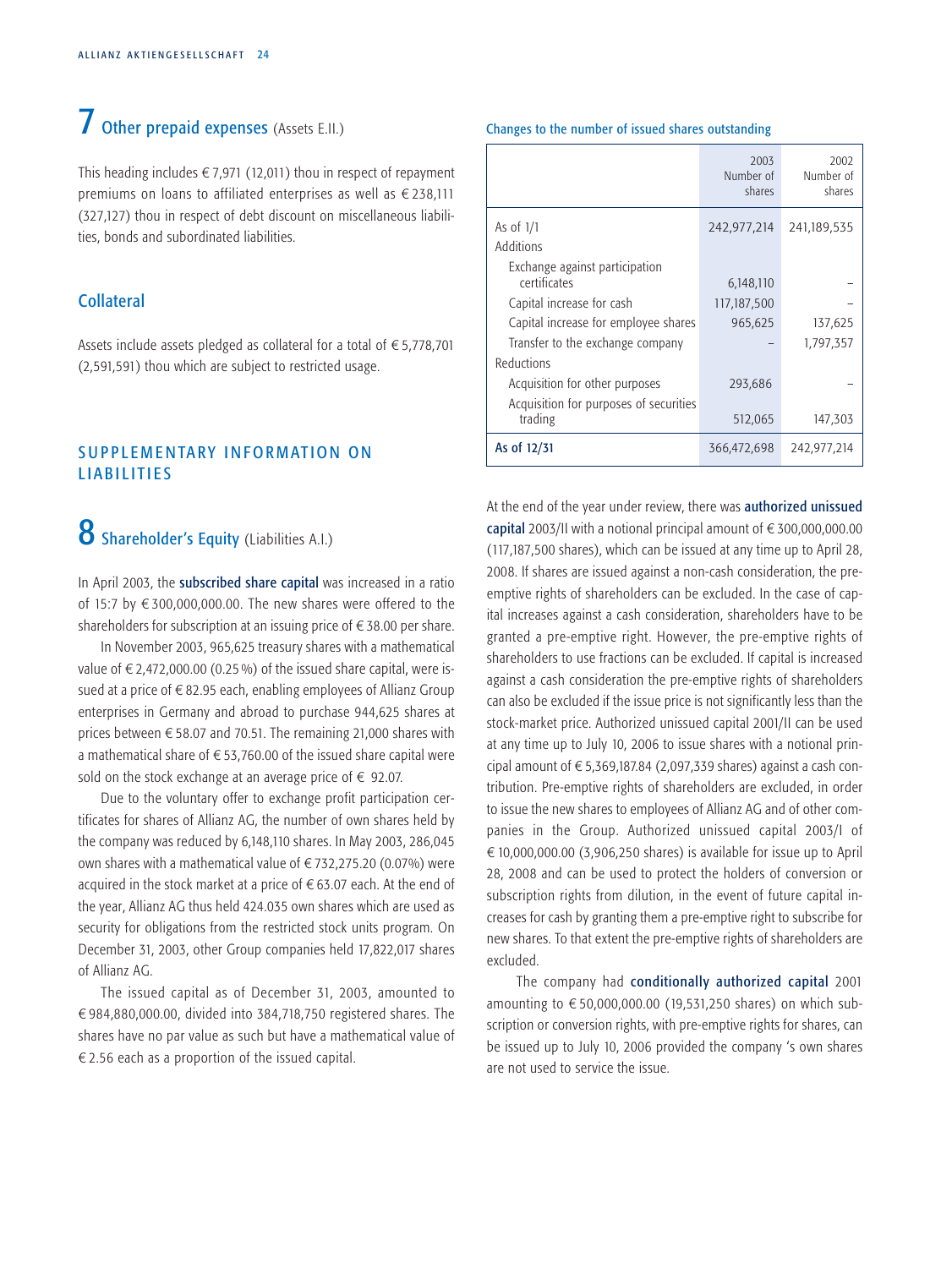<span id="page-27-0"></span>The Group has received the following notifications on voting rights quotas in accordance with § 21.1 and § 41.2 WpHG (German Securities Trading Law):

- **\_** Münchener Rückversicherungs-Gesellschaft Aktiengesellschaft, Munich, informed us on November 13, 2003 that it holds 14.2 % of the voting shares of Allianz AG.
- **\_** The Group company Herakles Beteiligungs-GmbH, Bad Vilbel, on April 25, 2003 holds 4.47 % of the voting rights of Allianz AG.

# Additional paid-in capital (Liabilities A.II.)

|                                                            | $\epsilon$ thou         |
|------------------------------------------------------------|-------------------------|
| As of 12/31/2002<br>+ Transfer from capital increases 2003 | 14,102,335<br>4,259,999 |
| As of 12/31/2003                                           | 18,362,334              |

#### Appropriated retained earnings (Liabilities A.III.)

|                    | As of<br>12/31/2002<br>$\epsilon$ thou | From unapprop-<br>riated retained<br>earnings 2002<br>$\epsilon$ thou | From<br>2003 net<br>income<br>$\epsilon$ thou | Transfer<br>for own<br>interests<br>$\epsilon$ thou | As of<br>12/31/2003<br>$\epsilon$ thou |
|--------------------|----------------------------------------|-----------------------------------------------------------------------|-----------------------------------------------|-----------------------------------------------------|----------------------------------------|
| 1. Required by law | 1,229                                  |                                                                       |                                               |                                                     | 1,229                                  |
| 2. For own shares  | 566,378                                |                                                                       |                                               | $-535,893$                                          | 30,485                                 |
| 3. Other           | 3,798,850                              | 791,088                                                               | 397,893                                       | 535,893                                             | 5,523,724                              |
| <b>Total</b>       | 4,366,457                              | 791,088                                                               | 397,893                                       |                                                     | 5,555,438                              |

# 9 Participation certificates (Liabilities B.)

The heading participation certificates shows the guaranteed total redemption price that Allianz AG has to pay when the 6,098,665 profit participation certificates which are still outstanding are redeemed by their holders. The portions of profit for the year under review that are attributable to participation certificates are reported under other liabilities.

Allianz AG issued a total of 5,723,512 participation certificates in the period from October 1986 to 1998. The last issue was made in April 2003 when a further 2,670,805 participation certificates were issued. There were no further issues of profit participation certificates in 1999 to 2002.

In November 2002, Allianz AG made a voluntary public offer to holders of participation certificates to exchange their certificates for Allianz shares. The voluntary exchange offer does not constitute a call for redemption by the company in accordance with the terms governing the participation certificates. Participation certificates for which the exchange offer was not accepted continue to remain in existence. The exchange ratio was ten shares for eight participation certificates; the exchange period ended after one extension on January 16, 2003. A total of 4,918,488 participation certificates were exchanged for 6,148,110 shares. The shares for the exchange offer come from Allianz treasury stock. The 2,295,294 participation certificates received by Allianz AG in connection with the increase of the participation capital were recalled. For these participation certificates the terms set upon their emission continue to apply.

The terms and conditions for participation certificates provide for an annual distribution amounting to 240.0 % of the dividend paid by the company in respect of one Allianz no-par-value share. In addition, under certain conditions, certificate holders are granted the right to subscribe to new participation certificates; the pre-emptive rights of shareholders are excluded. Participation certificates do not confer any voting rights, any rights to conversion into Allianz shares or any rights to liquidation proceeds to their holders. They are unsecured and of equal rank to other receivables of unsecured creditors.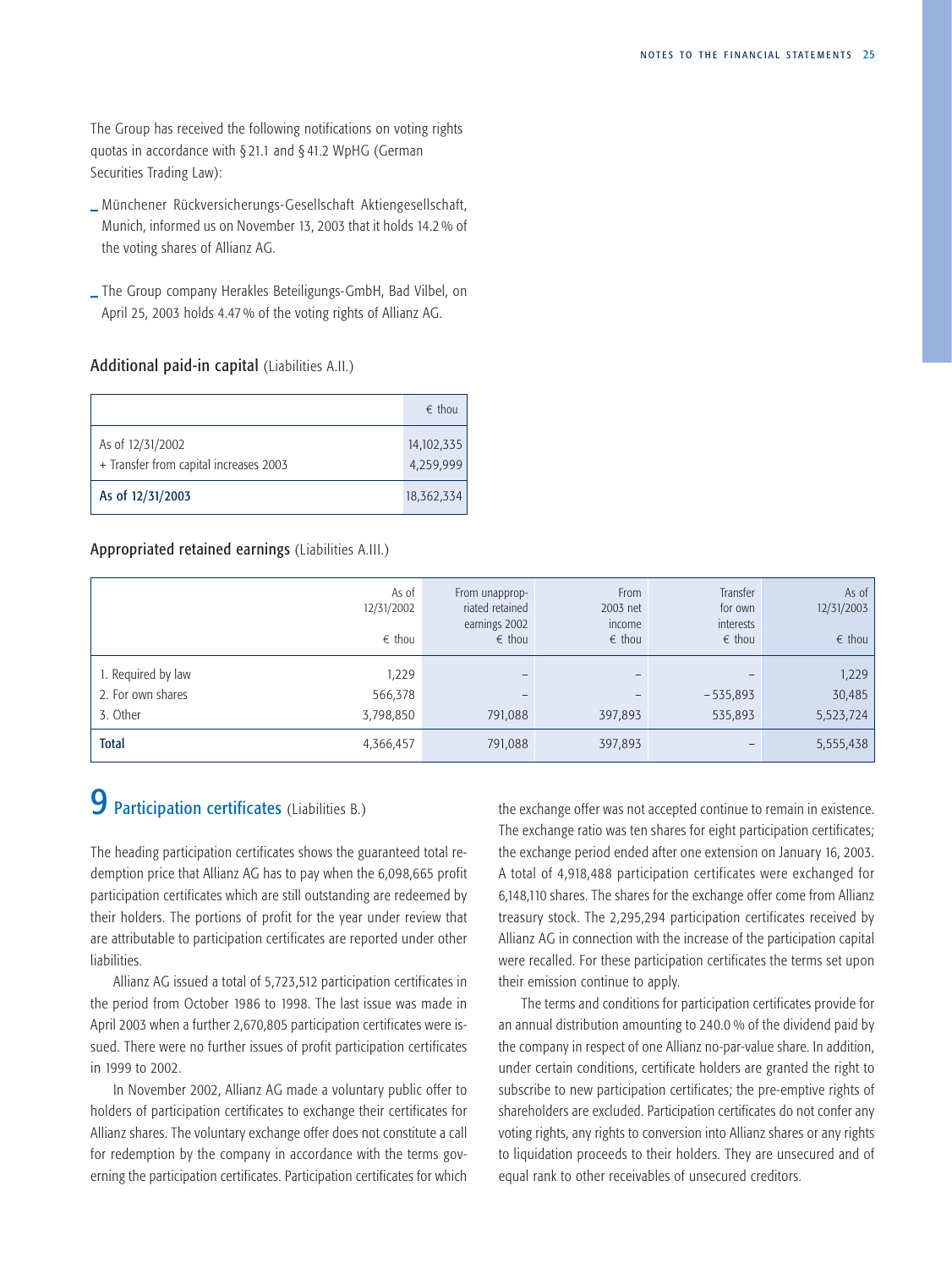<span id="page-28-0"></span>Participation certificates are redeemable at the option of their holders every five years,and for the first time as of December 31, 2001, by giving twelve months notice. Up to now, this right of redemption has been exercised for 358 participation certificates. For this eventuality, the conditions guarantee a redemption price equal to the weighted average of the issue price of all the previous issues of participation certificates. The current redemption price per certificate is based on the last issue date of April 2003 and is equal to  $£72.39.$ 

The participation certificates are redeemable at the company 's option as of the end of 2006 and notice of redemption may be served annually by giving a period of six months notice. In that case each participation certificate is redeemable at a redemption price equal to 122.9 % of the average Allianz share price. Alternatively the company can offer to exchange eight participation certificates for ten Allianz shares. Allianz AG has consistently stated at Annual General Meetings that there is no legal obligation on the part of Allianz AG to call for redemption of the profit participation certificates by December 31, 2006 or at any other date.

# 10 Other accrued liabilities (Liabilities C.)

Subordinated liabilities in the amount of  $\epsilon$  3,642,075 thou result from subordinated bonds in the amount of  $\epsilon$ 3.0 bn and USD 500 mn by Allianz Finance II B. V., which has transferred the proceeds from these issues to Allianz AG in the form of subordinated loans.

# 11 Special untaxed reserve (Liabilities D.)

|                                           | As of<br>12/31/2002<br>$\epsilon$ thou | Released<br>$\epsilon$ thou | As of<br>12/31/2003<br>$\epsilon$ thou |
|-------------------------------------------|----------------------------------------|-----------------------------|----------------------------------------|
| Reserve according to clause<br>§ 6 b EStG | 1,000                                  | 1,000                       |                                        |
| <b>Total</b>                              | 1,000                                  | 1,000                       |                                        |

# 12 Miscellaneous accrued liabilities (Liabilities F.)

The pension obligations of the companies in Allianz Sachversicherungsgruppe Deutschland (Allianz 's Property and Casualty Insurance Group in Germany) Allianz Lebensversicherungs-AG, Deutsche Lebensversicherungs-AG, Vereinte Lebensversicherung AG and Allianz Private Krankenversicherungs-AG and other German Group companies are accrued in the financial statements of Allianz AG because the company has assumed joint liability for the pension obligations and undertaken to fulfil them. In addition to pension and

similar reserves of  $\epsilon$  3,049,504 (2,854,716) thou and accrued taxes of  $\epsilon$  596,364 (618,676) thou, the company has miscellaneous accrued liabilities of  $\epsilon$  288,747 (166,392) thou, including  $\epsilon$  11,146 thou for costs of the early retirement scheme and employee long-service awards, which are shared throughout the Group, and  $\epsilon$  155,655 thou for contingencies as well as a provision in connection with a declaration of obligation to Fireman's Fund Insurance Co. in the amount € 54.549 thou.

# 13 Long-term and secured liabilities

Liabilities amounting to  $\epsilon$  7,711,475 thou have a period to maturity of more than five years.

These include:

|                                                                               | 2003<br>$\epsilon$ thou           |
|-------------------------------------------------------------------------------|-----------------------------------|
| Miscellaneous accrued liabilities<br>Subordinated liabilities<br><b>Bonds</b> | 3,709,013<br>3,493,462<br>509,000 |
| <b>Total</b>                                                                  | 7,711,475                         |

 $€4.3$  bn of miscellaneous accrued liabilities are secured by assets pledges as collateral and  $\epsilon$  250,166 thou by mortgages, annuity charges and ship mortgages.

Miscellaneous accrued liabilities are in particular due to groupinternal loans that were obtained in connection with the acquisition of shares of Dresdner Bank.

# SUPPLEMENTARY INFORMATION TO THE INCOME STATEMENT

# 14 Gross premiums written (Income Statement I.1.a)

|                                                   | 2003<br>$\epsilon$ thou | 2002<br>$\epsilon$ thou |
|---------------------------------------------------|-------------------------|-------------------------|
| Property and casualty insurance<br>Life insurance | 4,605,209<br>887,750    | 4,749,512<br>850,526    |
| <b>Total</b>                                      | 5,492,959               | 5,600,038               |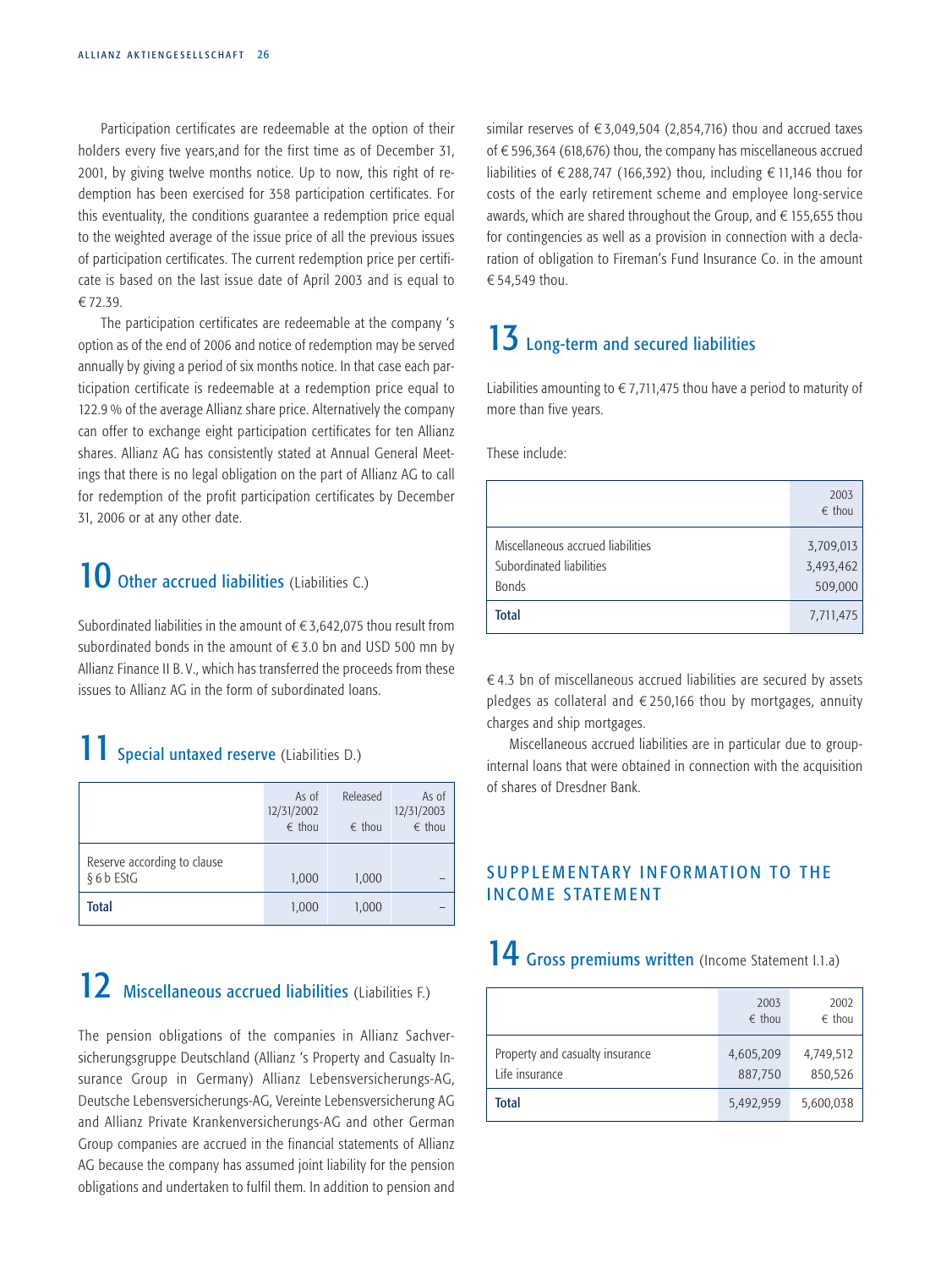# <span id="page-29-0"></span>15 Allocated interest return – net

(Income Statement I.1.2.)

The amount of investment income transferred under this heading from the non-underwriting section to the underwriting section of the income statement is calculated in accordance with clause § 38 RechVersV.

# 16 Change in other insurance reserves - net

(Income Statement I.1.5.)

This heading comprises  $\epsilon$  – 112,916 (–237,175) thou added to the net aggregate reserve and  $\epsilon$  – 1,580 (132,761) thou added to miscellaneous net insurance reserves.

# 17 Underwriting expenses – net (Income Statement I.1.7.)

Gross underwriting expenses of  $\epsilon$  1,452,515 (1,471,250) thou are shown net of commissions and profit-sharing on reinsurance ceded amounting to  $\in$  428,923 (381,358) thou.

# 18 Investment income (Income Statement II.1.)

|                                                                                                                                                                                                                               | 2003<br>$\epsilon$ thou | 2003<br>$\epsilon$ thou | 2002<br>$\epsilon$ thou |
|-------------------------------------------------------------------------------------------------------------------------------------------------------------------------------------------------------------------------------|-------------------------|-------------------------|-------------------------|
| a. Income from long-term equity investments<br>including from affiliated enterprises: €629,972 (778,379) thou<br>b. Income from other investments<br>including from affiliated enterprises: $\epsilon$ 929,745 (676,077) thou |                         | 674,319                 | 884,460                 |
| aa. Income from real estate                                                                                                                                                                                                   | 21,494                  |                         | 65,525                  |
| bb. Income from other investments                                                                                                                                                                                             | 2,148,872               |                         | 893,693                 |
|                                                                                                                                                                                                                               |                         | 2,170,366               | 959,218                 |
| c. Income from revaluations                                                                                                                                                                                                   |                         | 549                     | 963                     |
| d. Realized investment gains                                                                                                                                                                                                  |                         | 633,700                 | 8,472,055               |
| e. Income from profit pooling and profit transfer agreements                                                                                                                                                                  |                         | 7,333,905               | 1,391,974               |
| f. Income from the release of special untaxed reserve                                                                                                                                                                         |                         | 1,000                   | 88,770                  |
| <b>Total</b>                                                                                                                                                                                                                  |                         | 10,813,839              | 11,797,440              |

Income from realized investment gains include the sale of shares in affiliated enterprises and participations for an amount of  $\epsilon$  271 mn as well as stocks, investment fund units and other variable interest securities for an amount of  $E$  292 mn.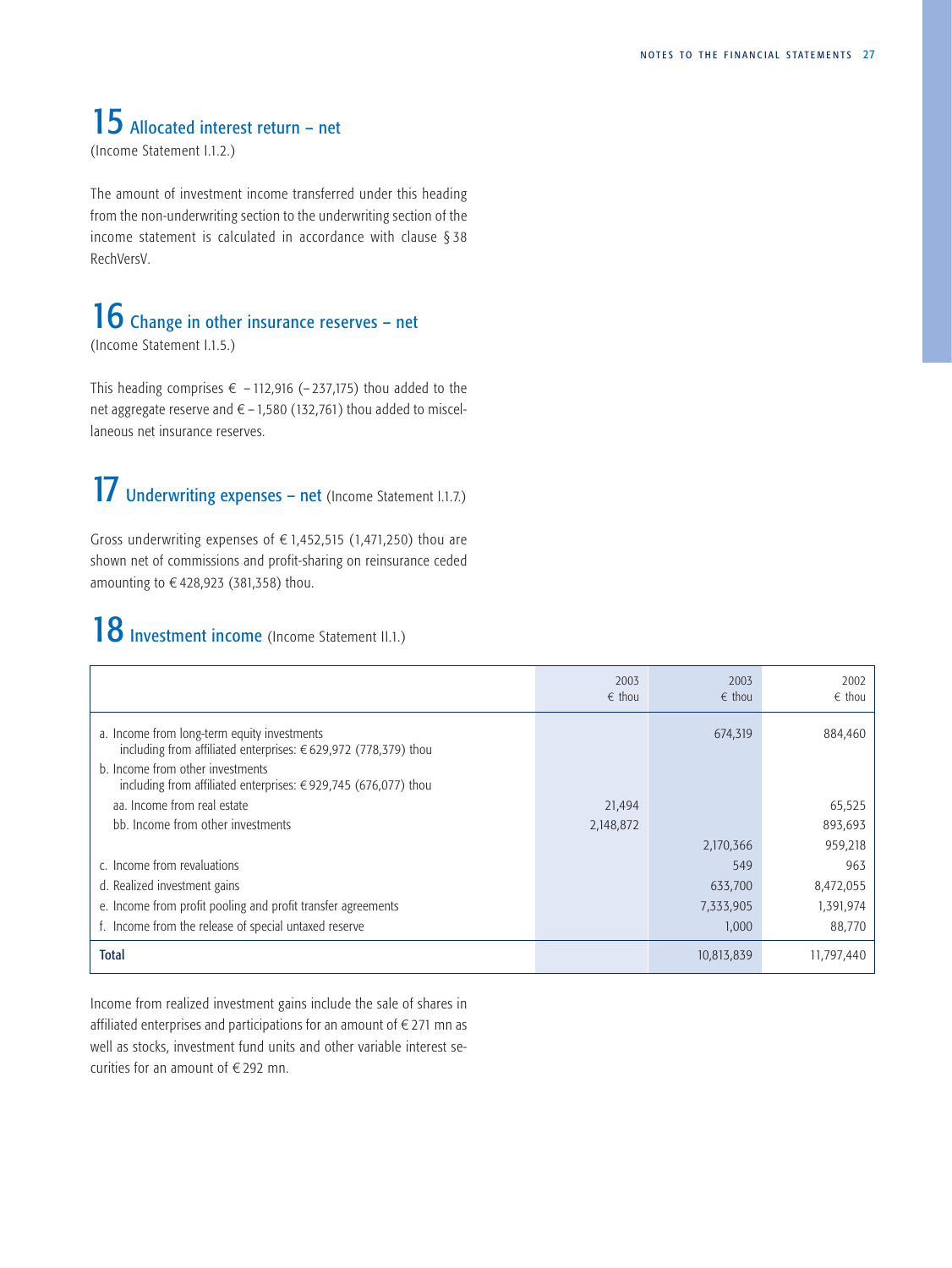# <span id="page-30-0"></span>19 Investment expenses (Income Statement II.2.)

|                                                                                                                                                                                                  | 2003<br>$\epsilon$ thou                          | 2002<br>$\epsilon$ thou                      |
|--------------------------------------------------------------------------------------------------------------------------------------------------------------------------------------------------|--------------------------------------------------|----------------------------------------------|
| a. Investment management, interest charges and other investment<br>expenses<br>b. Depreciation and write-downs on investments<br>c. Realized investment losses<br>d. Expenses for losses assumed | 2,525,599<br>1,264,408<br>1,110,762<br>4,005,633 | 1,718,337<br>5,254,743<br>341,321<br>656,908 |
| <b>Total</b>                                                                                                                                                                                     | 8,906,402                                        | 7,971,309                                    |

# 20 Depreciation and write-downs on investments

Write-downs on investments include an extraordinary charge of  $\epsilon$  1,148,393 thou in accordance with the German Commercial Code (clause § 253.2, sentence 3, HGB) on investments in affiliated companies and other interests. Of this amount,  $\epsilon$  656,634 thou relate to Allianz Finanzbeteiligungs GmbH, which holds 91.0 % of Dresdner Bank AG.

# 21 Other income (Income Statement II.4.)

The most important items under this heading are  $\epsilon$  101,051 (235,295) thou refunded by domestic Group companies in respect of pension costs for their employees accrued in the financial statements of Allianz AG, and foreign currency gains of  $\epsilon$  329,434 (487,478) thou.

# 22 Other expenses (Income Statement II.5.)

These include mainly:  $\in$  101,051 (235,295) thou pension costs for the employees of domestic Group companies,  $\epsilon$  240,379 (214,510) thou interest and similar expenses, amounts added to non-underwriting reserves of  $\epsilon$  55,337 (132,140) thou, expenses for a contract to hedge the Group's claims expenses in the amount of  $\epsilon$  29,049 thou and foreign currency losses of  $\epsilon$  25,565 (26,968) thou.

# 23 Taxes (Income Statement II.8. and II.9.)

The company has elected not to carry forward any deferred tax on the assets side of the balance sheet, as allowed under the German Commercial Code (clause § 274.2 HGB). For calculating deferred taxation the company has netted future tax benefits against future tax liabilities.

Since the company files a consolidated tax return with most of its German subsidiaries, Allianz AG is liable for a material portion of the taxes attributable to the Sachversicherungsgruppe Deutschland.

# 24 Net income (Income Statement GuV II.10.)

|                                                                                                   | 2003<br>$\epsilon$ thou | 2002<br>$\epsilon$ thou |
|---------------------------------------------------------------------------------------------------|-------------------------|-------------------------|
| Net income<br>Transfer to appropriated retained earnings:<br>Other appropriated retained earnings | 977.893<br>397,893      | 2,329,993<br>1,164,996  |
| Unappropriated retained earnings                                                                  | 580,000                 | 1,164,997               |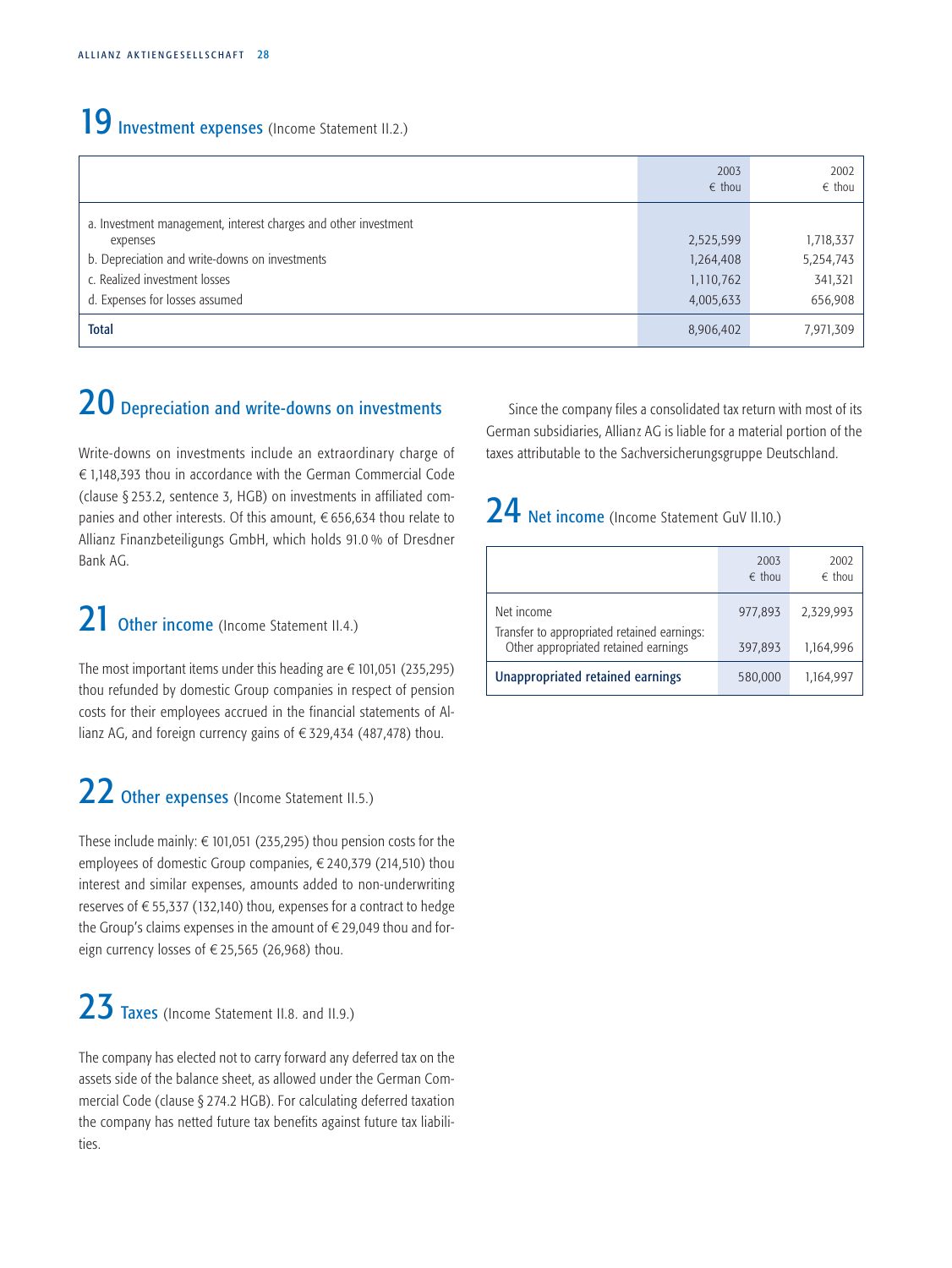## <span id="page-31-0"></span>**MISCELLANEOUS**

# Contingent liabilities, legal proceedings and other financial commitments

As of December 31, 2003, the company had contingent liabilities under guarantees amounting to  $\epsilon$  7 561 thou, matched by rights of relief for the same amount.

Guarantee declarations have been given for

- $\_$  the bonds issued in 1997 and increased in 2000 for  $∈ 1.1$  bn by Allianz Finance B. V., Amsterdam,
- **\_ the bonds issued in 1998 for €1.632 bn nominal by Allianz Finance** B. V., Amsterdam,
- **\_** the bonds issued in 1999 by Allianz Finance B. V., Amsterdam for CHF 1.5 bn and a swap deal in which the bonds payable are exchanged for an equivalent euro commitment,
- **\_** the bonds issued in 2000 by Allianz Finance B. V., Amsterdam, for  $\epsilon$  0.61 bn exchangeable into shares of Siemens AG,
- **\_** the bonds issued by Allianz Finance II B. V., Amsterdam in 2001. The amount repayable on redemption is linked to the performance of the German DAX share index. The issue volume is  $\epsilon$  1.979 bn,
- **\_** the bonds issued in 2001 by Allianz Finance II B. V., Amsterdam, for  $\epsilon$  0.61 bn exchangeable into shares of RWE AG,
- **\_** the loans totaling USD 820 mn issued in 2001 by Fireman's Fund Insurance Co. Novato, to five Group companies,
- **\_** the bonds issued in 2002 by Allianz Finance II B. V., Amsterdam, for  $\in$  2.0 bn,
- **\_** the subordinated bonds issued in 2002 by Allianz Finance II B. V., Amsterdam, for €2.0 bn,
- **\_** the subordinated bonds issued in 2002 by Allianz Finance II B. V., Amsterdam, for  $\in$  1.0 bn,
- **\_** the subordinated bonds issued in 2002 by Allianz Finance II B. V., Amsterdam, for USD 500 mn,
- **\_** the loan issued in 2002 by Allianz Australia Ltd, Sidney, for AUD 100 mn,
- **\_** the loan issued in 2003 by Fireman's Fund Insurance Co., Novato, to Allianz of America Inc., for USD 300 mn,
- **\_** the ¤250 mn loan taken out by Dresdner Bank AG, Frankfurt, in 2003,

**\_** letters of credit for obligations of Allianz Global Risks Rückversicherungs-AG, Munich, with a volume of  $\epsilon$  408 mn.

Allianz AG has committed to make future capital payments in favor of our North American holding company, Allianz of America, Inc. This will place Allianz of America, Inc. in a position to provide sufficient capital on its part for AGR US Insurance Company, Los Angeles, so that this company can meet its payment obligations for claims received in connection with the attack on the World Trade Center. These future capital payments are limited to USD 360 mn and are secured by pledges in securities.

With respect to Fireman's Fund Insurance Co., Novato, there is a conditional commitment for capital payments, which, in particular, shall be made in case of future negative developments of the reserves for the year 2002 and before. Their amount is limited to USD 1.4 bn.

A commitment to make capital payments in the amount of  $\epsilon$  27 mn also exists with respect to Allianz Marine & Aviation (France) S. A., Paris.

In connection with the increase of the capital of the U.S. subsidiaries Allianz Life of North America, Fireman`s Fund Insurance Co. and AGR US Insurance Company, guarantees to acquire shares of Allianz Life of North America and Allianz Insurance Company in the amount of USD 962 mn were given.

For Allianz of America Inc., Wilmington,Allianz AG posted a surety declaration for obligations in connection with the acquisition of PIMCO Advisers L.P. The Allianz Group had originally acquired a 69.5 % interest in PIMCO, whereby minority partners had the option of offering their share to Allianz of America, Inc. On December 31, 2003, the remaining interest of Pacific Life in PIMCO was 15.0 %, and corresponding commitment to Pacific Life amounted to USD 1.09 bn on December 31, 2003.

Guarantee declarations have also been given for deferred annuity agreements signed by Allianz-RAS Seguros y Reaseguros S. A., Madrid.

There is a conditional commitment to repay dividends received from Allianz Capital Partners GmbH in order to ensure that company's ability to meet warranty obligations in connection with the disposal of a shareholding.

Allianz AG has also provided several foreign subsidiaries and associates with either a standard indemnity guarantee or such guarantee as is required by the supervisory authorities, which cannot be quantified in figures.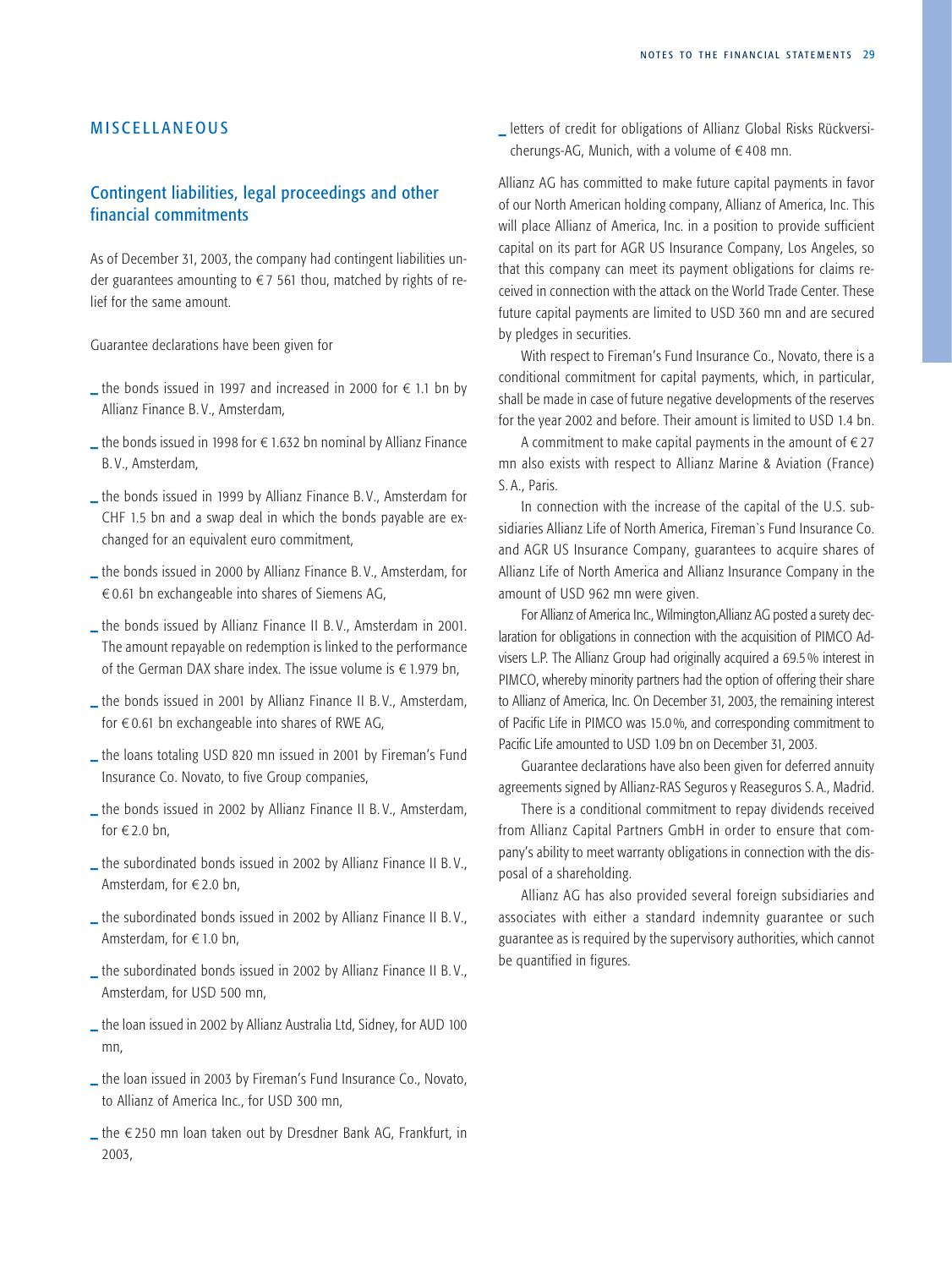Legal obligations to assume any losses arise on account of management control agreements and/or transfer-of-profit agreements with the companies of

- **\_** ACM Compagnie Mercur AG,
- **\_** ADVANCE Holding AG,
- **\_** Allianz Autowelt GmbH,
- **\_** Allianz Dresdner Pension Consult GmbH,
- **\_** Allianz Dresdner Pensionsfonds AG,
- **\_** Allianz Far East Holding GmbH,
- **\_** Allianz Finanzbeteiligungs GmbH,
- **\_** Allianz Global Risks Rückversicherungs-AG,
- **\_** Allianz Immobilien GmbH,
- **\_** Allianz Lebensversicherungs-AG,
- **\_** Allianz Marine & Aviation Versicherungs-AG,
- **\_** Allianz Osteuropa Vemögensverwaltungsgesellschaft mbH,
- **\_** Allianz Private Equity Holding GmbH,
- **\_** Allianz ProzessFinanz GmbH,
- **\_** Allianz Versicherungs-AG,
- **\_** AZ-Arges Vermögensverwaltungsgesellschaft mbH,
- **\_** AZ-Argos 3 Vemögensverwaltungsgesellschaft mbH,
- **\_** AZ-Argos 10 Vemögensverwaltungsgesellschaft mbH,
- **\_** AZ-Argos 15 Vemögensverwaltungsgesellschaft mbH,
- **\_** AZ-Argos 19 Vemögensverwaltungsgesellschaft mbH,
- **\_** AZ-BDF Vermögensverwaltungsgesellschaft mbH (merged retroactively with Allianz AG as of December 31, 2003),
- **\_** Bayerische Versicherungsbank AG,
- **\_** IDS GmbH-Analysis and Reporting Services,
- **\_** META Finanz-Informationssysteme GmbH and
- **\_** Orpheus Vemögensverwaltungsgesellschaft mbH.

There are financial commitments in connection with the promise of compensation to holders of rights under stock option programs of Assurances Générales de France.

The acquisition of Nicholas Applegate, San Diego included an agreement for contingent earn-out payments falling due in 2005. The amount of these payments will depend on the performance of income growth.

Advertising contracts resulted in financial commitments amounting to  $\epsilon$  26,056 thou for 2004.

Potential liabilities amounting to  $\epsilon$  417.1 mn were outstanding at the balance sheet date for calls on equity stocks not fully paid up, including  $\epsilon$  376.2 mn with respect to affiliated enterprises.

# Legal Proceedings

On November 5, 2001, a lawsuit, Silverstein v. Swiss Re International Business Insurance Company Ltd., was filed against certain insurers and reinsurers, including a subsidiary of Allianz AG, which is now operating under the name Allianz Global Risks U.S. Insurance Co., in the United States District Court for the Southern District of New York seeking a determination that the terrorist attack of September 11, 2001 on the World Trade Center constituted two separate occurrences under the alleged terms of various coverages. Allianz Global Risks U.S. Insurance Co. has also filed suit against Silverstein on January 2, 2002, in connection with the coverage issues arising from the September 11, 2001 attack on the World Trade Center, and these and other related suits have been consolidated for discovery and other purposes. On January 30, 2003, the court rejected a motion by Allianz Global Risks U.S. Insurance Co. seeking a determination by the court itself that the terror attack of September 11, 2001, constituted a single event. The judge referred this issue to the jury. Based on the policy wording at issue, we believe that the basis of Allianz Global Risks U.S. Insurance Co.'s claim is sound, and that the Silverstein claims are without merit insofar as they relate to Allianz Global Risks U.S. Insurance Co. In connection with the terrorist attack of September 11, 2001 Allianz Group recorded net claims expense of approximately  $\epsilon$  1.5 bn in 2001 for the Allianz Group on the basis of one occurrence. In the event that liability is premised under a two occurrence theory, Allianz AG estimates that the Allianz Group may have an additional net exposure of approximately  $\epsilon$  200 mn.

On May 24, 2002, pursuant to a statutory squeeze-out procedure, the general meeting of Dresdner Bank AG resolved to transfer shares from its minority shareholders to Allianz AG as principal shareholder in return for payment of a cash settlement amounting to  $\epsilon$  51.50 per share. The amount of the cash settlement was established by Allianz AG on the basis of an expert opinio, and its adequacy was confirmed by a court-appointed auditor. Some of the former minority shareholders applied for a court review of the appropriate amount of the cash settlement in a mediation procedure (Spruchverfahren), which is pending with the district court (Landgericht) of Frankfurt. Allianz AG believes that a claim to increase the cash settlement does not exist. In the event that the court were to determine a higher amount as an appropriate cash settlement, this would affect all approximately 16 mn shares which were transferred to Allianz AG.

# Effects of adjustments for tax purposes

After taking into account special tax-allowable depreciation charges, amounts transferred to special untaxed reserves under clause § 6 b EStG, the overall effect on net income for the year was no more than marginal. The future effects on earnings of valuation adjustments made for tax purposes will be spread over several years and will not be material for any one year.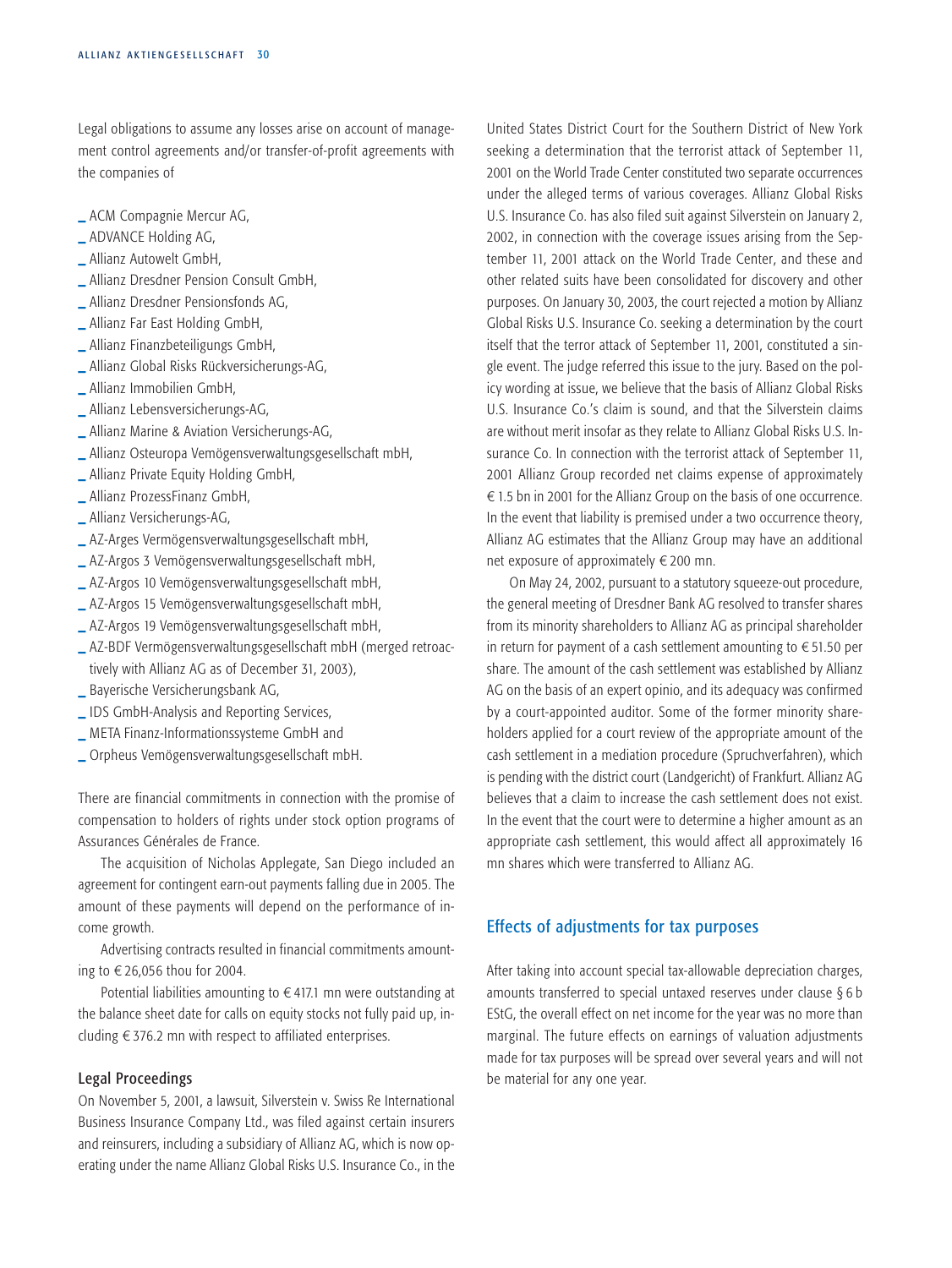## <span id="page-33-0"></span>Events after the balance sheet day

**\_** In February 2004, Allianz AG placed a Euro bond with a total volume of  $\epsilon$  1.5 bn. This transaction successfully concludes a series of measures to strengthen the capital base.

The bond attracted a great deal of interest among domestic and foreign investors. To meet this demand, the volume was increased from the original  $\epsilon$  1 bn to  $\epsilon$  1.5 bn.

The bond has an unlimited maturity and will pay a fixed coupon of 5.5 % for the first ten years. Allianz has the right to redeem the bond after ten years. If it does not exercise the right, the interest rate will convert to a floating rate with a step-up of 100 basis points over the initial credit spread.

The bond was issued under the joint management of Dresdner Kleinwort Wasserstein and Merrill Lynch. RASFIN, an Italian subsidiary of Allianz, Crédit Agricole and West LB were also involved in the transaction.

The issue, which was announced last spring within the context of the capital increase, was part of a long-term plan for strengthening the capital base of Allianz.

The high demand meant that the interest rate was set at the lower end of the price range after a short bookbuilding phase. Overall demand for the bond amounted to nearly  $\epsilon$  6 bn. Standard & Poor's has assigned a rating of "A-" and Moody´s of "A2".

**\_**On January 29, 2004, the full Management Board Dresdner Bank AG decided a reorientation of the open-ended real estate fund GRUNDWERT-FONDS managed by DEGI GmbH (of which Dresdner Bank AG holds 94% of the nominal capital). In the course of this reorientation, Dresdner Bank AG and its subsidiaries acquire a real estate portfolio from the fund with a total volume of  $\epsilon$  1.8 bn.

## Stock-based compensation plans

#### Group equity incentive plans

Group Equity Incentives support the orientation of senior management, and in particular the Board of Management, toward the long-term increase of the value of the company.

In 1999, Allianz AG introduced Stock Appreciation Rights (SAR) through which part of total remuneration is directly tied to the development of the Allianz share price. In 2003, Restricted Stock Units (RSU) with a five-year vesting period were issued for the first time. The relative volume of SAR issued in 2003 was reduced accordingly.

Allianz senior management worldwide is entitled to participate in these Group equity incentives.

Awards were granted by the respective companies in accordance with uniform group-wide conditions. The grant price for SAR and RSU applicable for the award is calculated on the basis of the average daily closing price of the Allianz share in Xetra trading on the ten trading days following the Annual General Meeting of Allianz AG. The grant price for fiscal 2003 was  $\epsilon$  65.91.

The number of SAR and RSU offered is set individually for each participant and is determined on the basis of the grant price, the economic development of the value of Allianz AG and the respective responsible company in accordance with the Economic Value Added (EVA®) concept, a capital-cost-based target performance of the Allianz share and individual elements such as fixed remuneration and performance.

The volume of the rights granted, and thus the potential gain for the participant depends essentially on the economic performance.

Of the Group equity incentives, half of the value determined at the grant date is allocated to SAR and RSU, respectively. Depending on the different values calculated per SAR and RSU at the grant date, participants in the plan receive a different number of SAR and RSU.

## Stock Appreciation Rights plans (SAR plans)

The stock appreciation rights may be exercised at any time between the second and the seventh anniversary of the effective date of the relevant plan, provided that

- **\_** during their contractual term, the price of Allianz AG shares has outperformed the Dow Jones Europe STOXX Price Index (600) at least once for a period of five consecutive trading days, and
- **\_** the Allianz share price outperforms the reference price by at least 20.0% at the time when the rights are exercised. The reference price for the 2003 SAR plan award ( $\epsilon$  65.91) is the average closing price of Allianz shares for the first ten trading days after April 29, 2003, the date of the Annual General Meeting 2003.

Under the conditions of the SAR plans, Group companies are obligated to pay, in cash, the difference between the stock market price of Allianz shares on the day the rights are exercised and the reference price as specified in the respective plan. The maximum difference is capped at 150% of the reference price. Upon exercise of the appreciation rights, payment is made in the relevant local currency by the company granting the stock appreciation rights. Stock appreciation rights not exercised by the last day of a plan will be exercised automatically where the necessary conditions have been met. Where these conditions have not been met or a plan participant ceases to by employed, the plan participant's appreciation rights are forfeited.

No rights were exercised for any SAR plan grant as of December 31, 2003. As of year end 2003, none of the awards currently exercisable have met the second condition defined above (20% increase the share price).

On December 31, 2003, a miscellaneous accrued liability of  $\epsilon$  5,326 thou was recognized and charged to income, because the share price of Allianz AG at the balance sheet day was higher than the SAR plan 2003 reference price.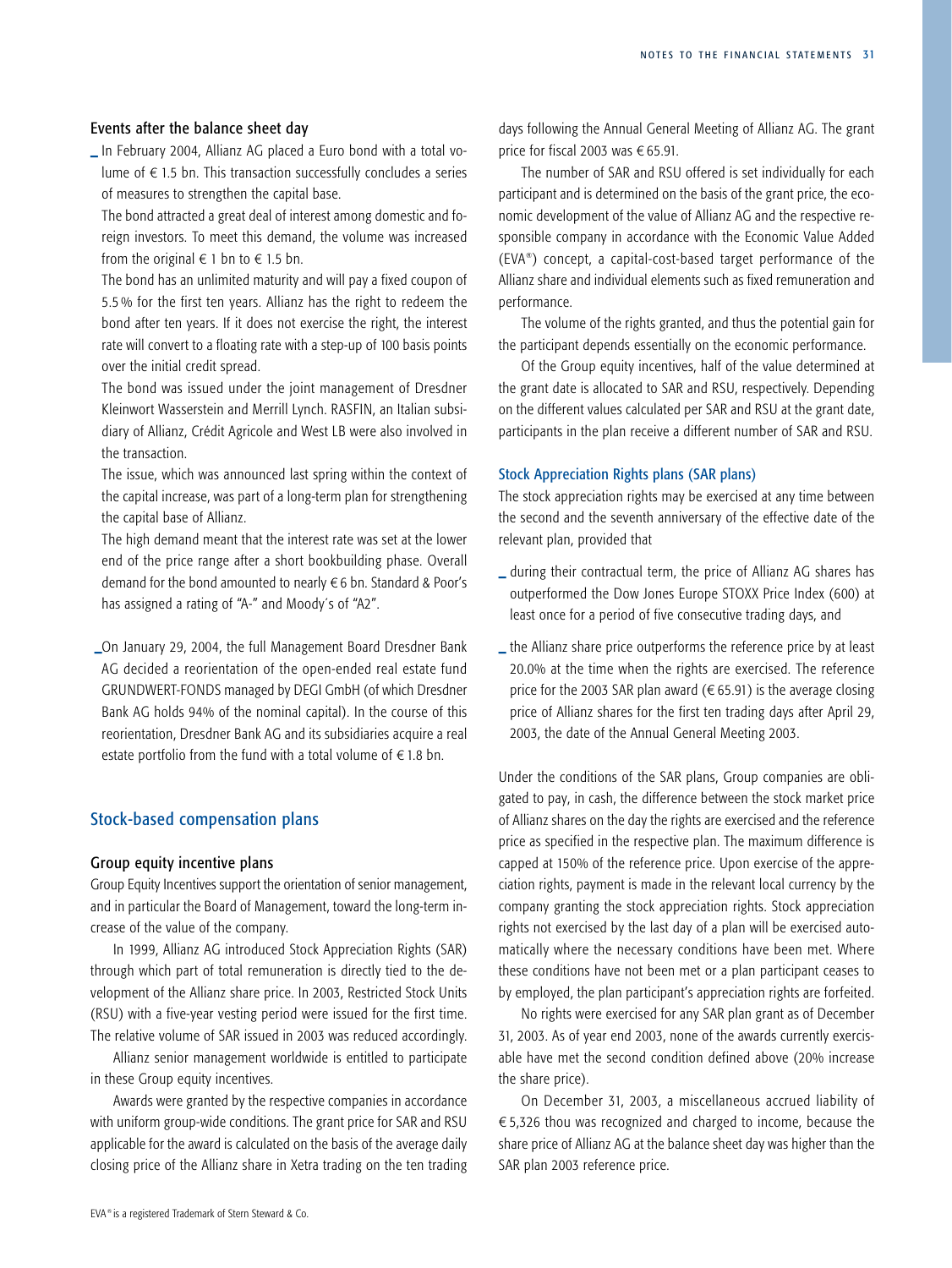Future obligations were hedged by the acquisition of corresponding options.

### Restricted Stock Units Plan

In 2003, the Group established a Restricted Stock Unit (RSU) incentive compensation plan. The RSU plan is designed to increase corporate value and to align shareholders' and managements' interests by linking the remuneration of key personnel to the performance of Allianz AG's share price. As of December 31, 2003, there was one RSU award authorized, the 2003 award grant. The Group will exercise these rights uniformly for all plan participants on the first stock exchange day that succeeds the five-year vesting period. At the date of exercise, the Group can choose to settle the plan by:

- **\_** Cash payment to the grantees in the amount of the average closing price of Allianz AG's share in the ten trading days preceding the end of the vesting period, or by
- **\_** issuing one Allianz AG share, or other equivalent equity instrument(s), per RSU to the beneficiaries.

A miscellaneous accrued liability of  $\epsilon$  1,063 thou was recognized on December 31, 2003.

## Personnel expenses

The compensation paid by Allianz AG to the Board of Management in the year under review amounts to  $\epsilon$  16,572 (10,977) thou.

Compensation of the Board of Management includes the basic salary as a fixed component as well as an annual bonus and a medium-term 3-year bonus as variable components. Other components consist of stock appreciation rights (SAR) and restricted stock units (RSU).

#### Compensation for the Board of Management

|                                                   | 2003<br>$\epsilon$ thou | 2002<br>$\epsilon$ thou |
|---------------------------------------------------|-------------------------|-------------------------|
| Fixed remuneration<br>Variable remuneration       | 5,665<br>10,907         | 5,102<br>5,875          |
| Total fixed and variable remuneration             | 16,572                  | 10,977                  |
| Group equity incentives<br>(at the date of grant) | 6,360                   | 5,237                   |

## Fixed remuneration

In the reporting year, fixed remuneration of the Board of Management amounted to  $\epsilon$  5.7 mn. This amount includes payment in kind and ancillary compensation amounting to  $\epsilon$  0.2 mn. The percentage of fixed remuneration with respect to total fixed and variable remuneration was 34 (2002: 46) %.

## Variable remuneration

Variable remuneration also includes allocations to the reserves for the 3-year bonus amounting to  $\epsilon$  2.9 mn. Whether the amounts set aside are actually paid to the Members of the Board of Management upon expiration of the 3-year period, depends on whether the objectives for the entire underlying 3-year period have been reached. For members of the Board of Management who retired in the course of the year, a pro-rated bonus right was set in connection with the termination of the mandate.

In the reporting year, no payments for the medium-term 3-year bonus were made.

## Group equity incentives

Group equity incentives are granted by the Allianz Group in the form of stock appreciation rights (SAR) and in the form of restricted stock units (RSU). A description of both programs can be found on pages [31 u](#page-33-0)nd 32 of the present Annual Report.

The granting price of the Group equity incentive programs for 2003 was  $\epsilon$  65.91 (average of the the daily closing rate of the Allianz share in Xetra trading on the ten trading days following the Annual General Meeting for fiscal 2002).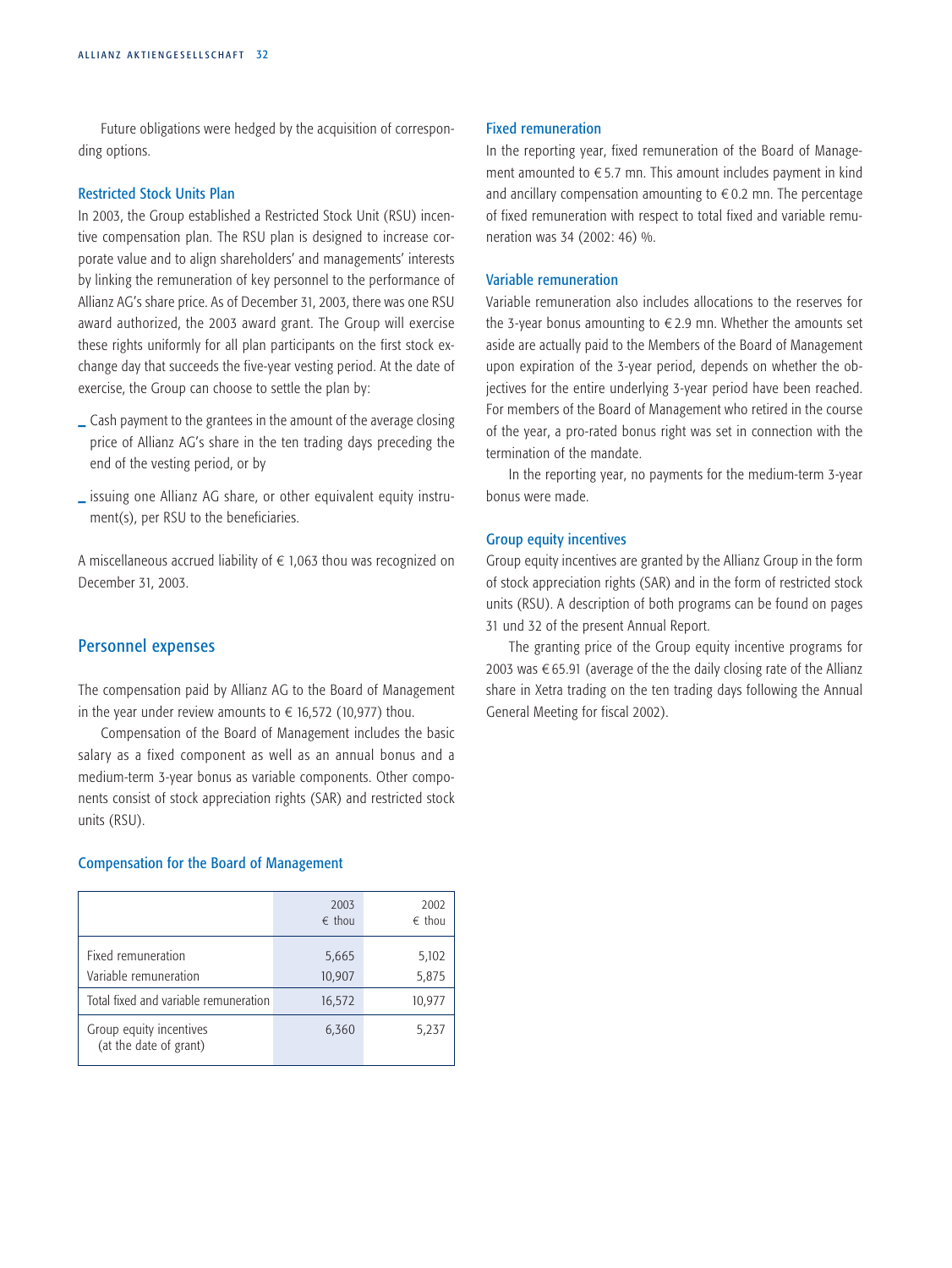The following table contains essential information on the current Group equity incentive plans (SAR and RSU) of active board members:

|                   | Granted           | Changes <sup>1)</sup>         | Outstanding at<br>the end of fiscal<br>2003 | Intrinsic value<br>at the end of fiscal<br>2003<br>€ |
|-------------------|-------------------|-------------------------------|---------------------------------------------|------------------------------------------------------|
| 2003              |                   |                               |                                             |                                                      |
| SAR<br><b>RSU</b> | 115,571<br>48,539 | -<br>$\overline{\phantom{a}}$ | 115,571<br>48,539                           | 4, 113, 172<br>4,926,709                             |
| 2002<br>SAR       | $52,160^{2}$      | $-19,339$                     | 32,8212)                                    |                                                      |
| 2001              |                   |                               |                                             |                                                      |
| SAR<br>2000       | 43,9992)          | $-20,628$                     | $23,371^{2}$                                | $\overline{\phantom{0}}$                             |
| SAR               | $21,980^{2}$      | $-7,386$                      | $14,594^{2}$                                |                                                      |
| 1999<br>SAR       | 29,5882)          | $-12,316$                     | $17,272^{2}$                                |                                                      |

# Group Equity Incentives – volumes in the Allianz AG Annual Financial Statement

<sup>1)</sup> Includes changes due to the expiration or exercise of rights and to personnel changes such as departures from or appointments to the Board of Management

2) Adjusted for the capital increase of April 15, 2003

The value of the rights granted in the reporting year was  $\epsilon$  6.4 mn at the date of grant. Of this total,  $\epsilon$  3.2 mn correspond to the value of the stock appreciation rights (SAR) granted and  $\epsilon$  3.2 mn to the value of the restricted stock units (RSU) granted.

In 2003, pensions and other benefit payments for former members of the Board of Management amounted to  $\epsilon$  4,274 (3,846) thou. Reserves for current and future pension benefits of former members of the Board of Management and their beneficiaries amount to ¤32,671 (23,934) thou.

The remuneration of the members of the Supervisory Board amounted to  $\epsilon$  1,903 (1,553) thou, including the attendance fees due after the 2004 Annual General Meeting.

The names of all members of the Supervisory Board and of the Board of Management are listed on [page 5, a](#page-6-0)nd information regarding their membership in other supervisory and comparable management bodies is shown on page[s 36 to 39.](#page-38-0)

# Number of employees as at December 31, 2003 (annual average)

(excluding members of the Board of Management, trainees, interns and employees on maternity/paternity leave or basic military training/community service)

| Full-time office staff | 665 |
|------------------------|-----|
| Part-time office staff | 58  |
| <b>Total</b>           | 723 |

# Personnel expenses

|                                                                | 2003<br>$\epsilon$ thou | 2002<br>$\epsilon$ thou |
|----------------------------------------------------------------|-------------------------|-------------------------|
| 1. Wages and salaries                                          | 80,408                  | 87,178                  |
| 2. Social security contributions and<br>employee assistance    | 8,335                   | 7,121                   |
| 3. Expenses for pensions and other<br>post-retirement benefits | 6,876                   | 18,123                  |
| 4. Total expenses                                              | 95,619                  | 112,422                 |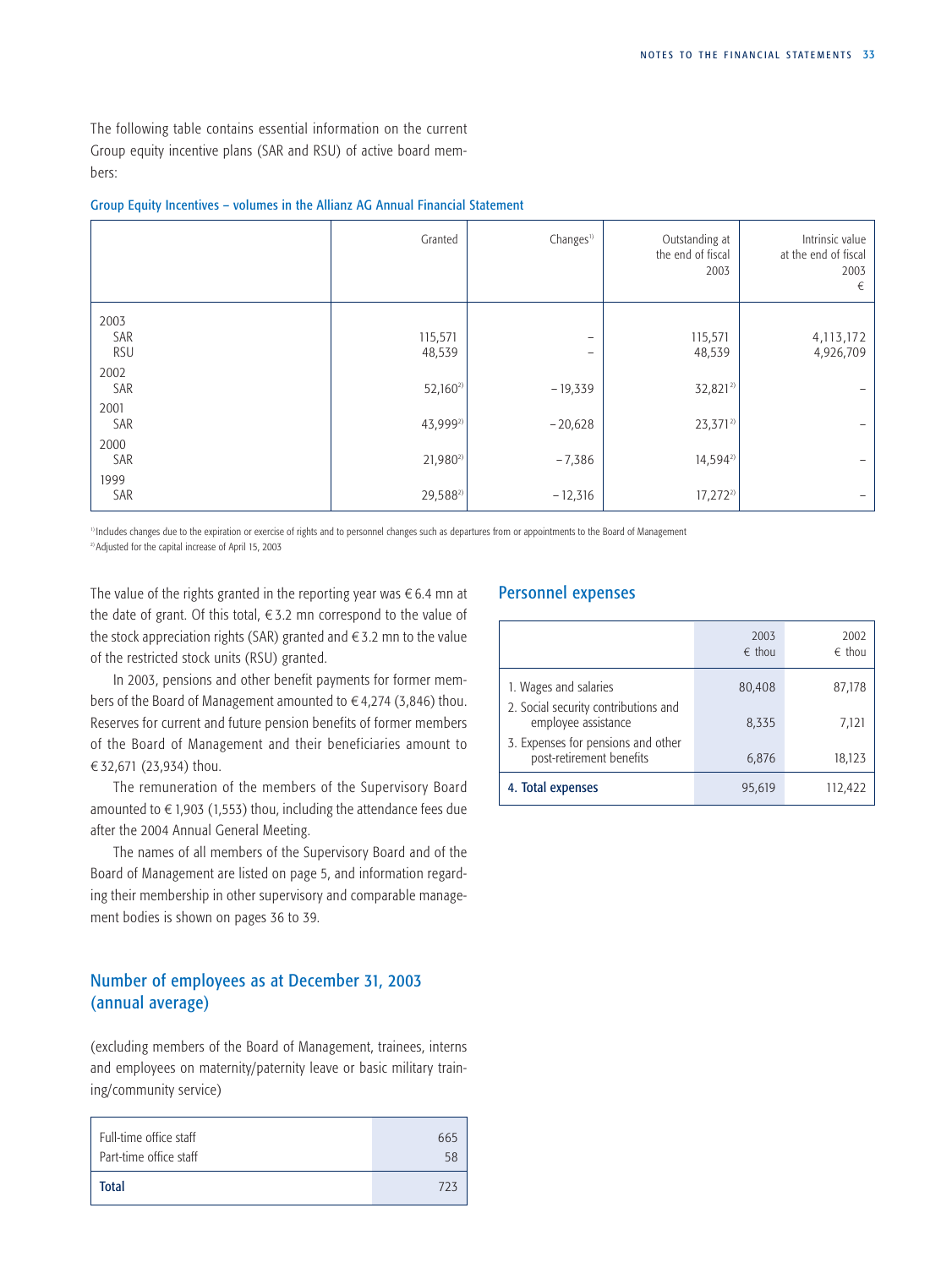# Declaration of Compliance with the German Corporate Governance Code

On December 17, 2003, the Board of Management and the Supervisory Board of Allianz AG issued the Declaration of Compliance according to § 161 AktG and made it available to the shareholders on the company's website.

Munich, February 12, 2004 Allianz Aktiengesellschaft

The Board of Management

| Diekmann   | Dr. Achleitner |
|------------|----------------|
| Bremkamp   | Carendi        |
| Dr. Faber  | Dr. Hagemann   |
| Dr. Perlet | Dr. Rupprecht  |
| Dr. Walter | Dr. Zedelius   |
|            |                |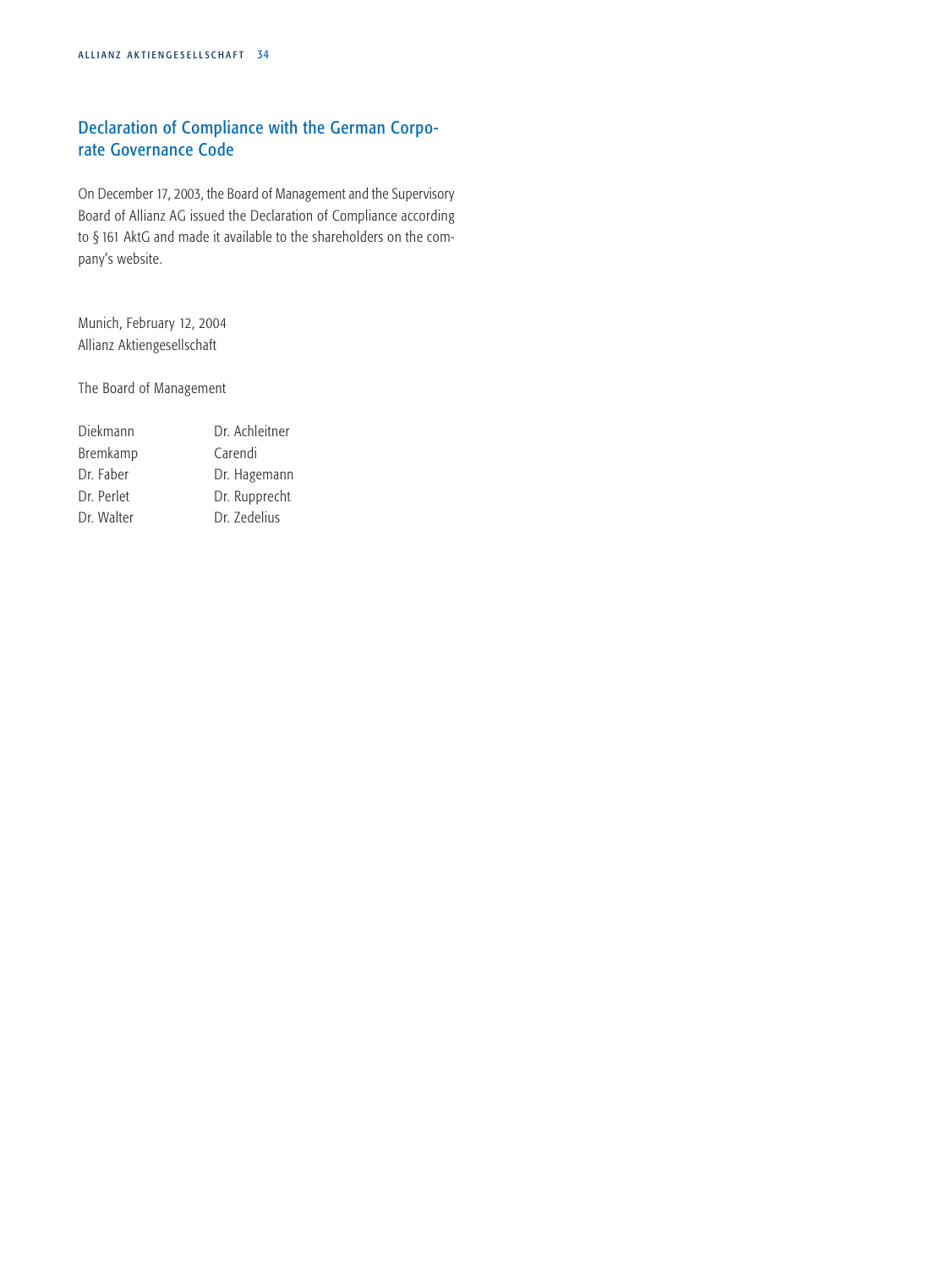# <span id="page-37-0"></span>INDEPENDENT AUDITOR'S REPORT

We have audited the Annual Financial Statements, including the accounting records and Management Report, of Allianz AG, Munich for the fiscal year from January 1 to December 31, 2003. The Board of Management of the company is responsible for the accounting policies and the preparation of the Annual Financial Statements and Management Report in accordance with German commercial law and the supplementary provisions laid down in the company's statutes. It is our responsibility to form an independent opinion, based on the audit carried out by us, on the Annual Financial Statements, including the accounting records, and on the Management Report.

We conducted our audit of the Annual Financial Statements in accordance with clause § 317 HGB and with the generally accepted German auditing standards for the audit of financial statements promulgated by the Institut der Wirtschaftsprüfer (IDW, Institute of Independent Auditors). Those standards require that we plan and perform our audit so as to obtain all the information and explanations necessary in order to provide us with sufficient evidence to give reasonable assurance that misstatements and irregularities materially affecting the presentation of the net worth, financial position and the results presented in the Annual Financial Statements in accordance with generally accepted accounting principles and in the Management Report are identified. Knowledge of the business activities and the economic and legal environment of the company and expectations of possible errors are taken into account in the determination of audit procedures. The audit includes an examination, on a test basis, of the effectiveness of the internal control system for rendering accounts and the evidence supporting the disclosures in the accounting records, the Annual Financial Statements and Management Report. The audit also includes an assessment of the significant estimates and judgements made by the Board of Management of the company, and whether the accounting policies are appropriate to the Group's circumstances. In forming our opinion, we also evaluated the overall adequacy of the presentation of information in the Annual Financial Statements and Management Report. We believe that the audit we have conducted provides an adequate basis for the formation of our opinion.

We are satisfied that our audit has revealed no grounds for objection.

In our opinion, the Annual Financial Statements present a true and fair view of the net worth, financial position and results of the company, in compliance with German principles of proper accounting. The Management Report gives a true and fair view of the state of affairs of the company and of the presentation of the risks of future development.

Munich, March 1, 2004

KPMG Deutsche Treuhand-Gesellschaft Aktiengesellschaft Wirtschaftsprüfungsgesellschaft

Gottfried Wohlmannstetter Dr. Frank Pfaffenzeller Independent Auditor Independent Auditor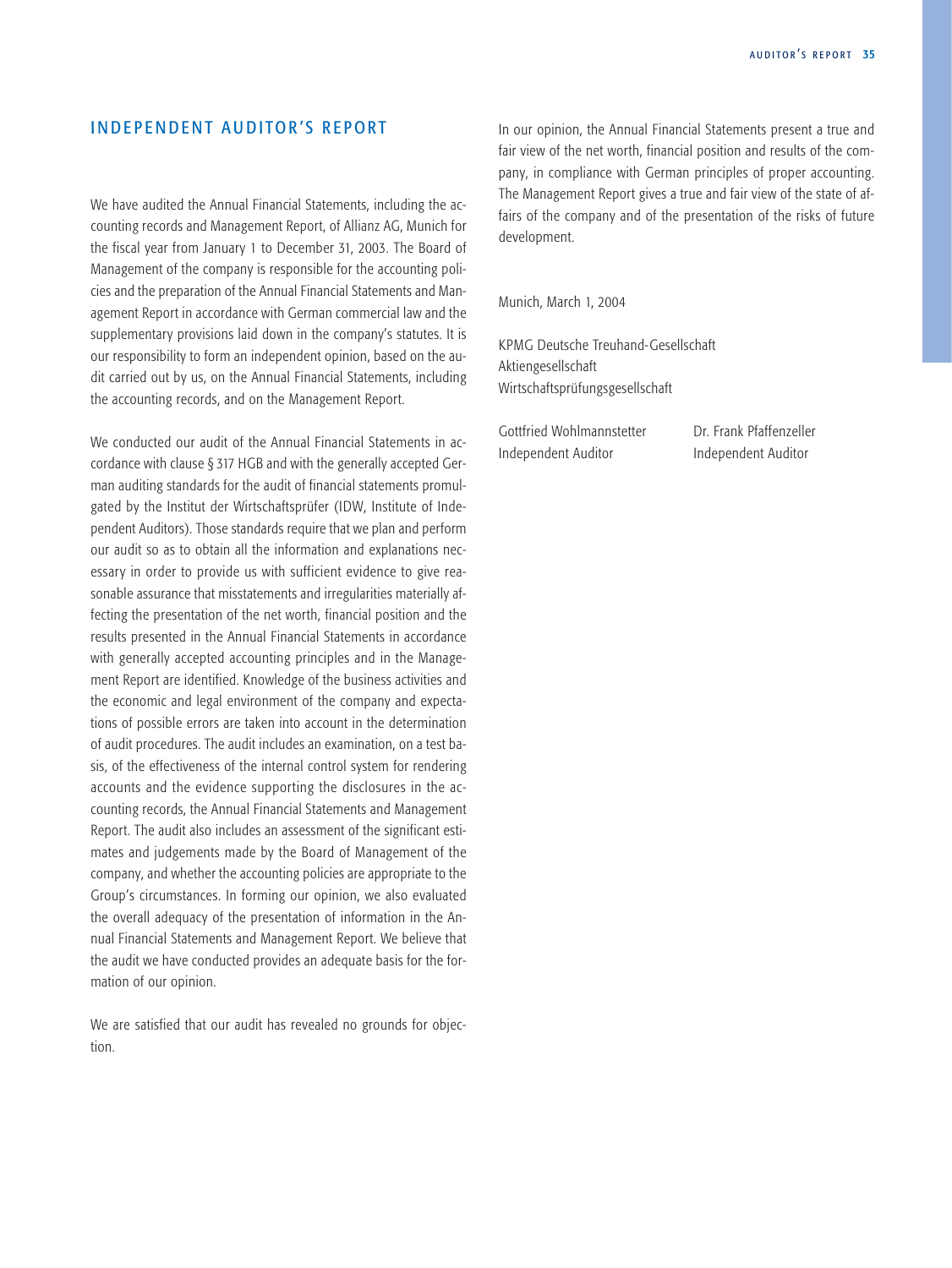# <span id="page-38-0"></span>Membership of Supervisory Board members in other corporate management bodies

#### DR. HENNING SCHULTE-NOELLE since April 29, 2003

Membership in other statutory supervisory boards in Germany E.ON AG, Siemens AG, ThyssenKrupp AG

#### NORBERT BLIX

Membership in other statutory supervisory boards in Germany Allianz Versorgungskasse VVaG (Deputy Chairman)

### DR. WULF H. BERNOTAT since April 29, 2003

Membership in other statutory supervisory boards in Germany METRO AG, RAG AG (Chairman) Membership in Group bodies E.ON Energie AG (Chairman), Ruhrgas AG (Chairman)

Membership in comparable\*) supervisory bodies Membership in Group bodies Powergen Limited (Chairman)

# DR. DIETHART BREIPOHL

# Membership in other statutory supervisory boards in Germany Beiersdorf AG, Continental AG, KarstadtQuelle AG, KM Europa Metal AG (Chairman)

Membership in comparable\*) supervisory bodies Assurances Générales de France, Banco Popular Español, BPI Banco Português de Investimento, Crédit Lyonnais, EULER HERMES

#### BERTRAND COLLOMB

Membership in comparable\*) supervisory bodies ATCO, Total, Vivendi Universal Membership in Group bodies Lafarge (Chairman)

### DR. GERHARD CROMME

Membership in other statutory supervisory boards in Germany Axel Springer Verlag AG, Deutsche Lufthansa AG, E.ON AG, Ruhrgas AG, Siemens AG, ThyssenKrupp AG (Chairman), Volkswagen AG

Membership in comparable\*) supervisory bodies BNP PARIBAS S. A., Suez S. A.

#### JÜRGEN DORMANN until May 5, 2004

Membership in other statutory supervisory boards in Germany LION bioscience AG (Chairman)

Membership in comparable\*) supervisory bodies ABB Ltd. (Chairman), Aventis S. A. (Chairman)

### CLAUDIA EGGERT - LEHMANN since April 29, 2003

Membership in other statutory supervisory boards in Germany Dresdner Bank AG

### HINRICH FEDDERSEN

Membership in other statutory supervisory boards in Germany Basler Versicherung Beteiligungsgesellschaft mbH, Deutscher Ring Lebensversicherungs-AG

## PETER HAIMERL

Membership in other statutory supervisory boards in Germany Dresdner Bank AG (Deputy Chairman)

#### PROF. DR. RUDOLF HICKEL

Membership in other statutory supervisory boards in Germany GEWOBA AG Wohnen und Bauen in Bremen, Howaldtswerke Deutsche Werft AG, Salzgitter AG Stahl und Technologie

#### PROF. DR. RENATE KÖCHER since April 29, 2003

Membership in other statutory supervisory boards in Germany BASF AG, MAN AG

### FRANK LEY

KARL NEUMEIER since April 29, 2003

As of December 31, 2003 or (with members who resigned) day of resignation

\*) We regard foreign memberships as "comparable", if the foreign company is listed on a stock exchange or has more than 500 employees.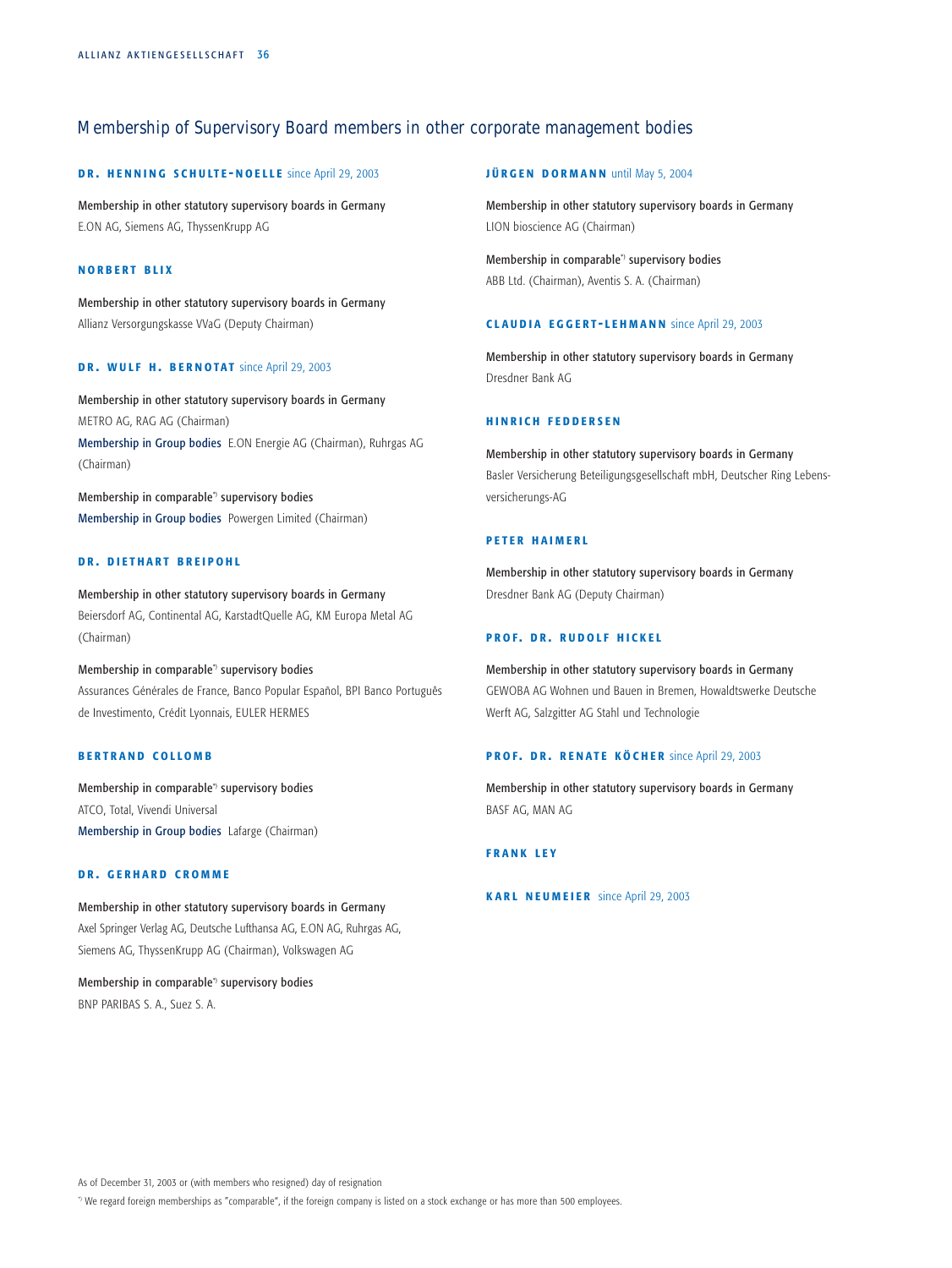#### HERBERT PFENNIG since April 29, 2003

Membership in other statutory supervisory boards in Germany Boerse-Stuttgart AG

#### SULTAN SALAM since April 29, 2003

Membership in other statutory supervisory boards in Germany Dresdner Bank AG

### DR. MANFRED SCHNEIDER

Membership in other statutory supervisory boards in Germany Bayer AG (Chairman), DaimlerChrysler AG, Linde AG (Chairman), METRO AG, RWE AG, TUI AG

#### MAR GIT SCHOFFER since April 29, 2003

Membership in other statutory supervisory boards in Germany Dresdner Bank AG

### DR. HERMANN SCHOLL

Membership in other statutory supervisory boards in Germany BASF AG, Robert Bosch GmbH (Chairman)

Membership in comparable\*) supervisory bodies Robert Bosch Corporation, Robert Bosch Internationale Beteiligungen AG

#### PROF. JÜRGEN E. SCHREMPP

Membership in other statutory supervisory boards in Germany Membership in Group bodies DaimlerChrysler Services AG (Chairman)

### Membership in comparable\*) supervisory bodies

Compagnie Financière Richemond S. A., South African Coal, Oil and Gas Corporation (Sasol) Ltd., Vodafone Group plc

Membership in Group bodies DaimlerChrysler Corporation (Chairman), DaimlerChrysler of South Africa (Pty) Ltd. S. A. (Chairman)

#### MEMBERS WHO RESIGNED DURING THE PERIOD

all as of April 29, 2003

### DR. UWE HAASEN

### DR. KLAUS LIESEN

Membership in other statutory supervisory boards in Germany E.ON AG (Chairman), TUI AG, Volkswagen AG

### HORST MEYER

Membership in other statutory supervisory boards in Germany Allianz Versorgungskasse VVaG, Euler Hermes Kreditversicherungs-AG (Deputy Chairman)

#### UWE PLUCINSKI

Membership in other statutory supervisory boards in Germany BVV-Versicherungsverein des Bankgewerbes a. G.

### REINHOLD POHL

#### R O SWITHA SCHIEMANN

#### JÖRG THAU

Membership in other statutory supervisory boards in Germany Allianz Private Krankenversicherungs-AG (Deputy Chairman)

### DR. BERND W. VOSS

Membership in other statutory supervisory boards in Germany Allianz Lebensversicherungs-AG, Continental AG, Dresdner Bank AG, E.ON AG, KarstadtQuelle AG, Osram GmbH, TUI AG, Wacker Chemie GmbH

Membership in comparable\*) supervisory bodies ABB Ltd., Bankhaus Reuschel & Co. (Chairman)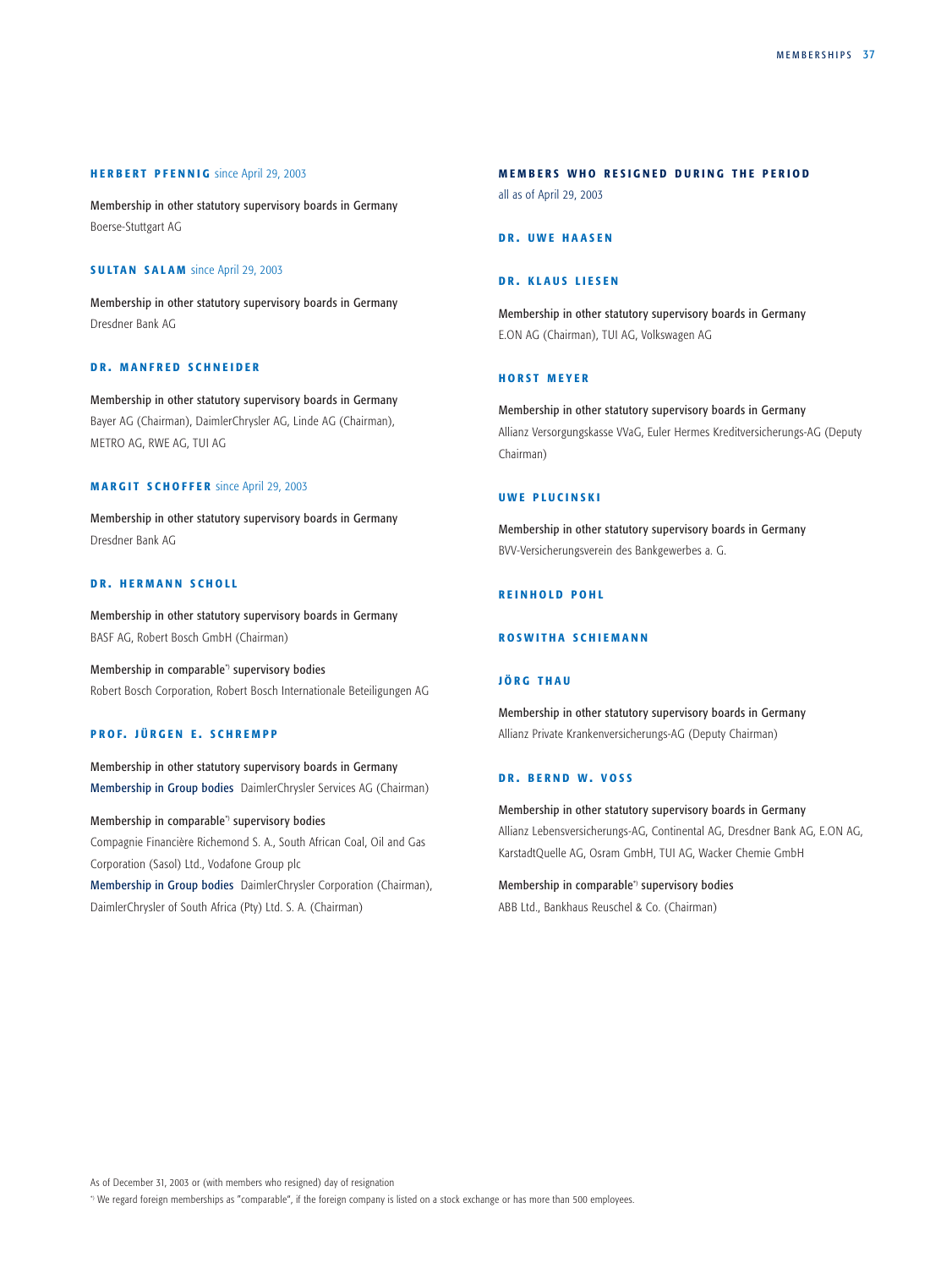# Membership of Board of Management members in other corporate management bodies

### **MICHAEL DIEKMANN**

Membership in other statutory supervisory boards in Germany BASF AG, Linde AG (Deputy Chairman), Lufthansa AG Membership in Group bodies Allianz Dresdner Asset Management AG (Chairman), Allianz Lebensversicherungs-AG (Chairman), Allianz Versicherungs-AG (Chairman), Dresdner Bank AG (Chairman)

Membership in comparable<sup>\*</sup> supervisory bodies Membership in Group bodies Assurances Générales de France (Vice President), Riunione Adriatica di Sicurtà S. p. A. (Vice President)

#### DR. PAUL ACHLEITNER

Membership in other statutory supervisory boards in Germany Bayer AG, MAN AG, RWE AG Membership in Group bodies Allianz Dresdner Asset Management AG, Allianz Immobilien GmbH (Chairman)

Membership in comparable<sup>\*</sup> supervisory bodies ÖlAG

#### DETLEV BREMKAMP

Membership in other statutory supervisory boards in Germany ABB AG (Germany), Hochtief AG

Membership in Group bodies Allianz Global Risks Rückversicherungs-AG (Chairman), Allianz Marine & Aviation (Germany) Versicherungs-AG (since February 3, 2004)

#### Membership in comparable<sup>\*</sup> supervisory bodies

Membership in Group bodies Allianz Compañia de Seguros y Reaseguros S. A. (Chairman), Allianz General Insurance Company S. A. Griechenland, Allianz Global Risks US Insurance Company (since March 1, 2004), Allianz Life Insurance Company S. A. Griechenland, Allianz Nederland Groep N. V., Allianz Portugal S. A. Companhia de Seguros, Assurances Générales de France, Elmonda (Chairman), Lloyd Adriatico S. p. A., Riunione Adriatica di Sicurtà S. p. A.

### **JAN R. CARENDI**

### Membership in comparable\*) supervisory bodies

Anticimex AB (Deputy Chairman) (until April 2004) Membership in Group bodies Allianz Insurance Company of Canada (Chairman), Allianz Life Insurance Company of North America (Chairman), Fireman's Fund Insurance Company (Chairman)

#### DR. JOACHIM FABER

Membership in other statutory supervisory boards in Germany Bayerische Börse AG, Infineon Technologies AG

Membership in Group bodies ADVANCE Holding AG, DBI Dresdner Bank Investment Management Kapitalanlagegesellschaft mbH (Chairman), DEGI Deutsche Gesellschaft für Immobilienfonds mbH (Chairman), Deutscher Investment-Trust Gesellschaft für Wertpapieranlagen mbH (Chairman)

Membership in comparable<sup>\*</sup> supervisory bodies Società Metallurgica Italiana S. p. A. Membership in Group bodies AGF Asset Management, RASbank S. p. A. (until December 31, 2003)

#### DR. REINER HAGEMANN

Membership in other statutory supervisory boards in Germany E.ON Energie AG, Schering AG, Steag AG

Membership in Group bodies ADVANCE Holding AG (Chairman), Allianz Global Risks Rückversicherungs-AG, Allianz Private Krankenversicherungs-AG (Chairman), Bayerische Versicherungsbank AG (Chairman), Euler Hermes Kreditversicherungs-AG (Chairman), Frankfurter Versicherungs-AG (Chairman)

#### Membership in comparable\*) supervisory bodies

Membership in Group bodies Allianz Cornhill Insurance plc, Allianz Elementar Lebensversicherungs-AG (Deputy Chairman), Allianz Elementar Versicherungs-AG (Chairman), Allianz Investmentbank AG, Allianz Irish Life, Allianz Suisse Lebensversicherungs-AG, Allianz Suisse Versicherungs-AG, EULER HERMES

#### DR. HELMUT PERIET

Membership in other statutory supervisory boards in Germany Membership in Group bodies Allianz Dresdner Asset Management AG, Allianz

Membership in comparable\*) supervisory bodies

Global Risks Rückversicherungs-AG, Dresdner Bank AG

Membership in Group bodies Fireman's Fund Insurance Co., Lloyd Adriatico S. p. A., Riunione Adriatica di Sicurtà S. p. A.

\*) We regard foreign memberships as "comparable", if the foreign company is listed on a stock exchange or has more than 500 employees.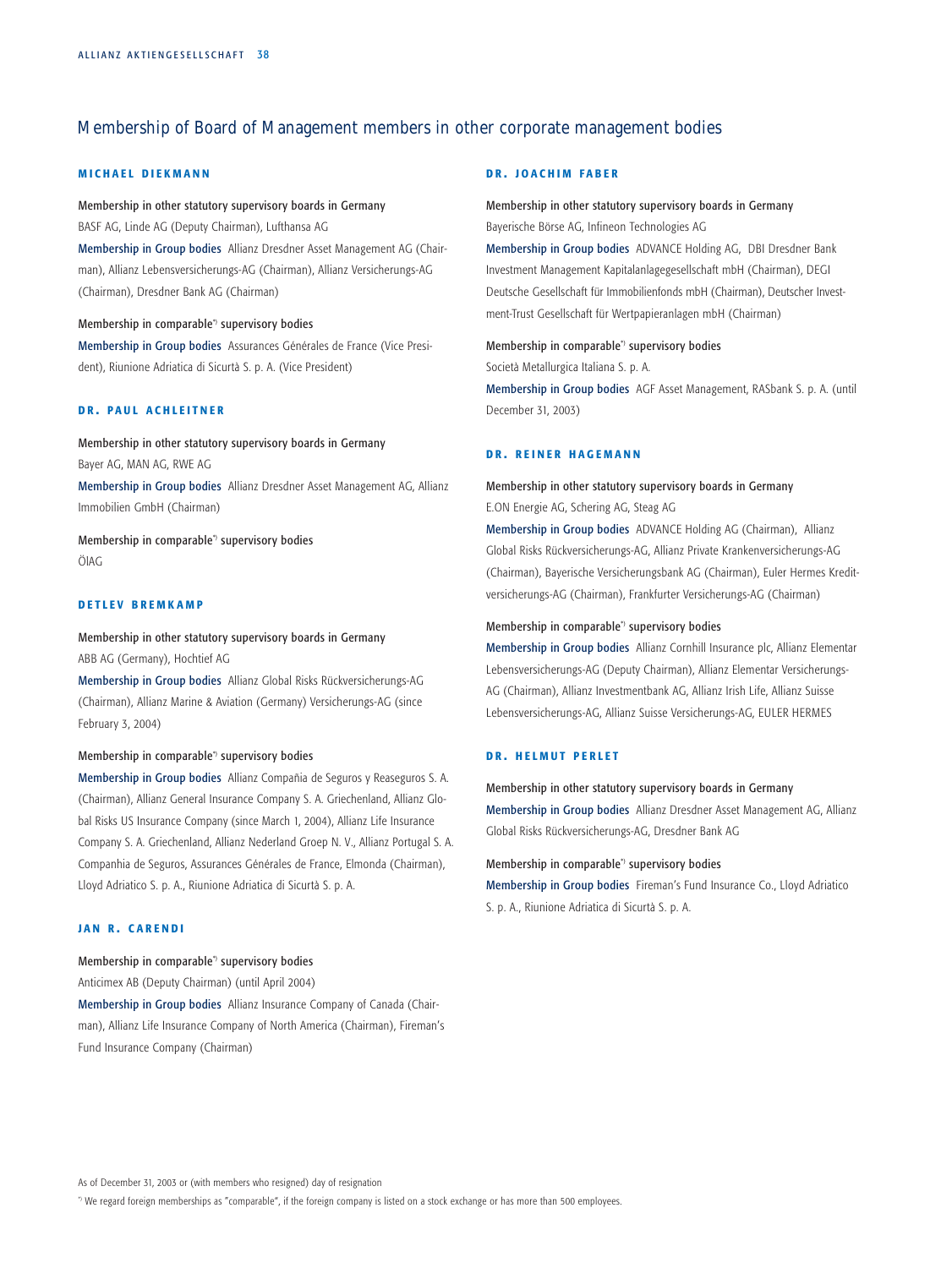#### DR. GERHARD RUPPRECHT

Membership in other statutory supervisory boards in Germany Heidelberger Druckmaschinen AG, Quelle AG, ThyssenKrupp Automotive AG

### Membership in comparable\*) supervisory bodies

Membership in Group bodies Allianz Elementar Lebensversicherungs-AG, Allianz Elementar Versicherungs-AG, Allianz Life Insurance Co. Ltd. Seoul, Allianz Life Insurance Company of North America

### DR. HERBERT WALTER

Membership in other statutory supervisory boards in Germany Deutsche Börse AG, TSV München von 1860 GmbH & Co. KG aA

### DR. WERNER ZEDELIUS

Membership in other statutory supervisory boards in Germany SMS AG (until December 31, 2003)

# Membership in comparable<sup>\*</sup> supervisory bodies

Allianz C. P. Life Insurance Co. Ltd., Rosno

Membership in Group bodies Allianz Australia Ltd., Allianz Hungária Biztositó Rt. (Chairman), Allianz Life Insurance Co. Ltd. Seoul (Chairman), Allianz pojistovna a. s. (Chairman), Allianz-Slovenska poistovna a. s. (Chairman), T. U. Allianz Polska S. A. (Chairman), T. U. Allianz Zycie Polska S. A. (Chairman)

#### MEMBERS WHO RESIGNED DURING THE PERIOD

### DR. BERND FAHRHOLZ as of March 25, 2003

Membership in other statutory supervisory boards in Germany Bayerische Motorenwerke AG, Fresenius Medical Care AG, HeidelbergCement AG

#### DR. HORST MÜLLER as of December 31, 2003

Membership in other statutory supervisory boards in Germany BVV-Versicherungsverein des Bankgewerbes a. G. (Chairman) Membership in Group bodies Allianz Immobilien GmbH (until December 31, 2003)

#### DR. HENNING SCHULTE-NOELLE as of April 29, 2003

#### Membership in other statutory supervisory boards in Germany

BASF AG (until May 6, 2003), E.ON AG, Linde AG (Deputy Chairman) (until May 27, 2003), Siemens AG, ThyssenKrupp AG

#### Membership in comparable\*) supervisory bodies

Membership in Group bodies Assurances Générales de France (Vice President) (until April 30, 2003), Riunione Adriatica di Sicurtà S. p. A. (Vice President) (until April 30, 2003)